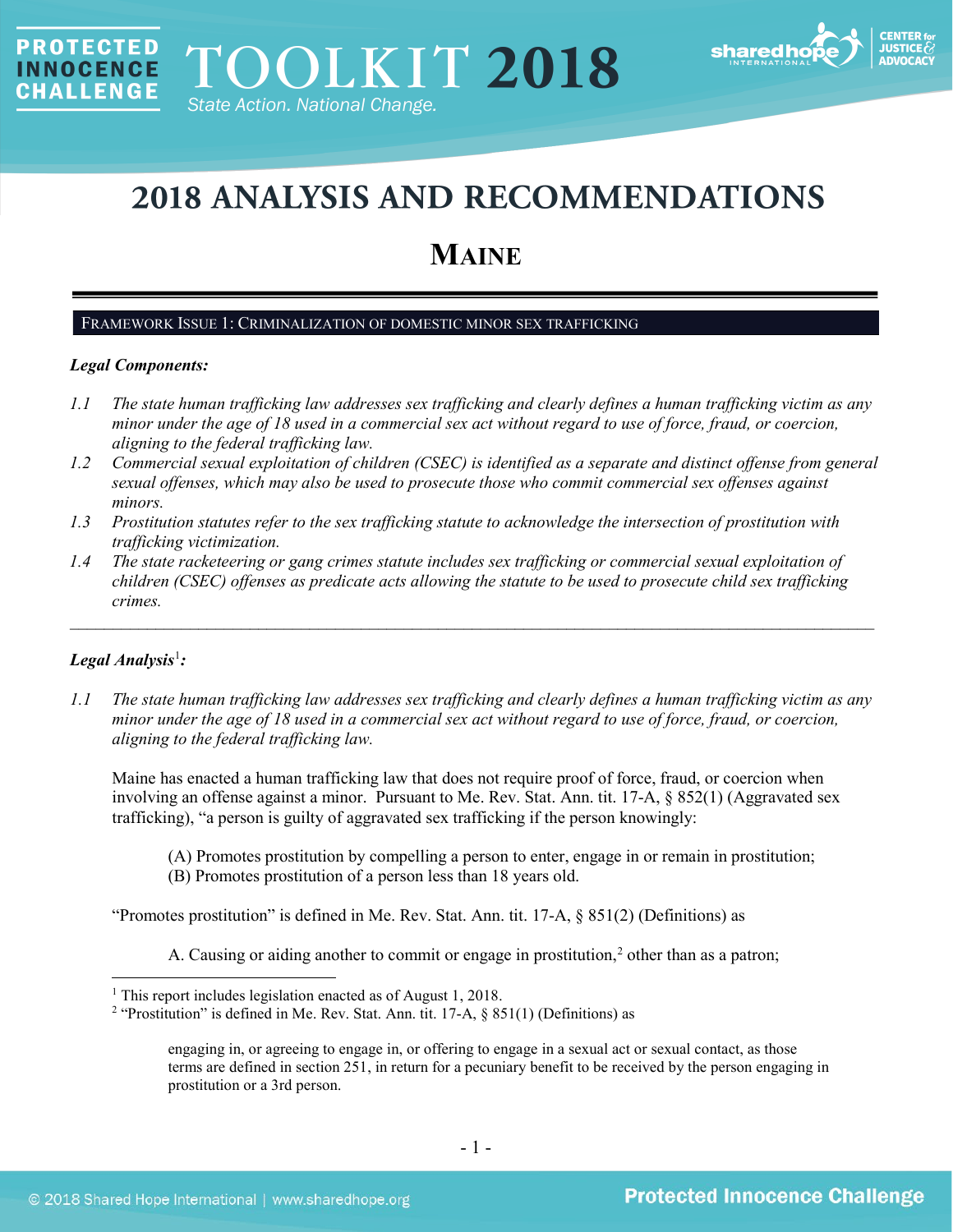<span id="page-1-2"></span>B. Publicly soliciting patrons for prostitution. Publicly soliciting patrons for prostitution includes, but is not limited to, an offer, made in a public place, to engage in a sexual act<sup>[3](#page-1-0)</sup> or sexual contact<sup>[4](#page-1-1)</sup>, as those terms are defined in section 251, in return for a pecuniary benefit to be received by the person making the offer or a 3rd person;

C. Providing persons for purposes of prostitution;

D. Leasing or otherwise permitting a place controlled by the defendant, alone or in association with others, to be regularly used for prostitution;

E. Owning, controlling, managing, supervising or otherwise operating, in association with others, a house of prostitution or a prostitution business;

F. Transporting a person into or within the State with the intent that such other person engage in prostitution; or

G. Accepting or receiving, or agreeing to accept or receive, a pecuniary benefit pursuant to an agreement or understanding with any person, other than with a patron, whereby the person participates or the person is to participate in the proceeds of prostitution.

"Compelling" is defined in Me. Rev. Stat. Ann. tit. 17-A, § 852(2) (Definitions) as:

. . . .

 $\overline{a}$ 

C. Making material false statements, misstatements or omissions;

D. Withholding, destroying or confiscating an actual or purported passport or other immigration document or other actual or purported government identification document with the intent to impair a person's freedom of movement;

E. Requiring prostitution to be performed to retire, repay or service an actual or purported debt; and F. Using force or engaging in any scheme, plan or pattern to instill in a person a fear that, if the person does not engage or continue to engage in prostitution, the actor or another person will:

(1) Cause physical injury or death to a person;

(2) Cause damage to property, other than property of the actor

(3) Engage in other conduct constituting a Class A, B or C crime, kidnapping or criminal restraint;

(4) Accuse some person of a crime or cause criminal charges or deportation proceedings to be instituted against some person;

(5) Expose a secret or publicize an asserted fact, regardless of veracity, tending to subject some person, except the actor, to hatred, contempt or ridicule;

(6) Testify or provide information or withhold testimony or information regarding another person's legal claim or defense;

<span id="page-1-0"></span><sup>3</sup> "Sexual act" is defined in Me. Rev. Stat. Ann. tit. 17-A, § 251(1)(C) (Definitions and general provisions) as

(1) Any act between 2 persons involving direct physical contact between the genitals of one and the mouth or anus of the other, or direct physical contact between the genitals of one and the genitals of the other; (2) Any act between a person and an animal being used by another person which act involves direct physical contact between the genitals of one and the mouth or anus of the other, or direct physical contact between the genitals of one and the genitals of the other; or

(3) Any act involving direct physical contact between the genitals or anus of one and an instrument or device manipulated by another person when that act is done for the purpose of arousing or gratifying sexual desire or for the purpose of causing bodily injury or offensive physical contact.

<span id="page-1-1"></span>A sexual act may be proved without allegation or proof of penetration.

<sup>4</sup> "Sexual contact" is defined in Me. Rev. Stat. Ann. tit. 17-A, § 251(1)(D) (Definitions and general provisions) as

any touching of the genitals or anus, directly or through clothing, other than as would constitute a sexual act, for the purpose of arousing or gratifying sexual desire or for the purpose of causing bodily injury or offensive physical contact.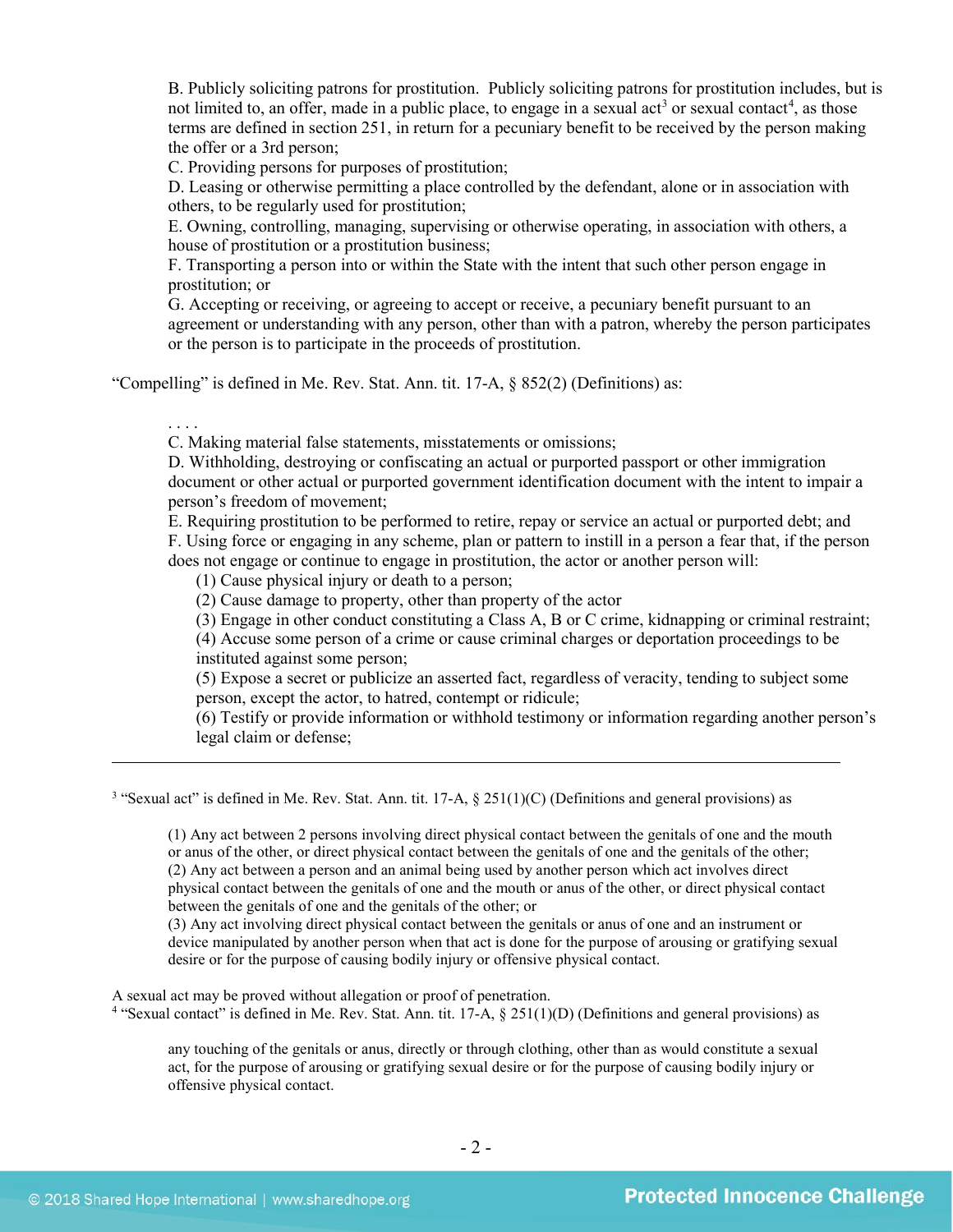(7) Use a position as a public servant to perform some act related to that person's official duties or fail to refuse to perform an official duty in a manner that adversely affect some other person; or (8) Perform any other act that would not in itself materially benefit the actor but that is calculated to harm the person being compelled with respect to that person's health, safety or immigration status.

A violation of Me. Rev. Stat. Ann. tit. 17-A, § 852 is a Class B crime punishable by imprisonment up to 10 years, a possible fine not to exceed \$20,000, and an additional fine of \$1,000 to be deposited in the Victims' Compensation Fund.<sup>[5](#page-2-0)</sup> Me. Rev. Stat. Ann. tit. 17-A, §§ 852(3), 1252(2)(A), (B), 1301(1-A)(A), (B); Me. Rev. Stat. Ann. tit. 5, § 3360-I.

Me. Rev. Stat. Ann. tit. 17-A,  $\S$  853(1)<sup>[6](#page-2-1)</sup> (Sex trafficking) also provides,

A person is guilty of sex trafficking if:

<span id="page-2-2"></span>A. The person knowingly promotes prostitution. Violation of this paragraph is a Class D crime; or B. The person violates paragraph A and has 2 or more prior convictions in this State for any combination of the Maine offenses listed in this paragraph or for engaging in substantially similar conduct to that of the Maine offenses listed in this paragraph in another jurisdiction. The Maine offenses are any violation of this section [Sex trafficking] or section 852 [Aggravated sex trafficking], 853-A [Engaging in prostitution], 853-B [Engaging a prostitute] or 855 [Patronizing prostitution of minor or person with mental disability] or attempts to commit any of these crimes . . . Violation of this paragraph is a Class C crime.

A violation of Me. Rev. Stat. Ann. tit. 17-A, § 853(1)(A) is punishable as a Class D crime by imprisonment up to 1 year in county jail, a possible fine not to exceed \$2,000, and an additional fine of \$500 to be deposited in the Victims' Compensation Fund. Me. Rev. Stat. Ann. tit. 17-A, §§ 853(1)(A), (2)(D), 1301(1-A)(D); Me. Rev. Stat. Ann. tit. 5, § 3360-I. A violation of Me. Rev. Stat. Ann. tit. 17-A, § 853(1)(B) is punishable as a Class C crime by imprisonment up to 5 years, a possible fine not to exceed \$5,000, and an additional fine of \$500 to be deposited in the Victims' Compensation Fund. Me. Rev. Stat. Ann. tit. 17-A, §§ 855(1)(B), 1252(2)(C), 1301(1-A)(C); Me. Rev. Stat. Ann. tit. 5, § 3360-I.

*1.2 Commercial sexual exploitation of children (CSEC) is identified as a separate and distinct offense from general sexual offenses, which may also be used to prosecute those who commit commercial sex offenses against minors.*

Five laws make CSEC distinct crimes.

1. Me. Rev. Stat. Ann. tit. 17-A, § 855 (Patronizing prostitution of minor or person with mental disability) makes it unlawful if a person "in return for another's prostitution, gives or agrees to give a pecuniary benefit either to the person whose prostitution is sought or to a 3rd person and the person whose prostitution is sought has not in fact attained 18 years of age." A conviction under Me. Rev. Stat. Ann. Tit. 17-A, § 855 is punishable as a Class D crime by up to 1 year in county jail, a possible fine not to exceed \$2,000, and an

<span id="page-2-0"></span> $<sup>5</sup>$  For all classes of crimes discussed in this report, the court may impose a fine greater than the specified amount as</sup> long as it "does not exceed twice the pecuniary gain derived from the crime by the defendant." Me. Rev. Stat. Ann. tit. 17-A,  $\S$  1301(1-A)(F). Me. Rev. Stat. Ann. tit. 17-A,  $\S$  1301(2) defines "pecuniary gain" as,

the amount of money or the value of property at the time of the commission of the crime derived by the defendant from the commission of the crime, less the amount of money or the value of property returned to the victim of the crime or seized by or surrendered to lawful authority prior to the time sentence is imposed.

<span id="page-2-1"></span><sup>&</sup>lt;sup>6</sup> While Me. Rev. Stat. Ann. tit. 17-A, § 853 (Sex trafficking) provides criminal liability to any person who promotes prostitution, the statute is not minor-specific and does not provide heightened penalties when the victim is a child.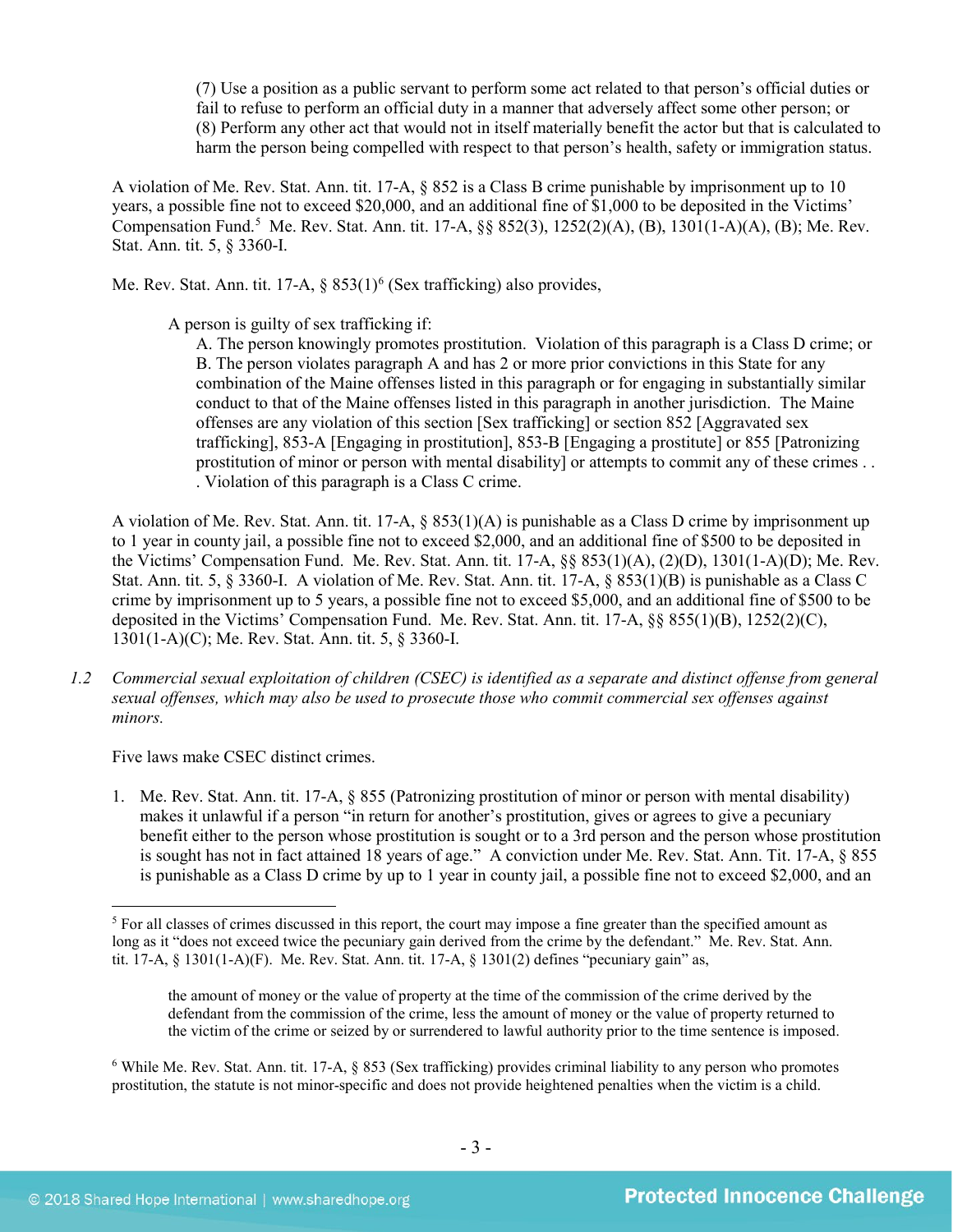additional fine of \$500 to be deposited in the Victims' Compensation Fund. Me. Rev. Stat. Ann. tit. 17-A, §§ 855(1)(A), 1252(1)(A), (2)(D), 1301(1-A)(D); Me. Rev. Stat. Ann. tit. 5, § 3360-I. However, when a defendant is aware that the minor is under the age of 18, a violation is punishable as a Class C crime by imprisonment up to 5 years, a possible fine not to exceed \$5,000, and an additional fine of \$500 to be deposited in the Victims' Compensation Fund. Me. Rev. Stat. Ann. tit. 17-A, §§ 855(1)(B), 1252(2)(C), 1301(1-A)(C); Me. Rev. Stat. Ann. tit. 5, § 3360-I.

- 2. Me. Rev. Stat. Ann. tit. 17-A, § 554(1)(A) (Endangering the welfare of a child) states, "1. A person is guilty of endangering the welfare of a child if that person: A. Knowingly permits a child to enter or remain in a house of prostitution. Violation of this paragraph is a Class D crime." A Class D crime is punishable by up to 1 year in county jail and a possible fine not to exceed \$2,000. Me. Rev. Stat. Ann. tit. 17-A, §§ 554(1)(A), 1252(1)(A), (2)(D), 1301(1-A)(D).
- 3. Me. Rev. Stat. Ann. tit. 17-A, § 282(1) (Sexual exploitation of a minor) states that a person commits a crime if he does any of the following:

A. Knowing or intending that the conduct will be photographed, the person intentionally or knowingly employs, solicits, entices, persuades, or uses another person, not that person's spouse, who has not in fact attained 16 years of age, to engage in sexually explicit conduct, except that it is not a violation of this paragraph if the other person is 14 or 15 years of age and the person is less than 5 years older than the other person. Violation of this paragraph is a Class B crime;

A-1. Knowing or intending that the conduct will be photographed, the person intentionally or knowingly compels or induces by any threat another person, not that person's spouse, who is in fact a minor, to engage in sexually explicit conduct. Violation of this paragraph is a Class B crime;

B. The person violates paragraph A or A-1 and, at the time of the offense, the person has one or more prior convictions under this section or for engaging in substantially similar conduct to that contained in this section in another jurisdiction. Violation of this paragraph is a Class A crime;

C. The person violates paragraph A or A-1 and the minor has not in fact attained 12 years of age. Violation of this paragraph is a Class A crime;

D. Being a parent, legal guardian or other person having care or custody of another person who has not in fact attained 16 years of age, that person knowingly or intentionally permits that person who has not in fact attained 16 years of age to engage in sexually explicit conduct, knowing or intending that the conduct will be photographed. Violation of this paragraph is a Class B crime;

E. The person violates paragraph D and, at the time of the offense, the person has one or more prior convictions under this section or for engaging in substantially similar conduct to that contained in this section in another jurisdiction. Violation of this paragraph is a Class A crime; or

F. The person violates paragraph D and the minor has not in fact attained 12 years of age. Violation of this paragraph is a Class A crime.

Class B crimes are punishable by imprisonment up to 10 years and a possible fine not to exceed \$20,000, while Class A crimes are punishable by imprisonment up to 30 years and a possible fine not to exceed \$50,000. Me. Rev. Stat. Ann. tit. 17-A, §§ 1252(2)(A), (B), 1301(1-A)(A), (B).

4. Me. Rev. Stat. Ann. tit. 17-A, § 259-A (Solicitation of a child to commit a prohibited act) criminalizes the solicitation, in any manner, of minors under the age of 14 by individuals over the age of 16. Me. Rev. Stat. Ann. tit. 17-A, § 259-A states:

A person is guilty of soliciting a child to commit a prohibited act if:

A. The actor, with the intent to engage in a prohibited act with the other person, knowingly solicits directly or indirectly that person by any means to engage in a prohibited act and the actor: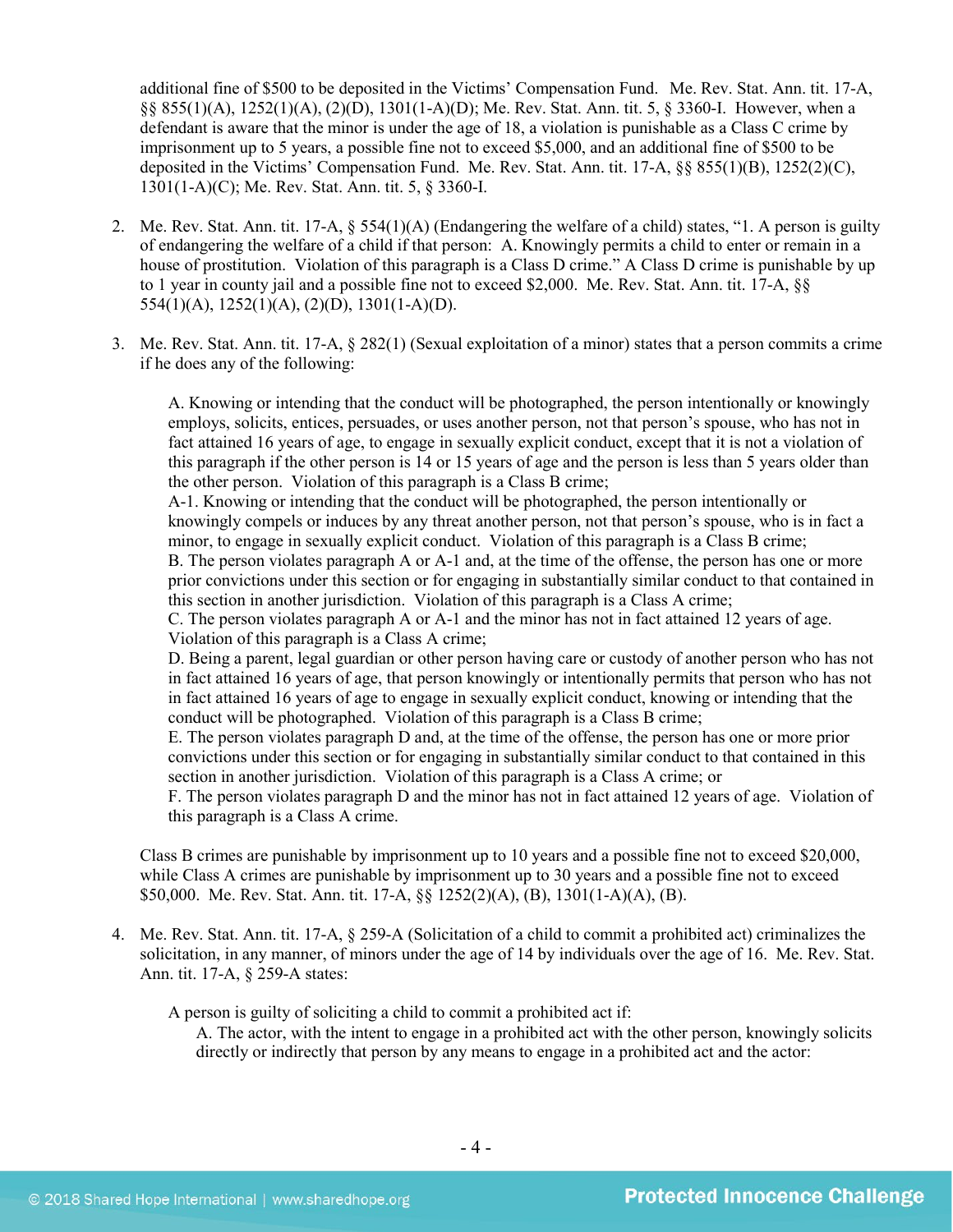1) Is at least 16 years of age;

2) Know or believes that the other person is less than 14 years of age; and

3) Is at least 3 years old than the age expressed by the other person.

Violation of this paragraph is a Class D crime; or

B. The actor, with the intent to engage in a prohibited act with the other person, knowingly solicits, directly or indirectly that person by any means to engage in a prohibited act and the actor:

1) Is at least 16 years of age;

- 2) Knows or believes that the other person is less than 12 years of age; and
- 3) Is at least 3 years older than the age expressed by the other person.

Violation of this subsection is a Class C crime.

"Prohibited act" is defined to include "sexual exploitation of a minor pursuant to section 282." Me. Rev. Stat. Ann. tit. 17-A, § 259-A(2)(A), (B), (C).

Class D crimes are punishable by imprisonment up to 1 year in county jail and a possible fine not to exceed \$2,000. Me. Rev. Stat. Ann. tit. 1[7](#page-4-0)-A,  $\S$  1252(1)(A), (2)(D), 1301(1-A)(D).<sup>7</sup> Class C crimes are punishable by imprisonment up to 5 years and a possible fine not to exceed \$5,000. Me. Rev. Stat. Ann. tit. 17-A, §§ 1252(2)(C), 1301(1-A)(C).

5. Me. Rev. Stat. Ann. tit. 17-A, § 259-B (Solicitation of a child to engage in prostitution) criminalizes the solicitation of a child to engage in prostitution, stating,

(1) A person is guilty of soliciting a child to engage in prostitution if the actor knowingly solicits directly or indirectly by any means a person the actor knows or believes is under 18 years of age to engage in prostitution, as defined in section 851. (2) Violation of this section is a Class D crime.

Class D crimes are punishable by imprisonment up to 1 year in county jail and a possible fine not to exceed \$2,000. Me. Rev. Stat. Ann. tit. 17-A, §§ 1252(1)(A), (2)(D), 1301(1-A)(D).

Certain sexual offenses also may apply in cases involving the commercial sexual exploitation of a child. These include the following:

- 1. Me. Rev. Stat. Ann. tit. 17-A, § 254(1)(A) (Sexual abuse of minors) provides that a Class D crime occurs when a person "engages in a sexual act<sup>[8](#page-4-1)</sup> with another person, not the actor's spouse, who is either 14 or 15 years of age and the actor is at least 5 years older than the other person." A Class D crime is punishable by up to 1 year in county jail and a possible fine not to exceed \$2,000. Me. Rev. Stat. Ann. tit. 17-A, §§ 1252(1)(A), (2)(D), 1301(1-A)(D). If the offender is 10 or more years older than the victim, then it is a Class C crime punishable by imprisonment up to 5 years and a possible fine not to exceed \$5,000. Me. Rev. Stat. Ann. tit. 17-A, §§ 254(1)(A-2), 1252(2)(C), 1301(1-A)(C).
- 2. A defendant can be convicted under Me. Rev. Stat. Ann. tit. 17-A, § 253 (Gross sexual assault) for engaging in a "sexual act"<sup>[9](#page-4-2)</sup> with a minor under 14 who is not his or her spouse. Me. Rev. Stat. Ann. tit. 17-A, § 253(1)(B). Gross sexual conduct is a Class A crime, punishable by imprisonment up to 30 years and a possible fine not to exceed \$50,000. Me. Rev. Stat. Ann. tit. 17-A, §§ 253(1)(B), 1252(2)(A), 1301(1-  $A)(A)$ .

<span id="page-4-0"></span> $<sup>7</sup>$  Unless otherwise noted, the fines listed in this document reflect the fine structure for natural persons convicted of</sup> crimes pursuant to Me. Rev. Stat. tit. 17-A, § 1301(1-A).

<span id="page-4-1"></span><sup>8</sup> *See supra* note [3.](#page-1-2)

<span id="page-4-2"></span><sup>9</sup> *See supra* note [3.](#page-1-2)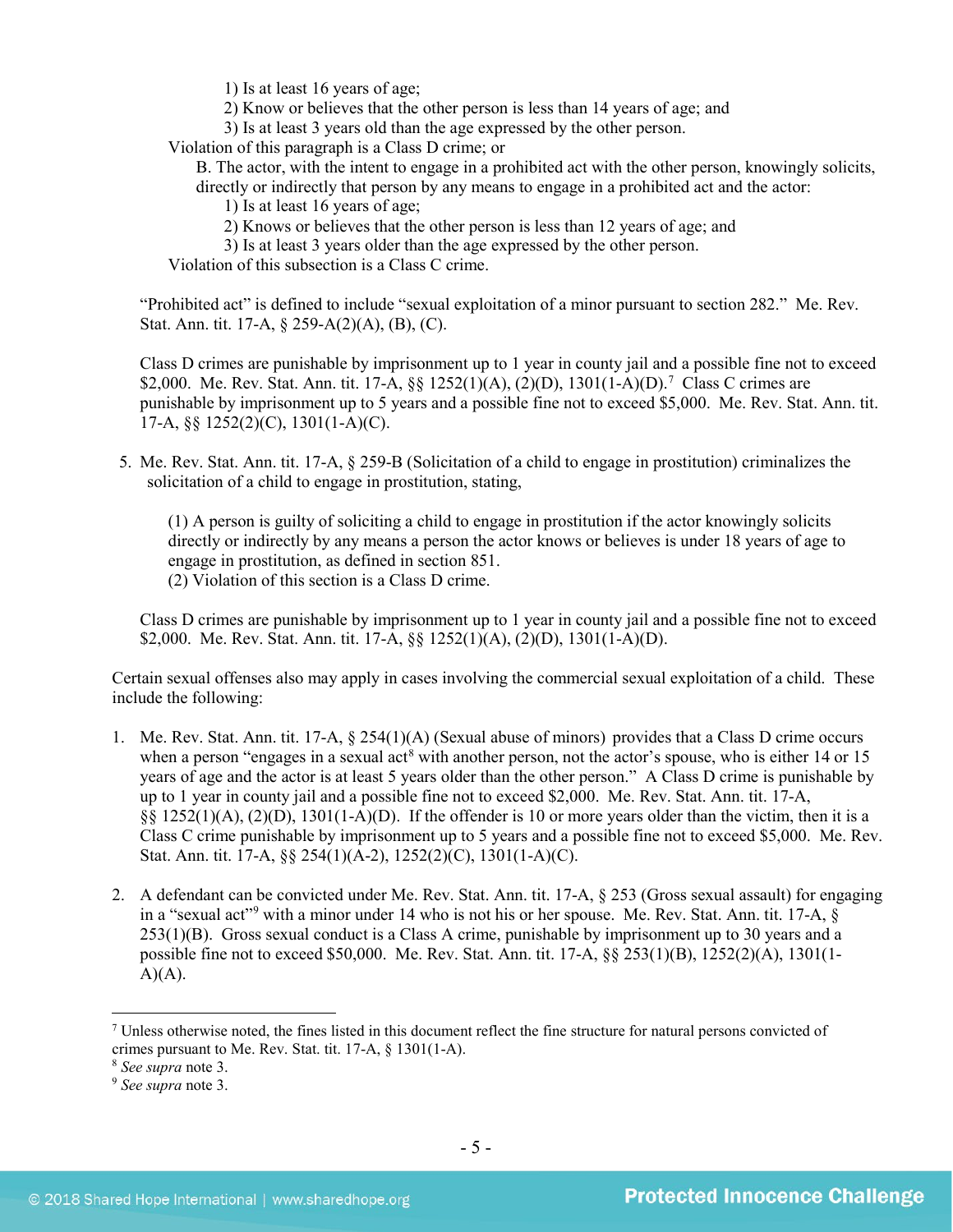- 3. Me. Rev. Stat. Ann. tit. 17-A, § 255-A (Unlawful sexual contact) makes it illegal if a person "intentionally subjects another person to any sexual contact"<sup>[10](#page-5-0)</sup> when, among other circumstances, the offender is at least 3 years older than the victim who is under the age of 14. Me. Rev. Stat. Ann. tit. 17-A, § 255-A(1)(E). When the victim is 12-14, a violation is a Class C crime punishable by imprisonment up to 5 years and a possible fine not to exceed \$5,000; however, when the victim is younger than 12 the violation increases to a Class B crime punishable by imprisonment up to 10 years and a possible fine not to exceed \$20,000. Me. Rev. Stat. Ann. tit. 17-A, §§ 255-A(1)(E), (E-1), 1252(2)(B), (C), 1301(1-A)(B), (C). The violation increases further when the sexual contact includes penetration. Defendants who engage in sexual contact that includes penetration with a victim 12-14 years old will be guilty of a Class B crime punishable by imprisonment up to 10 years and a possible fine not to exceed \$20,000; however, when the victim is under 12 and the act includes penetration, defendants will face a Class A crime punishable by imprisonment up to 30 years and a possible fine not to exceed \$50,000. Me. Rev. Stat. Ann. tit. 17-A, §§ 255-A(1)(F), (F-1), 1252(2)(A), (B),  $1301(1-A)(A)$ , (B).
- 4. Under Me. Rev. Stat. Ann. tit. 17-A, § 260(1)(C) (Unlawful sexual touching), a person who is at least 5 years older than his victim and intentionally subjects a child under 14 (who is not his spouse) to sexual touching<sup>[11](#page-5-1)</sup> will be guilty of a Class D crime. When found guilty of a Class D crime, defendants face up to 1 year in county jail and a possible fine not to exceed \$2,000. Me. Rev. Stat. Ann. tit. 17-A, §§ 1252(1)(A),  $(2)(D), 1301(1-A)(D).$
- 5. Under Me. Rev. Stat. Ann. tit. 17-A, § 256(1)(A) (Visual sexual aggression against child),

A person is guilty of visual sexual aggression against a child if:

A. For the purpose of arousing or gratifying sexual desire or for the purpose of causing affront or alarm, the actor, having in fact attained 18 years of age, exposes the actor's genitals to another person or causes the other person to expose that person's genitals to the actor and the other person, not the actor's spouse, has not in fact attained 14 years of age. Violation of this paragraph is a Class D crime.

Class D crimes are punishable by up to 1 year in county jail and a possible fine not to exceed \$2,000. Me. Rev. Stat. Ann., tit.  $17-A$ ,  $\&$   $1252(2)(D)$ ,  $1301(1-A)(D)$ . However, when the victim is less than 12 years old, defendants will be guilty of a Class C crime punishable by imprisonment up to 5 years and a possible fine not to exceed \$5,000. Me. Rev. Stat. Ann. tit. 17-A, §§ 256(1)(B), 1252(2)(C), 1301(1-A)(C).

*1.3 Prostitution statutes refer to the sex trafficking statute to acknowledge the intersection of prostitution with trafficking victimization.* 

Me. Rev. Stat. Ann. tit. 17-A, § 853-A(4) (Engaging in prostitution) refers to Me. Rev. Stat. Ann. tit. 17-A, § 852 (Aggravated sex trafficking), thereby acknowledging the intersection of prostitution with trafficking victimization, through an affirmative defense. Me. Rev. Stat. Ann. tit. 17-A, § 853-A(4) (Engaging in prostitution) states, "[i]t is an affirmative defense to prosecution under this section that the person engaged in prostitution because the person was compelled to do so as described in section 852, subsection 2."

<span id="page-5-0"></span><sup>&</sup>lt;sup>10</sup> Me. Rev. Stat. Ann. tit 17-A,  $\S 251(1)(D)$  (Definitions and general provisions) defines "sexual contact" as "any touching of the genitals or anus, directly or through clothing, other than as would constitute a sexual act, for the purpose of arousing or gratifying sexual desire or for the purpose of causing bodily injury or offensive physical contact."

<span id="page-5-1"></span> $11$  "Sexual touching" is defined as "any touching of the breasts, buttocks, groin or inner thigh, directly or through clothing, for the purpose of arousing or gratifying sexual desire." Me. Rev. Stat. Ann. tit. 17-A, § 251(G).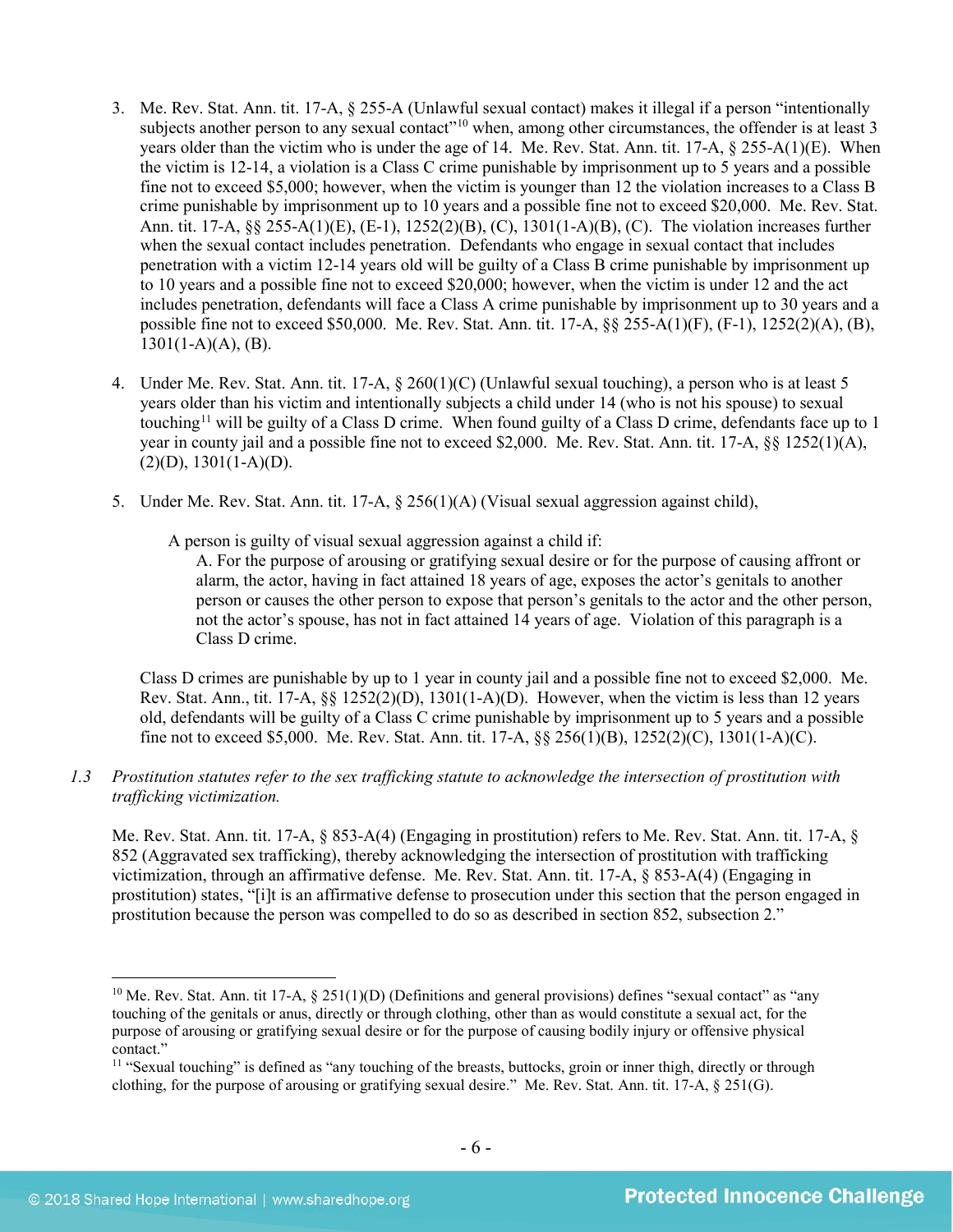*1.4 The state racketeering or gang crimes statute includes sex trafficking or commercial sexual exploitation of children (CSEC) offenses as predicate acts allowing the statute to be used to prosecute child sex trafficking crimes.* 

Maine has not enacted a racketeering statute.

1.4.1 Recommendation: Enact a racketeering statute that includes human trafficking and CSEC offenses as predicate crimes so the racketeering statute may be used to prosecute trafficking enterprises.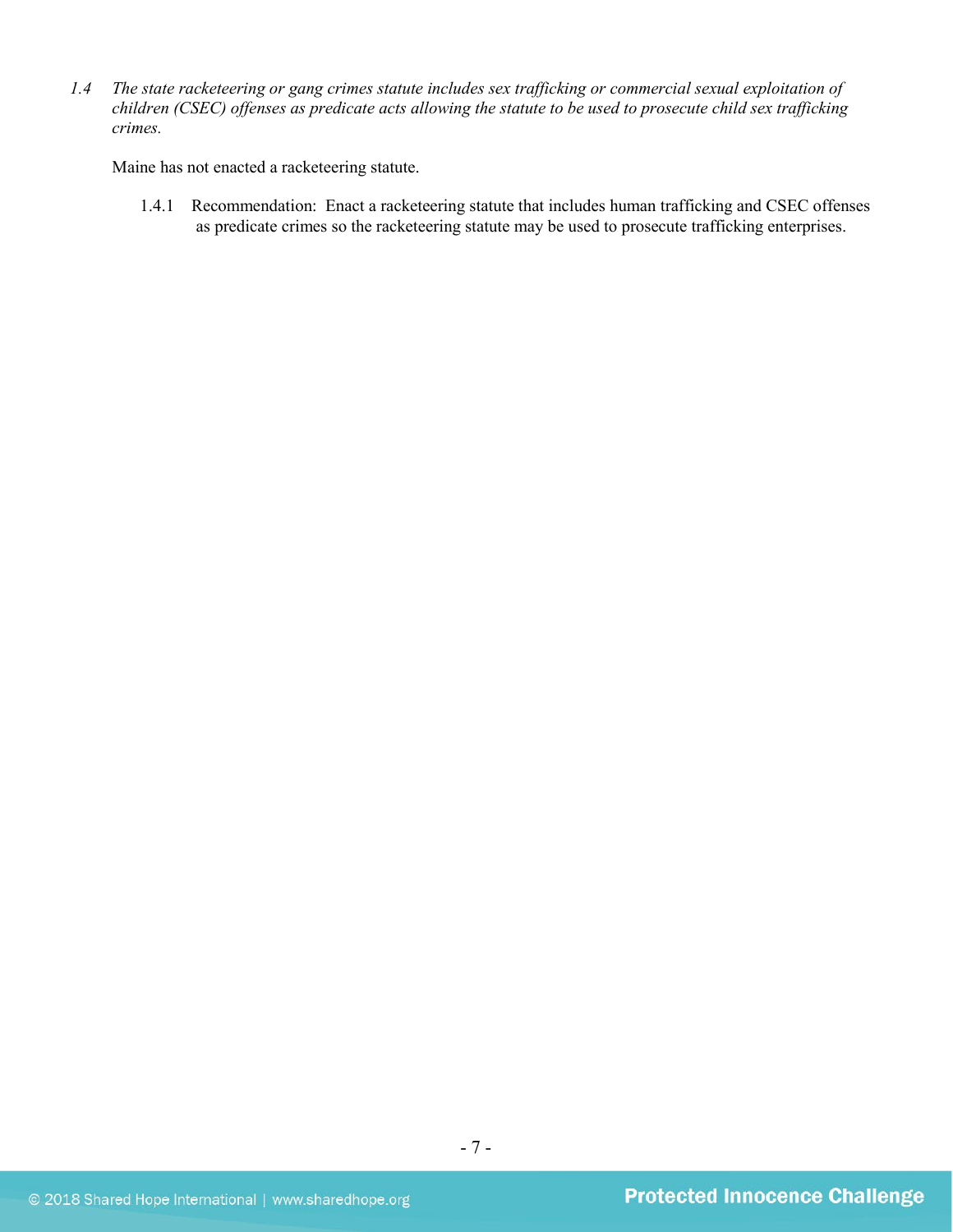#### *Legal Components:*

- *2.1 The state sex trafficking law can be applied to buyers of commercial sex acts with a minor.*
- *2.2 Buyers of commercial sex acts with a minor can be prosecuted under commercial sexual exploitation of children (CSEC) laws.*
- *2.3 Solicitation laws differentiate between soliciting sex acts with an adult and soliciting sex acts with a minor under 18.*
- *2.4 Penalties for buyers of commercial sex acts with minors are as high as federal penalties.*
- *2.5 Using the Internet or electronic communications to lure, entice, or purchase, or attempt to lure, entice, or purchase commercial sex acts with a minor is a separate crime or results in an enhanced penalty for buyers.*
- *2.6 No age mistake defense is permitted for a buyer of commercial sex acts with any minor under 18.*
- *2.7 Base penalties for buying sex acts with a minor under 18 are sufficiently high and not reduced for older minors.*
- *2.8 Financial penalties for buyers of commercial sex acts with minors are sufficiently high to make it difficult for buyers to hide the crime.*
- *2.9 Buying and possessing images of child sexual exploitation carries penalties as high as similar federal offenses.*

\_\_\_\_\_\_\_\_\_\_\_\_\_\_\_\_\_\_\_\_\_\_\_\_\_\_\_\_\_\_\_\_\_\_\_\_\_\_\_\_\_\_\_\_\_\_\_\_\_\_\_\_\_\_\_\_\_\_\_\_\_\_\_\_\_\_\_\_\_\_\_\_\_\_\_\_\_\_\_\_\_\_\_\_\_\_\_\_\_\_\_\_\_\_

*2.10 Convicted buyers of commercial sex acts with minors are required to register as sex offenders.*

## *Legal Analysis:*

*2.1 The state sex trafficking law can be applied to buyers of commercial sex acts with a minor.* 

Me. Rev. Stat. Ann. tit. 17-A, § 852 (Aggravated sex trafficking) does not apply to buyers of commercial sex with minors, as the definition of "Promotes prostitution" under Me. Rev. Stat. Ann. tit. 17-A, § 851(2) (Definitions) specifically excludes buyers. Under Me. Rev. Stat. Ann. tit. 17-A, § 851(2)(A), "Promotes prostitution" is defined as, "Causing or aiding another to commit or engage in prostitution, other than a patron.". [12](#page-7-0) 

- 2.1.1 Recommendation: Amend Me. Rev. Stat. Ann. tit. 17-A, § 852 (Aggravated sex trafficking) to make the statute applicable to the actions of buyers of commercial sex with minors.<sup>[13](#page-7-1)</sup>
- *2.2 Buyers of commercial sex acts with a minor can be prosecuted under commercial sexual exploitation of children (CSEC) laws.*

Buying sex with a minor is illegal under Me. Rev. Stat. Ann. tit. 17-A, § 855(1)(A) (Patronizing prostitution of minor or person with mental disability), which states that it is illegal when a person "in return for another's prostitution, gives or agrees to give a pecuniary benefit either to the person whose prostitution is sought or to a 3rd person and the person whose prostitution is sought has not in fact attained 18 years of age." This offense is a Class D crime except that subsection (1)(B) enhances the penalty to a Class C crime when the buyer "knows that the person whose prostitution is sought has not yet attained 18 years of age." A Class D crime is punishable by up to 1 year in county jail, a possible fine not to exceed \$2,000, and an additional fine of \$500 to be deposited in the Victims' Compensation Fund, while a Class C crime is punishable by imprisonment up to 5

<span id="page-7-0"></span> <sup>12</sup> *See* discussion of relevant provisions *supra* Component 1.1.

<span id="page-7-1"></span><sup>&</sup>lt;sup>13</sup> See generally SHARED HOPE INTERNATIONAL, "Eliminating the Third Party Control Barrier to Identifying Juvenile Sex Trafficking Victims," JuST Response Policy Paper (2015), [http://sharedhope.org/wp](http://sharedhope.org/wp-content/uploads/2015/08/Policy-Paper_Eliminating-Third-Party-Control_Final1.pdf)[content/uploads/2015/08/Policy-Paper\\_Eliminating-Third-Party-Control\\_Final1.pdf](http://sharedhope.org/wp-content/uploads/2015/08/Policy-Paper_Eliminating-Third-Party-Control_Final1.pdf) (discussing need to include buyer conduct in core sex trafficking offense regardless of whether victim is under control of a third party and explaining negative impact on victims and victim-identification when buyers are excluded as sex trafficking offenders).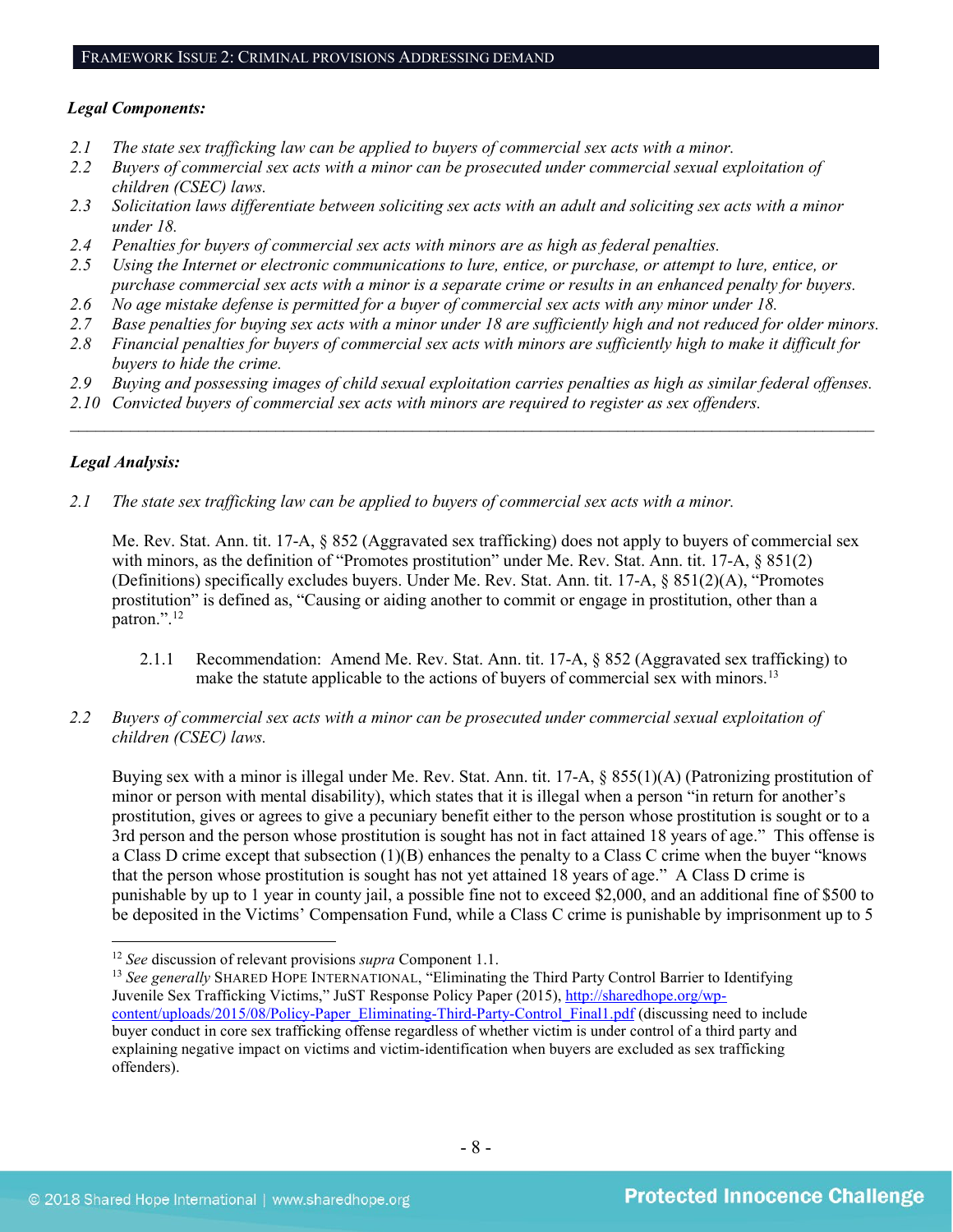years, a possible fine not to exceed \$5,000, and an additional fine of \$500 to be deposited in the Victims' Compensation Fund, Me. Rev. Stat. Ann. tit. 17-A, §§ 1252(1)(A), (2)(C), (D), 1301(1-A)(C), (D); Me. Rev. Stat. Ann. tit. 5, § 3360-I.

Further, Me. Rev. Stat. Ann. tit. 17-A, § 259-B(1) (Solicitation of a child to engage in prostitution) criminalizes the solicitation of a minor for prostitution, stating,

A person is guilty of soliciting a child to engage in prostitution if the actor knowingly solicits directly or indirectly by any means a person the actor knows or believes is under 18 years of age to engage in prostitution, as defined in section 851.

A violation of Me. Rev. Stat. Ann. tit. 17-A, § 259-B(1) is punishable as a Class D crime by imprisonment up to 1 year in county jail and a possible fine not to exceed \$2,000. Me. Rev. Stat. Ann. tit. 17-A, §§ 259-B(2),  $1252(1)(A), (2)(D), 1301(1-A)(D).$ 

Several sexual offenses could be used to prosecute a buyer of commercial sex acts with a minor but do not specifically criminalize the purchase of commercial sex acts with a minor.

#### *2.3 Solicitation laws differentiate between soliciting sex acts with an adult and soliciting sex acts with a minor under 18.*

Maine distinguishes between the crime of soliciting sex acts with an adult and soliciting sex acts with a minor by making each a distinct offense. Me. Rev. Stat. Ann. tit 17-A, § 853-B(1)(A) (Engaging a prostitute) makes it a Class E crime if a person "engages a prostitute" who is an adult. "Engages a prostitute" is defined for the purpose of this statute in Me. Rev. Stat. Ann. tit. 17-A, § 851(1-A) as "providing or agreeing to provide, either to the person whose prostitution is sought or to a 3rd person, pecuniary benefit in return for a sexual act or sexual contact." Class E crimes are punishable by up to 6 months in county jail and a possible fine not to exceed \$1,000.[14](#page-8-0) Me. Rev. Stat. Ann. tit. 17-A, §§ 1252(1)(A), (2)(E), 1301(1-A)(E). An offender convicted under Me. Rev. Stat. Ann. tit 17-A, § 853-B(1)(A) (Engaging a prostitute) is also required to pay a fine of \$500 to be deposited in the Victims' Compensation Fund pursuant to Me. Rev. Stat. Ann. tit 5, § 3360-I (Funding sources).

In contrast, under Me. Rev. Stat. Ann. tit. 17-A, § 855 (Patronizing prostitution of minor or person with mental disability), the buyer will be guilty of, at a minimum, a Class D crime punishable by up to 1 year in county jail, a possible fine not to exceed \$2,000, and an additional fine of \$500 to be deposited in the Victims' Compensation Fund. Me. Rev. Stat. Ann. tit. 17-A, §§ 855(1)(A), 1252(1)(A), (2)(D), 1301(1-A)(D); Me. Rev. Stat. Ann. tit. 5, § 3360-I. When the buyer "knows that the person whose prostitution is sought has not yet attained 18 years of age," the violation increases to a Class C crime punishable by imprisonment up to 5 years, a possible fine not to exceed \$5,000, and an additional fine of \$500 to be deposited in the Victims' Compensation Fund. Me. Rev. Stat. Ann. tit. 17-A, §§ 855(1)(B), 1252(2)(C), 1301(1-A)(C); Me. Rev. Stat. Ann. tit. 5, § 3360-I.

Maine law further criminalizes the solicitation of a minor for prostitution under Me. Rev. Stat. Ann. tit. 17-A, § 259-B(1) (Solicitation of a child to engage in prostitution), which states,

<span id="page-8-0"></span> <sup>14</sup> If the defendant has been convicted of Me. Rev. Stat. Ann. tit. 17-A, § 853-B within the prior 2 years, the violation increases to a Class D crime punishable by up to 1 year in county jail and a possible fine not to exceed \$2,000. Me. Rev. Stat. Ann. tit.17-A, §§ 853-B(1)(B), 1252(1)(A), (2)(D), 1301(1-A)(D).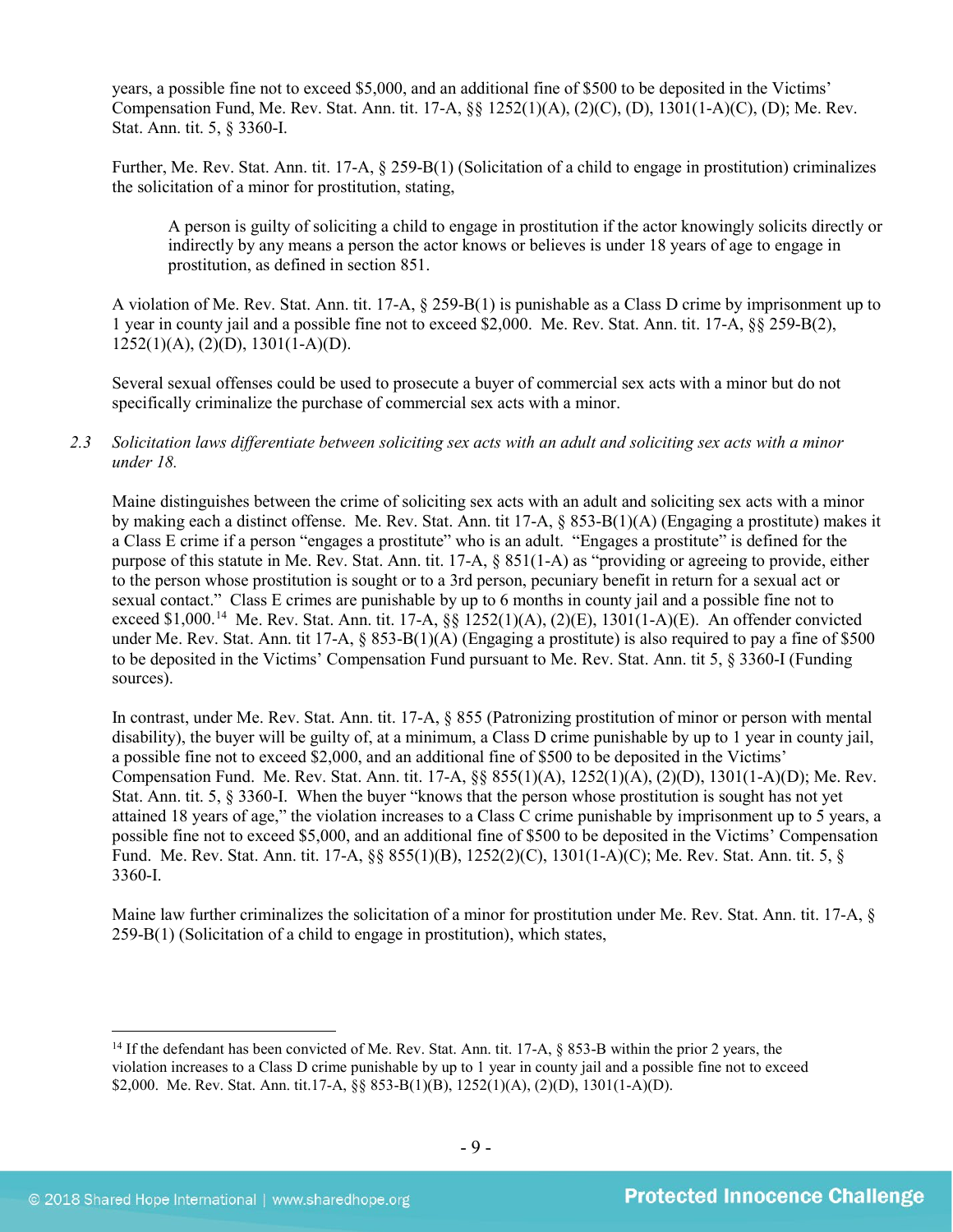A person is guilty of soliciting a child to engage in prostitution if the actor knowingly solicits directly or indirectly by any means a person the actor knows or believes is under 18 years of age to engage in prostitution, as defined in section 851.

A violation of Me. Rev. Stat. Ann. tit. 17-A, § 259-B(1) is a Class D crime punishable by imprisonment up to 1 year in county jail and a possible fine not to exceed \$2,000. Me. Rev. Stat. Ann. tit. 17-A, §§ 259-B(2),  $1252(1)(A), (2)(D), 1301(1-A)(D).$ 

## *2.4 Penalties for buyers of commercial sex acts with minors are as high as federal penalties.*

A conviction under Me. Rev. Stat. Ann. tit. 17-A, § 855 (Patronizing prostitution of minor or person with mental disability) is punishable as a Class D crime by up to 1 year in county jail, a possible fine not to exceed \$2,000, and an additional fine of \$500 to be deposited in the Victims' Compensation Fund. Me. Rev. Stat. Ann. tit. 17-A, §§ 855(1)(A), 1252(1)(A), (2)(D), 1301(1-A)(D); Me. Rev. Stat. Ann. tit. 5, § 3360-I. [15](#page-9-0) However, when the buyer "knows that the person whose prostitution is sought has not yet attained 18 years of age," the crime is punishable as a Class C crime by imprisonment up to 5 years, a possible fine not to exceed \$5,000, and an additional fine of \$500 to be deposited in the Victims' Compensation Fund. Me. Rev. Stat. Ann. tit. 17-A, §§ 855(1)(B), 1252(2)(C), 1301(1-A)(C); Me. Rev. Stat. Ann. tit. 5, § 3360-I. A conviction under Me. Rev. Stat. Ann. tit. 17-A, § 259-B (Solicitation of a child to engage in prostitution) is punishable as a Class D crime by up to 1 year in county jail and a possible fine not to exceed \$2,000. Me. Rev. Stat. Ann. tit. 17-A, § 259-  $B(2)$ .

In comparison, if the victim is under the age of 14, a conviction under the Trafficking Victims Protection Act  $(TVPA)^{16}$  $(TVPA)^{16}$  $(TVPA)^{16}$  for child sex trafficking is punishable by 15 years to life imprisonment and a fine not to exceed \$250,000. 18 U.S.C. §§ 1591(b)(1), 3559(a)(1), 3571(b)(3). If the victim is between the ages of 14–17, a conviction is punishable by 10 years to life imprisonment and a fine not to exceed \$250,000. 18 U.S.C. §§ 1591(b)(2), 3559(a)(1), 3571(b)(3). A conviction is punishable by mandatory life imprisonment, however, if the buyer has a prior conviction for a federal sex offense<sup>[17](#page-9-2)</sup> against a minor. 18 U.S.C. § 3559(e)(1). To the extent buyers can be prosecuted under other federal CSEC laws,<sup>[18](#page-9-3)</sup> a conviction is punishable by penalties ranging from a fine not to exceed \$250,000 to life imprisonment and a fine not to exceed \$250,000.[19](#page-9-4) 

<span id="page-9-0"></span>15 *Id.*

<span id="page-9-5"></span>an offense under section 1591 [18 USCS § 1591] (relating to sex trafficking of children), 2241 [18 USCS § 2241] (relating to aggravated sexual abuse), 2242 [18 USCS  $\S$  2242] (relating to sexual abuse), 2244(a)(1) [18 USCS  $\S 2244(a)(1)$ ] (relating to abusive sexual contact), 2245 [18 USCS  $\S 2245$ ] (relating to sexual abuse resulting in death), 2251 [18 USCS § 2251] (relating to sexual exploitation of children), 2251A [18 USCS § 2251A] (relating to selling or buying of children), 2422(b) [18 USCS § 2422(b)] (relating to coercion and enticement of a minor into prostitution), or  $2423(a)$  [18 USCS §  $2423(a)$ ] (relating to transportation of minors).

<span id="page-9-4"></span><span id="page-9-3"></span><sup>18</sup> 18 U.S.C. §§ 2251A(b) (Selling or buying of children), 2251(a) (Sexual exploitation of children), 2423(a) (Transportation of a minor with intent for minor to engage in criminal sexual activity), 2422(a) (Coercion and enticement), 2252(a)(2), (a)(4) (Certain activities relating to material involving the sexual exploitation of minors). <sup>19</sup> 18 U.S.C. §§ 2251A(b) (conviction punishable by imprisonment for 30 years to life and a fine), 22 (conviction punishable by imprisonment for 15–30 years and a fine), 2423(a) (conviction punishable by imprisonment for 10 years to life and a fine), 2422(a) (conviction punishable by a fine, imprisonment up to 20 years, or both),  $2252(b)$  (stating that a conviction under subsection (a)(2) is punishable by imprisonment for 5–20 years and a fine, while a conviction under subsection (a)(4) is punishable by imprisonment up to 10 years, a fine, or both.);

<span id="page-9-1"></span><sup>&</sup>lt;sup>16</sup> Trafficking Victims Protection Act (TVPA) of 2000, Pub. L. No. 106-386, 114 Stat. 1464, 1466 (codified in scattered sections of 18 and 22 U.S.C.).

<span id="page-9-2"></span><sup>&</sup>lt;sup>17</sup> Pursuant to 18 U.S.C. § 3559(e)(2), "federal sex offense" is defined as,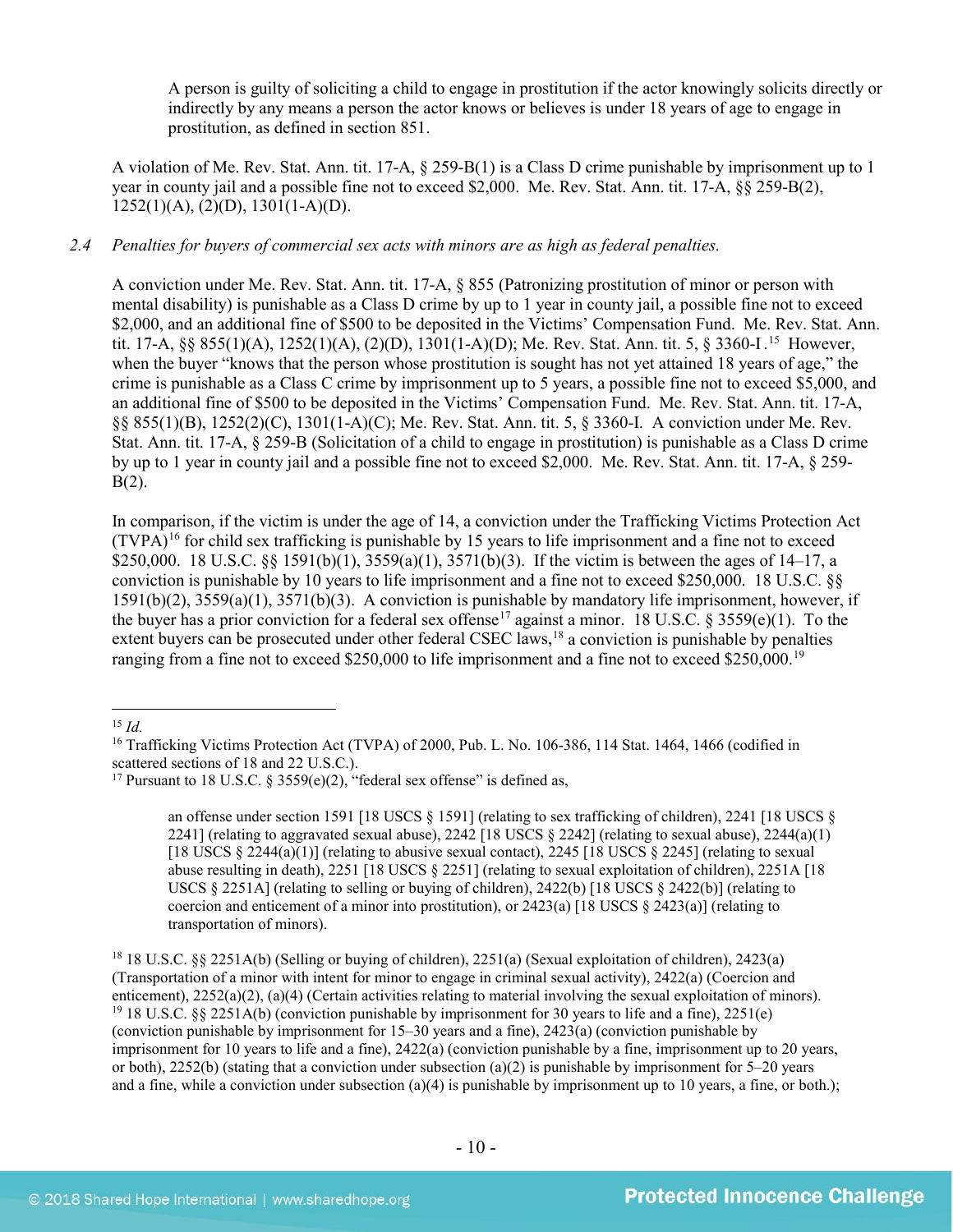- 2.4.1 Recommendation: Amend Me. Rev. Stat. Ann. tit. 17-A, § 855 (Patronizing prostitution of minor or person with mental disability) and § 259-B (Solicitation of a child to engage in prostitution) to raise penalties to reflect the seriousness of the offense.
- *2.5 Using the Internet or electronic communications to lure, entice, or purchase, or attempt to lure, entice, or purchase commercial sex acts with a minor is a separate crime or results in an enhanced penalty for buyers.*

Maine does not have a law that criminalizes use of the Internet or electronic communications to lure, entice, or purchase, or attempt to lure, entice, or purchase commercial sex acts with a minor. Although broad enough to potentially apply to use of the Internet to entice or solicit any sexual act from a minor under the age of 14, including solicitation for the purpose of committing sexual exploitation of a minor, Me. Rev. Stat. Ann. tit. 17- A, § 282(1) (Sexual exploitation of minor), § 259-B(1) (Solicitation of a child to engage in prostitution), and § 259-A (Solicitation of a child to commit a prohibited act) do not specify use of the Internet to accomplish these crimes as a specific criminal action. Pursuant to Me. Rev. Stat. Ann. tit. 17-A, § 259-A,<sup>[20](#page-10-0)</sup>

A person is guilty of soliciting a child to commit a prohibited act if:

A. The actor, with the intent to engage in a prohibited act with the other person, knowingly solicits directly or indirectly that person by any means to engage in a prohibited act and the actor:

1) Is at least 16 years of age;

2) Know or believes that the other person is less than 14 years of age; and

3) Is at least 3 years old than the age expressed by the other person.

Violation of this paragraph is a Class D crime; or

B. The actor, with the intent to engage in a prohibited act with the other person, knowingly solicits, directly or indirectly that person by any means to engage in a prohibited act and the actor:

- 1) Is at least 16 years of age;
- 2) Knows or believes that the other person is less than 12 years of age; and

3) Is at least 3 years older than the age expressed by the other person.

Violation of this subsection is a Class C crime.

"Prohibited act" means a sexual act, sexual contact or sexual exploitation of a minor pursuant to section 282. Me. Rev. Stat. Ann. tit. 17-A, § 259-A(2)(A), (B), (C).

Class C crimes are punishable by imprisonment up to 5 years and a possible fine not to exceed \$5,000. Me. Rev. Stat. Ann. tit. 17-A, §§ 1252(2)(C), 1301(1-A)(C). A Class D crime is punishable by up to 1 year in county jail and a possible fine not to exceed \$2,000. Me. Rev. Stat. Ann. tit. 17-A, §§ 1252(1)(A), (2)(D), 1301(1-A)(D). If the victim is under 12, the buyer is guilty of a Class C crime punishable by imprisonment up to 5 years and a possible fine not to exceed \$5,000. Me. Rev. Stat. Ann. tit. 17-A,  $\&$  259-A(1)(B), 1252(2)(C), 1301(1-A)(C). In addition, pursuant to Me. Rev. Stat. Ann. tit. 15, § 5821(7-A) (Subject property), buyers may be ordered to forfeit all computers and computer equipment used in connection with a violation of Me. Rev. Stat. Ann. tit. 17-A, § 259-A.

 $\overline{a}$ 

*see also* 18 U.S.C §§ 3559(a)(1) (classifying all of the above listed offenses as felonies), 3571(b)(3) (providing a fine up to \$250,000 for any felony conviction).

<span id="page-10-0"></span><sup>&</sup>lt;sup>20</sup> Legislative Document 1673 enacted during the Second Regular Session of the 125th Legislative Assembly repealed Me. Rev. Stat. Ann. tit. 17-A, § 259 (Solicitation of child by computer to commit a prohibited act), which expressly prohibited use of "a computer knowingly to solicit, entice, persuade or compel another person" under the age of 14 with "the intent to engage in any one of the following prohibited acts with the other person: (1) A sexual act; (2) Sexual contact; or (3) Sexual exploitation of a minor pursuant to section 282." During 2012, L.D. 1673 reenacted this provision as Me. Rev. Stat. Ann. tit. 17-A, § 259-A (Solicitation of a child to commit a prohibited act), however, as re-enacted, this offense no longer contains an express reference to solicitation of a minor through use of a computer or the Internet.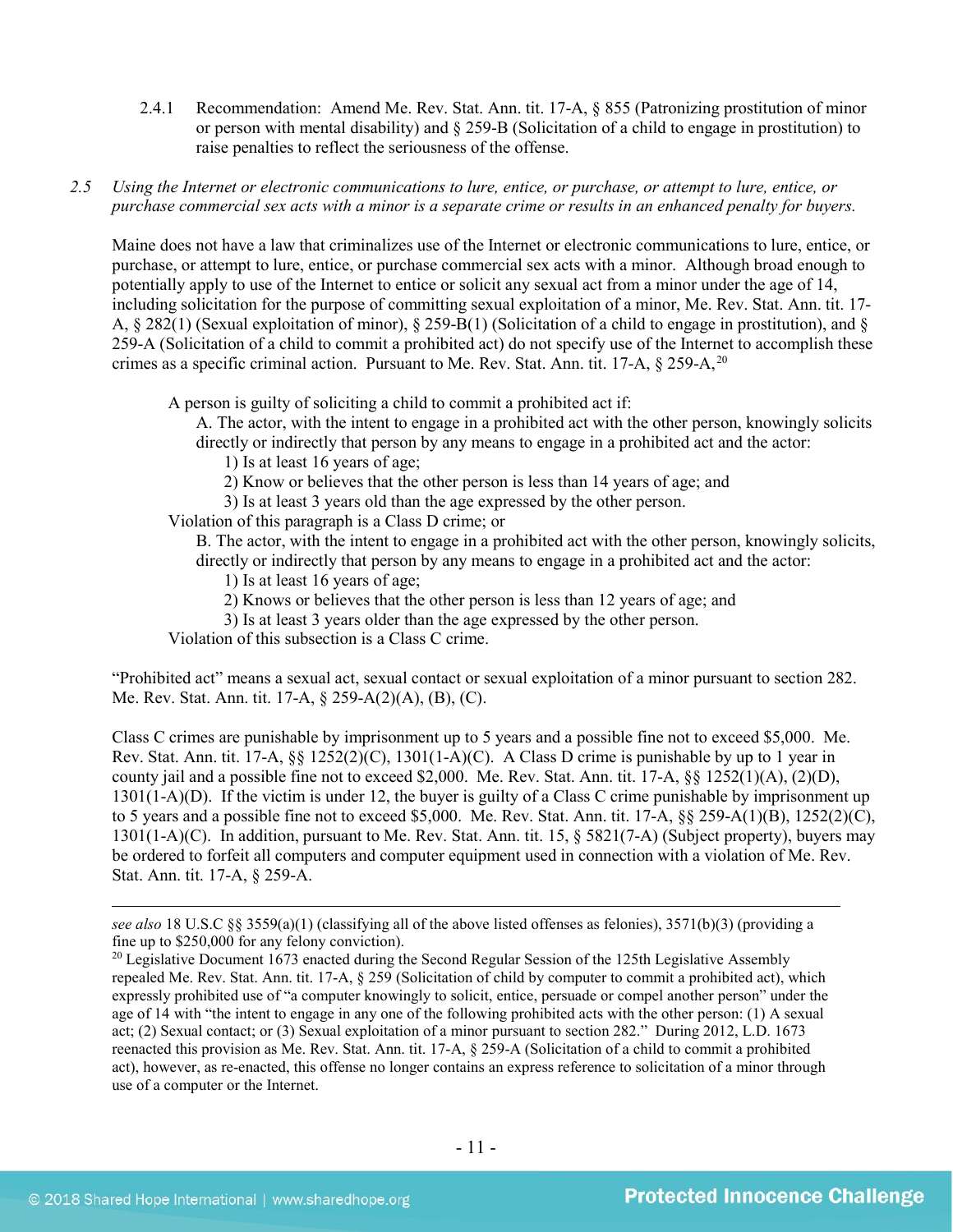- 2.5.1 Recommendation: Enact a separate law that criminalizes the use of the Internet or electronic communications to lure, entice, recruit or purchase commercial sex acts with a minor.
- *2.6 No age mistake defense is permitted for a buyer of commercial sex acts with any minor under 18.*

Buyers of sex with minors can be convicted of Me. Rev. Stat. Ann. tit. 17-A, § 855(1)(A) (Patronizing prostitution of minor or person with mental disability) without regard to whether they knew that the child was under 18 years old. Subsection (1)(B), however, establishes that knowledge of age results in an enhanced crime classification. Therefore, a mistake of age defense could be asserted to avoid the enhanced crime classification, but not ultimate liability. Finding that Me. Rev. Stat. Ann. tit. 17-A, § 855(1)(A) mandates an enhanced penalty when the offender has knowledge of the minor's status, the offense is presumed to be one of strict liability.

- 2.6.1 Recommendation: Amend Me. Rev. Stat. Ann. tit. 17-A, § 852(1) (Aggravated sex trafficking) to expressly prohibit a mistake of age defense for buyers who purchase sex with a minor under 18 years old.<sup>[21](#page-11-0)</sup>
- *2.7 Base penalties for buying sex acts with a minor under 18 are sufficiently high and not reduced for older minors.*

Maine's buyer-applicable CSEC law, Me. Rev. Stat. Ann. tit. 17-A, § 855 (Patronizing prostitution of minor or person with mental disability), does not stagger penalties based on a minor's age, but buyers face minimal penalty under this provision. Patronizing prostitution of a minor is a Class D crime punishable by up to 1 year in county jail, or a Class C crime punishable by imprisonment up to 5 years if the defendant "knows that the person whose prostitution is sought has not yet attained 18 years of age." Me. Rev. Stat. Ann. tit. 17-A, §§ 855(1)(B), 1252(1)(A), (2)(C), (D), 1301(1-A)(C), (D); Me. Rev. Stat. Ann. tit. 5, § 3360-I.

- 2.7.1 Recommendation: Amend Me. Rev. Stat. Ann. tit. 17-A, § 855 (Patronizing prostitution of minor or person with mental disability) to raise penalties for purchasing sex with a minor to reflect the seriousness of the offense.
- *2.8 Financial penalties for buyers of commercial sex acts with minors are sufficiently high to make it difficult for buyers to hide the crime.*

Buyers convicted of sexual offense crimes may be required to pay fines or make restitution to the victim.

Under Maine's criminal laws, buyers of sex with minors may be required to pay fines between \$500 and \$50,000. A buyer convicted of Me. Rev. Stat. Ann. tit. 17-A, § 855 (Patronizing prostitution of minor or person with mental disability) may be required to pay a fine up to \$2,000 or, if the buyer knows the victim is under 18, the fine may be increased to \$5,000, and in either case the buyer must pay a fine of \$500 to be deposited in the Victims' Compensation Fund. Me. Rev. Stat. Ann. tit. 17-A, §§ 855(1)(A), (B), 1301(1-A)(D), (C); Me. Rev. Stat. Ann. tit. 5, § 3360-I. Sexual offenses carry possible fines of \$2,000 to \$50,000. Me. Rev. Stat. Ann. tit. 17-A, §§ 1301(1-A)(A), (D), 254(1)(A), 253(1)(B)–(C), 255-A(1)(F), (F-1). A violation of Me. Rev. Stat. Ann. tit. 17-A, § 259-B (Solicitation of a child to engage in prostitution) is a punishable by a fine up to \$2,000. Me. Rev. Stat. Ann. tit. 17-A, § 259-B(2).

While it may not be applicable in all cases of buyers, some buyers may fall under Maine's discretionary restitution provisions. Pursuant to Me. Rev. Stat. Ann. tit. 17-A, § 1325(1) (Criteria for restitution),

<span id="page-11-0"></span><sup>&</sup>lt;sup>21</sup> This recommendation in this component is predicated on previous or simultaneous enactment of the recommendation in Component 2.1.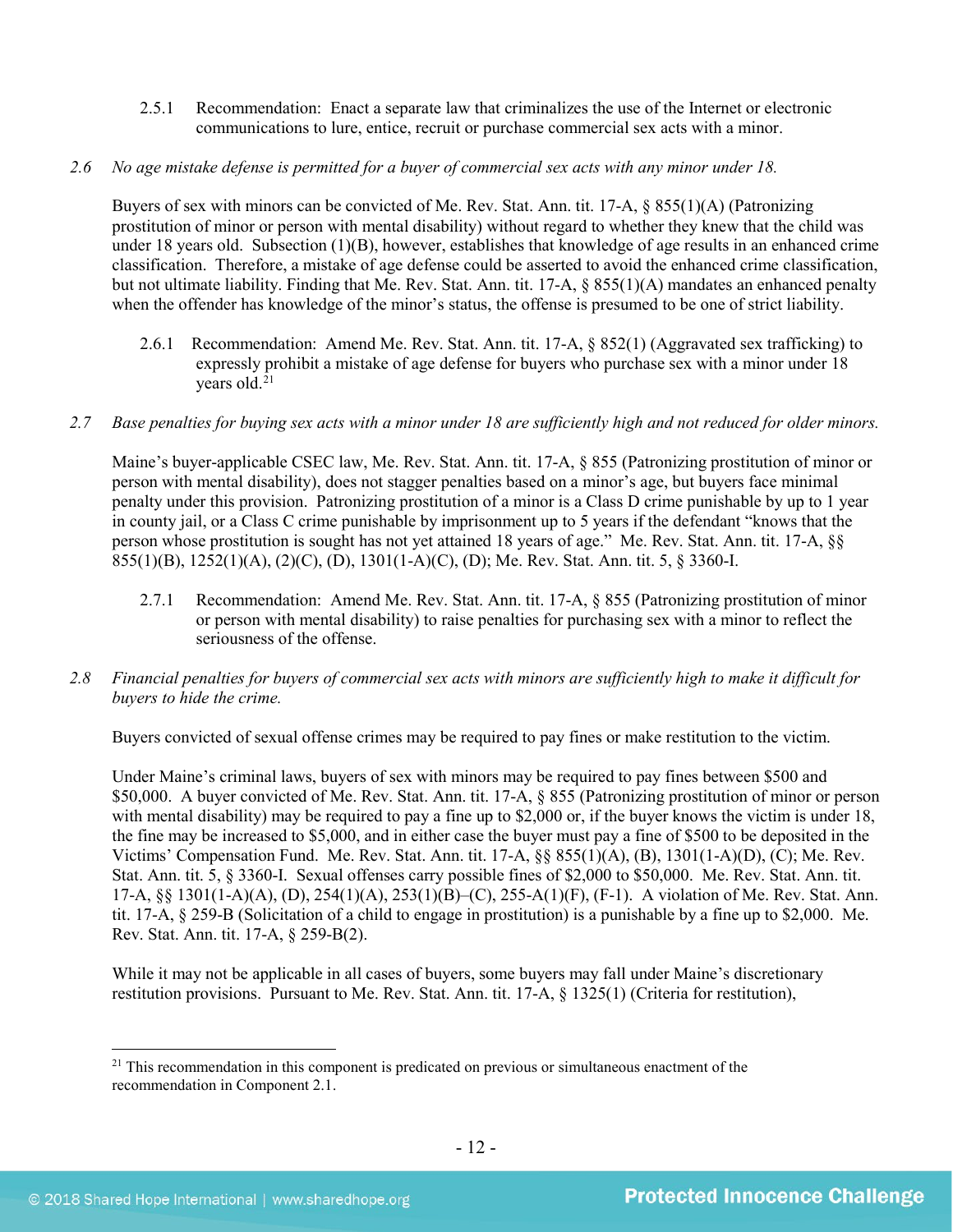Restitution may be authorized, in whole or in part, as compensation for economic loss. In determining the amount of restitution authorized, the following shall be considered:

A. The contributory misconduct of the victim;

B. Failure to report the crime to a law enforcement officer within 72 hours after its occurrence, without good cause for failure to report within that time; and

C. The present and future financial capacity of the offender to pay restitution.

Me. Rev. Stat. Ann. tit. 17-A, § 1322(3) states in part,

"Economic loss" includes economic detriment consisting of environmental clean-up expense, property loss, allowable expense,<sup>[22](#page-12-0)</sup> work loss, replacement services loss and, if injury causes death, dependent's economic loss and dependent's replacement services loss. Noneconomic detriment is not loss. Economic detriment is loss although caused by pain and suffering or physical impairment. "Economic loss" includes expenses of an emergency response by any public agency and critical investigation expenses.

However, Me. Rev. Stat. Ann. tit. 17-A, § 1325(2) prohibits the award of restitution, among others,

. . . . B. To a victim who is an accomplice of the offender;

C. To a victim who has otherwise been compensated from a collateral source, but economic loss in excess of the collateral compensation may be authorized; and

D. When the amount and method of payment of monetary restitution or the performance of service restitution creates an excessive financial hardship on the offender or dependent of the offender. In making this determination, all relevant factors must be considered . . .

. . . .

If buyers of sex with minors are found guilty of Me. Rev. Stat. Ann. tit. 17-A, § 284 (Possession of sexually explicit material), a prosecutor may request that the court order forfeiture "to the State of any equipment, including computers, that may have facilitated the commission of the offense" if the State can prove "by a preponderance of the evidence that the equipment was used to facilitate the commission of a violation." Me. Rev. Stat. Ann. tit. 17-A, § 285(1), (3), (4). In addition, any image of child sexual exploitation (ICSE) in the possession of a buyer "that depicts a person who has not attained 18 years of age engaging in sexually explicit conduct is declared to be contraband and may be seized by the State." Me. Rev. Stat. Ann. tit. 17-A, § 284(4). Also, pursuant to Me. Rev. Stat. Ann. tit. 15, § 5821(7-A) (Subject property), buyers may be ordered to forfeit all computers and computer equipment used in connection with a violation of Me. Rev. Stat. Ann. tit. 17-A, § 259-A (Solicitation of a child to commit a prohibited act).

*2.9 Buying and possessing images of child sexual exploitation carries penalties as high as similar federal offenses.*

Pursuant to Me. Rev. Stat. Ann. tit. 17-A, § 284(1)(A) (Possession of sexually explicit material),

<span id="page-12-0"></span><sup>&</sup>lt;sup>22</sup> Me. Rev. Stat. Ann. tit. 17-A,  $\frac{122(3)}{A}$  defines "allowable expense" as,

reasonable charges incurred for reasonably needed products, services and accommodations, including those for medical care, rehabilitation, rehabilitative occupational training, counseling services and other remedial treatment and care, and nonmedical remedial care and treatment rendered in accordance with a recognized religious method of healing. The term includes reasonable and customary charges incurred for expenses in any way related to funeral, cremation and burial. It does not include that portion of a charge for a room in a hospital, clinic, convalescent or nursing home, or any other institution engaged in providing nursing care and related services, in excess of a reasonable and customary charge for semiprivate accommodations, unless other accommodations are medically required.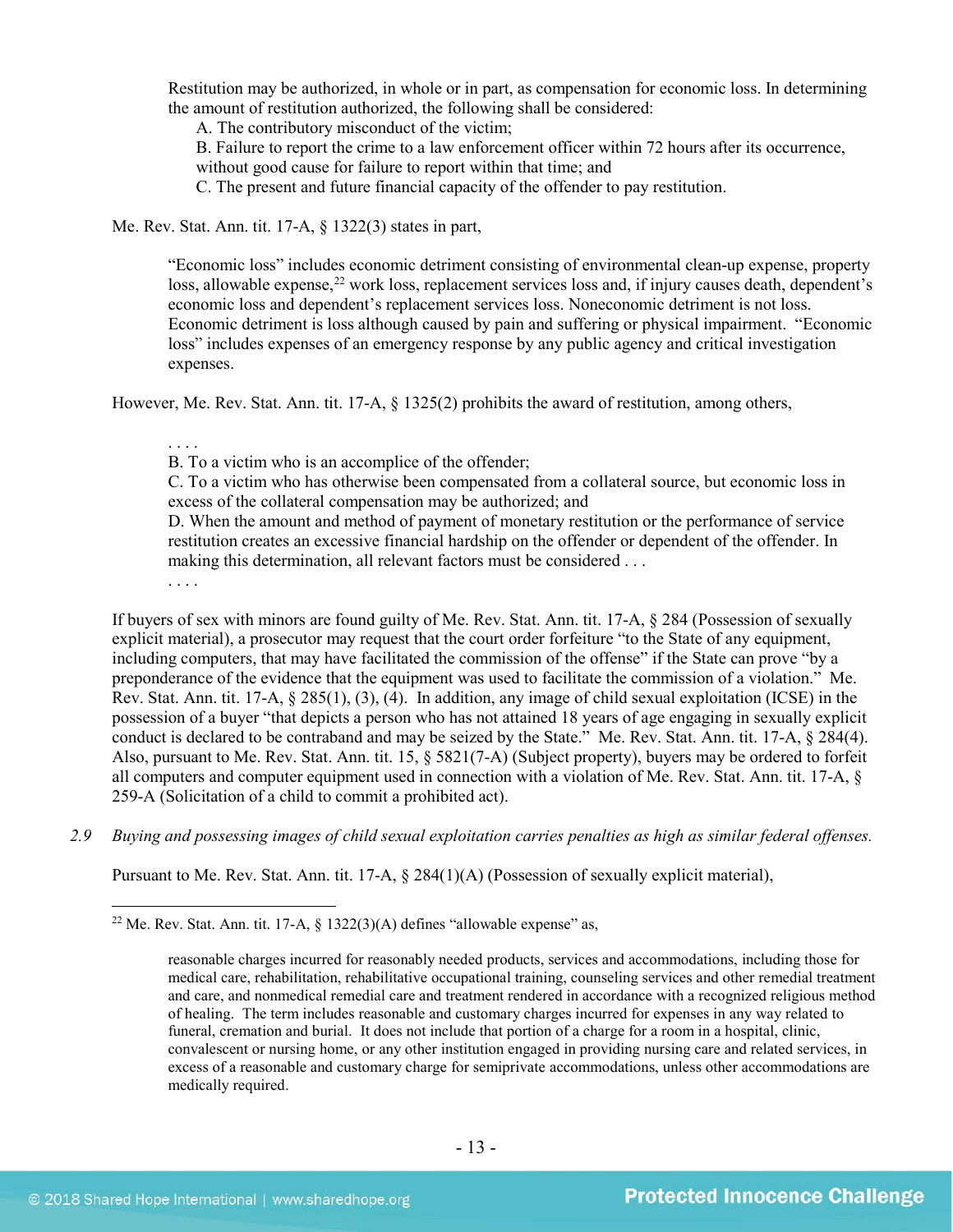A person is guilty of possession of sexually explicit material if that person:

A. Intentionally or knowingly transports, exhibits, purchases, possesses or accesses with intent to view any book, magazine, newspaper, print, negative, slide, motion picture, computer data file, videotape or other mechanically, electronically or chemically reproduced visual image or material that the person knows or should know depicts another person engaging in sexually explicit conduct, and:

1) The other person has not in fact attained 16 years of age; or

2) The person knows or has reason to know that the other person has not attained 16 years of age.

Possession of sexually explicit material is a Class D crime punishable by up to 1 year in county jail and a possible fine not to exceed \$2,000, but, if the defendant has a prior conviction for "engaging in substantially similar conduct," the classification is increased to a Class C crime punishable by imprisonment up to 5 years and a possible fine not to exceed \$5,000. Me. Stat. Rev. Ann. tit. 17-A, §§ 284(1)(A), (B), 1252(1)(A), (2)(C), (D), 1301(1-A)(C), (D). In addition, if the sexually exploited minor is under 12, or the defendant believes the person to be under 12, the defendant will be guilty of a Class C crime punishable by imprisonment up to 5 years and a possible fine not to exceed \$5,000, or a Class B crime if the defendant has a prior conviction, punishable by imprisonment up to 10 years and a possible fine not to exceed \$20,000. Me. Rev. Stat. Ann. tit. 17-A, §§  $284(1)(C)$ , (D),  $1252(2)(B)$ , (C),  $1301(1-A)(B)$ , (C).

In comparison, a federal conviction for possession of images of child sexual exploitation (ICSE)<sup>[23](#page-13-0)</sup> is generally punishable by imprisonment for  $5-20$  years and a fine not to exceed \$250,000.<sup>[24](#page-13-1)</sup> Subsequent convictions, however, are punishable by imprisonment up to 40 years and a fine not to exceed \$250,000.<sup>25</sup>

- 2.9.1 Recommendation: Amend Me. Rev. Stat. Ann. tit. 17-A, § 284(1)(A) (Possession of sexually explicit material) to raise the age of protected minors to 18 and increase the penalties to reflect the seriousness of the offense.
- *2.10 Convicted buyers of commercial sex acts with minors are required to register as sex offenders.*

<span id="page-13-4"></span>Maine's Sex Offender Registration and Notification Act of 1999, Me. Rev. Stat Ann. title 34-A, requires buyers sentenced for sex offenses and sexually violent offenses to register as sex offenders, unless they fall under the exceptions in Me. Rev. Stat. Ann. tit. 34-A, § 11202-A.<sup>[26](#page-13-3)</sup> Me. Rev. Stat. Ann. tit. 34-A, § 11202. "Sex

<span id="page-13-0"></span><sup>&</sup>lt;sup>23</sup> 18 U.S.C. §§ 2252(a)(2), (a)(4) (Certain activities relating to material involving the sexual exploitation of minors),  $2252A(a)(2)$ –(3) (Certain activities relating to material constituting or containing child pornography), 1466A(a), (b) (Obscene visual representations of the sexual abuse of children).

<span id="page-13-3"></span><span id="page-13-2"></span><span id="page-13-1"></span><sup>&</sup>lt;sup>24</sup> 18 U.S.C. §§ 2252(b) (stating that a conviction under subsection (a)(2) is punishable by imprisonment for 5–20 years and a fine, while a conviction under subsection (a)(4) is punishable by imprisonment up to 10 years, a fine, or both), 2252A(b)(1) (a conviction is punishable by imprisonment for 5–20 years and a fine), 1466A(a), (b) (stating that a conviction under subsection (a) is "subject to the penalties provided in section  $2252A(b)(1)$ ," imprisonment for 5–20 years and a fine, while a conviction under subsection (b) is "subject to the penalties provided in section 2252A(b)(2)," imprisonment up to 10 years, a fine, or both); *see also* 18 U.S.C §§ 3559(a)(1) (classifying all of the above listed offenses as felonies), 3571(b)(3) (providing a fine up to \$250,000 for any felony conviction). <sup>25</sup> 18 U.S.C. §§ 2252(b) (stating if a person has a prior conviction under subsection (a)(2), or a list of other statutes, a conviction is punishable by a fine and imprisonment for 15–40 years, but if a person has a prior conviction under subsection (a)(4), or a list of other statutes, a conviction is punishable by a fine and imprisonment for  $10-20$  years),  $2252A(b)(1)$  (stating if a person has a prior conviction under subsection (a)(2), (a)(3), or a list of other statutes, a conviction is punishable by a fine and imprisonment for  $15-40$  years),  $1466A(a)$ , (b) (stating that the penalty scheme for section 2252A(b) applies); *see also* 18 U.S.C §§ 3559(a)(1) (classifying all of the above listed offenses as felonies),  $3571(b)(3)$  (providing a fine up to \$250,000 for any felony conviction). <sup>26</sup> Me. Rev. Stat. Ann. tit. 34-A, § 11202-A(1) (Exception) states,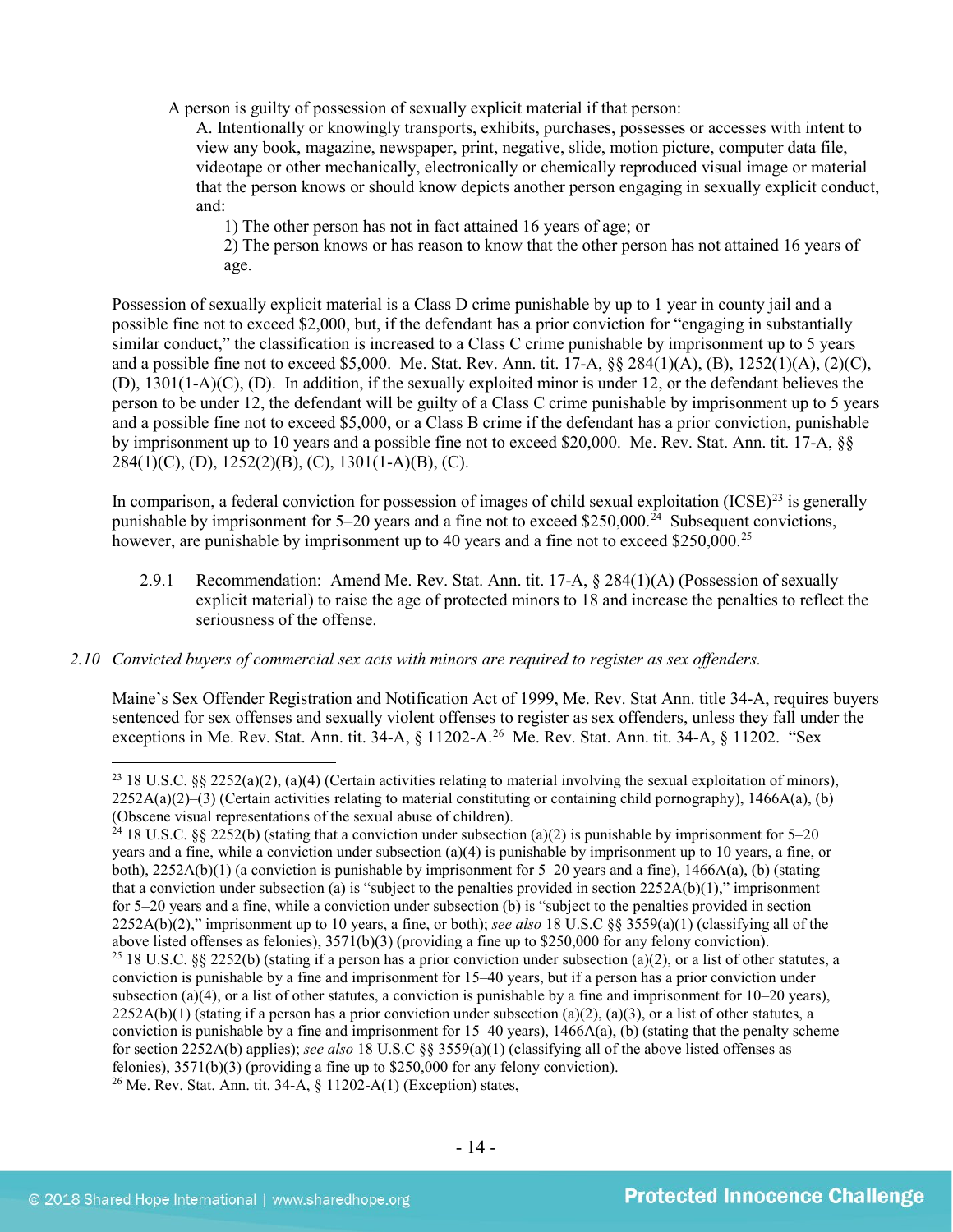offenses" is defined as "a conviction for one of the following offenses or for an attempt or solicitation of one of the following offenses if the victim was less than 18 years of age at the time of the criminal conduct." Me. Rev. Stat. Ann. tit. 34-A, § 11203(6). The listed offenses include Me. Rev. Stat. Ann. tit. 17-A, § 255-A (Unlawful sexual contact) (certain provisions), § 852(1) (Aggravated sex trafficking), § 256 (Visual sexual aggression against child), § 258 (Sexual misconduct with a child under 14 years of age), § 259 (Solicitation of a child to commit a prohibited act),  $\S 284$  (Possession of sexually explicit material), and  $\S 855$  (Patronizing prostitution of minor or person with mental disability). Me. Rev. Stat. Ann. tit. 34-A, § 11203(6)(B). Me. Rev. Stat. Ann. tit. 34-A, § 11203(6-A) further labels the following offenses as qualifying as a "sex offense": Me. Rev. Stat. Ann. tit. 17-A, § 253(2)(J)–(L) (Gross sexual assault), § 255-A(1)(C), (G), (Q), (R), (R-1), (R-2), (W), and (X) (Unlawful sexual conduct). "Sexually violent offense" is defined as including, "A conviction for one of the offenses or for an attempt to commit" certain offenses, including Me. Rev. Stat. Ann. tit. 17-A, § 253 (Gross sexual assault) and certain provisions of § 255-A (Unlawful sexual contact). Me. Rev. Stat. Ann. tit. 34-A, § 11203 (7)(A). In addition, Me. Rev. Stat. Ann. tit. 34-A, § 11203(6-B) provides,

For persons convicted and sentenced on or after October 1, 2012, "sex offense" means, in addition to the offenses listed in subsections 6 and 6-A:

A. A conviction for an offense under Title 17-A, section 259-A or for an attempt or conspiracy to commit an offense under Title 17-A, section 259-A;

B. A violation in another jurisdiction that includes the essential elements of an offense listed under Title 17-A, section 259-A; or

C. A conviction for a military, tribal or federal offense requiring registration pursuant to:

(1) The Jacob Wetterling Crimes Against Children and Sexually Violent Offender Registration Act, also known as the Jacob Wetterling Act, Section 170101 of the Violent Crime Control and Law Enforcement Act of 1994, Public Law 103-322, as amended; or

(2) The Adam Walsh Child Protection and Safety Act of 2006, Public Law 109-248.

1. EXCEPTION. Notwithstanding section 11202, a person is not required to register under this chapter if that person submits to the bureau, in a form to be determined by the bureau, documentation to establish the following:

B. The person's convictions do not include more than one Class A sex offense or sexually violent offense or more than one conviction in another jurisdiction for an offense that contains the essential elements of a Class A sex offense or sexually violent offense, whether or not the convictions occurred on the same date;

C. At the time of the offense, the person had not been previously sentenced in this State as an adult or as a juvenile sentenced as an adult for a sex offense or a sexually violent offense;

D. At the time of the offense, the person had not been previously sentenced in another jurisdiction as an adult or as a juvenile sentenced as an adult for an offense that contains the essential elements of a sex offense or a sexually violent offense;

E. Subsequent to the conviction for the sex offense or sexually violent offense, the person has not been convicted of and sentenced for a crime under Title 17 or Title 17-A in this State that is punishable by imprisonment for a term of one year or more; and

F. Subsequent to the conviction for the sex offense or sexually violent offense, the person has not been convicted of and sentenced for a crime under the laws of any other jurisdiction that is punishable by a term of imprisonment exceeding one year. This paragraph does not include a crime under the laws of another jurisdiction that is classified by the laws of that jurisdiction as a misdemeanor and is punishable by a term of imprisonment of 2 years or less.

. . . .

 $\overline{a}$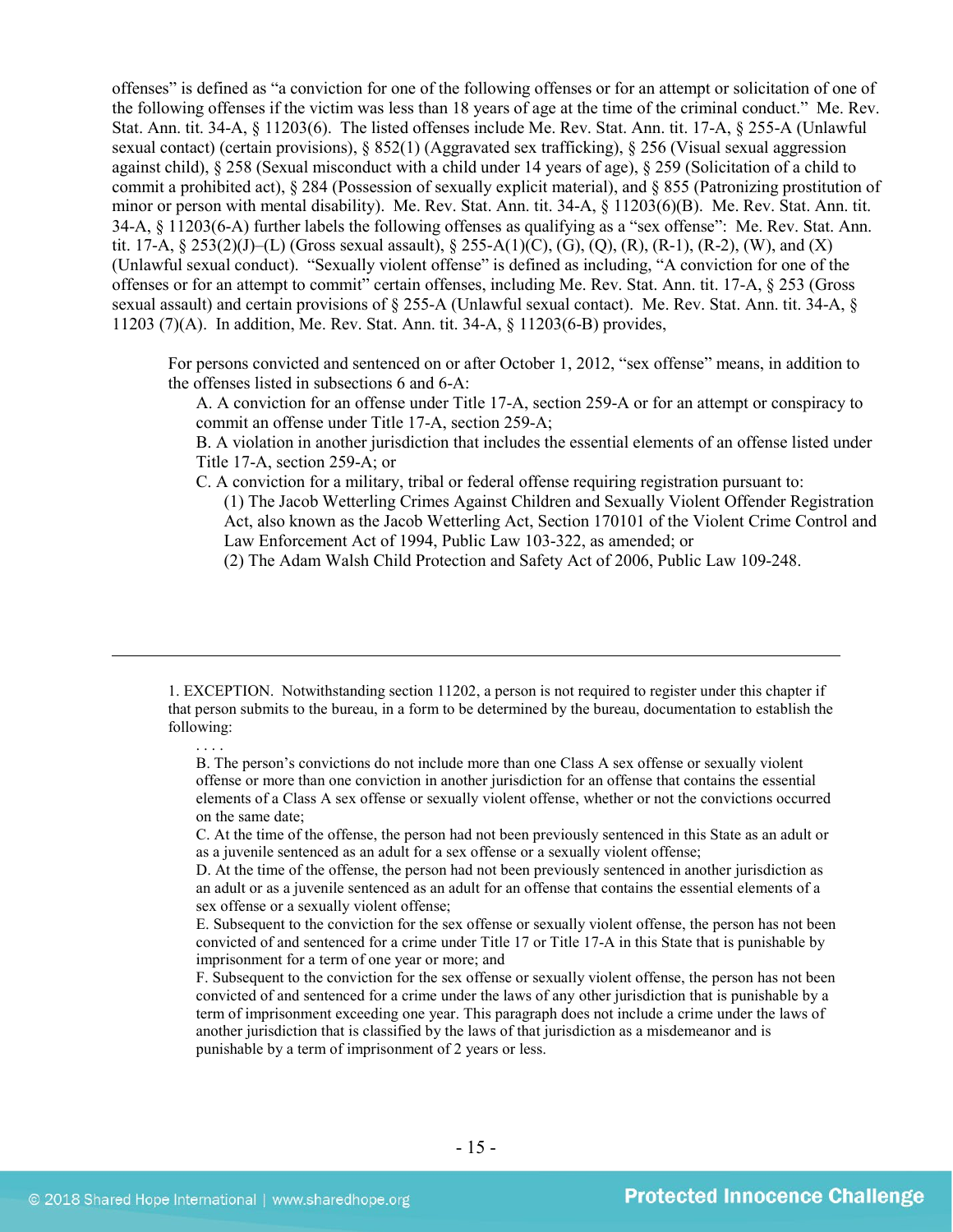#### FRAMEWORK ISSUE 3: CRIMINAL PROVISIONS FOR TRAFFICKERS

#### *Legal Components:*

- *3.1 Penalties for trafficking a child for sexual exploitation are as high as federal penalties.*
- *3.2 Creating and distributing images of child sexual exploitation carries penalties as high as similar federal offenses.*
- *3.3 Using the Internet or electronic communications to lure, entice, recruit, or sell commercial sex acts with a minor is a separate crime or results in an enhanced penalty for traffickers.*
- *3.4 Financial penalties for traffickers, including asset forfeiture, are sufficiently high*.
- *3.5 Convicted traffickers are required to register as sex offenders.*
- *3.6 Laws relating to parental custody and termination of parental rights include sex trafficking or commercial sexual exploitation of children (CSEC) offenses as grounds for sole custody or termination in order to prevent traffickers from exploiting their parental rights as a form of control.*

*\_\_\_\_\_\_\_\_\_\_\_\_\_\_\_\_\_\_\_\_\_\_\_\_\_\_\_\_\_\_\_\_\_\_\_\_\_\_\_\_\_\_\_\_\_\_\_\_\_\_\_\_\_\_\_\_\_\_\_\_\_\_\_\_\_\_\_\_\_\_\_\_\_\_\_\_\_\_\_\_\_\_\_\_\_\_\_\_\_\_\_\_\_\_*

## *Legal Analysis:*

*3.1 Penalties for trafficking a child for sexual exploitation are as high as federal penalties.* 

Me. Rev. Stat. Ann. tit. 17-A, § 852 (Aggravated sex trafficking) is a Class B crime punishable by imprisonment up to 10 years, a possible fine not to exceed \$20,000, and an additional fine of \$1,000 to be deposited in the Victims' Compensation Fund. Me. Rev. Stat. Ann. tit. 17-A, §§ 852(3), 1252(2)(A), (B), 1301(1-A)(A), (B); Me. Rev. Stat. Ann. tit. 5, § 3360-I.

A trafficker convicted under Me. Rev. Stat. Ann. tit. 17-A, § 259-A (Solicitation of a child to commit a prohibited act) will be guilty of a Class D crime punishable by up to 1 year in county jail and a possible fine not to exceed \$2,000 if the minor is, or is believed to be, under 14, or a Class C crime punishable by imprisonment up to 5 years and a possible fine not to exceed \$5,000 if the minor is, or is believed to be, under 12. Me. Rev. Stat. Ann. tit. 17-A, §§ 259-A(A), (B), 1252(1)(A), (2)(C), (D), 1301(1-A)(C), (D).

Me. Rev. Stat. Ann. tit. 17-A, § 554(1)(A) (Endangering the welfare of a child) states, "1. A person is guilty of endangering the welfare of a child if that person: A. Knowingly permits a child to enter or remain in a house of prostitution. Violation of this paragraph is a Class D crime;" a Class D crime is punishable by up to 1 year in county jail and a possible fine not to exceed \$2,000. Me. Rev. Stat. Ann. tit. 17-A,  $\S$  1252(1)(A), (2)(D),  $1301(1-A)(D)$ .

In comparison, if the victim is under the age of 14, a conviction under the Trafficking Victims Protection Act (TVPA) for child sex trafficking is punishable by 15 years to life imprisonment and a fine not to exceed \$250,000. 18 U.S.C. §§ 1591(b)(1), 3559(a)(1), 3571(b)(3). If the victim is between the ages of 14–17, a conviction is punishable by 10 years to life imprisonment and a fine not to exceed \$250,000. 18 U.S.C. §§ 1591(b)(2), 3559(a)(1), 3571(b)(3). A conviction is punishable by mandatory life imprisonment, however, if the trafficker has a prior conviction for a federal sex offense<sup>[27](#page-15-0)</sup> against a minor. 18 U.S.C. § 3559(e)(1).

<span id="page-15-0"></span> <sup>27</sup> *See supra* note [17.](#page-9-5)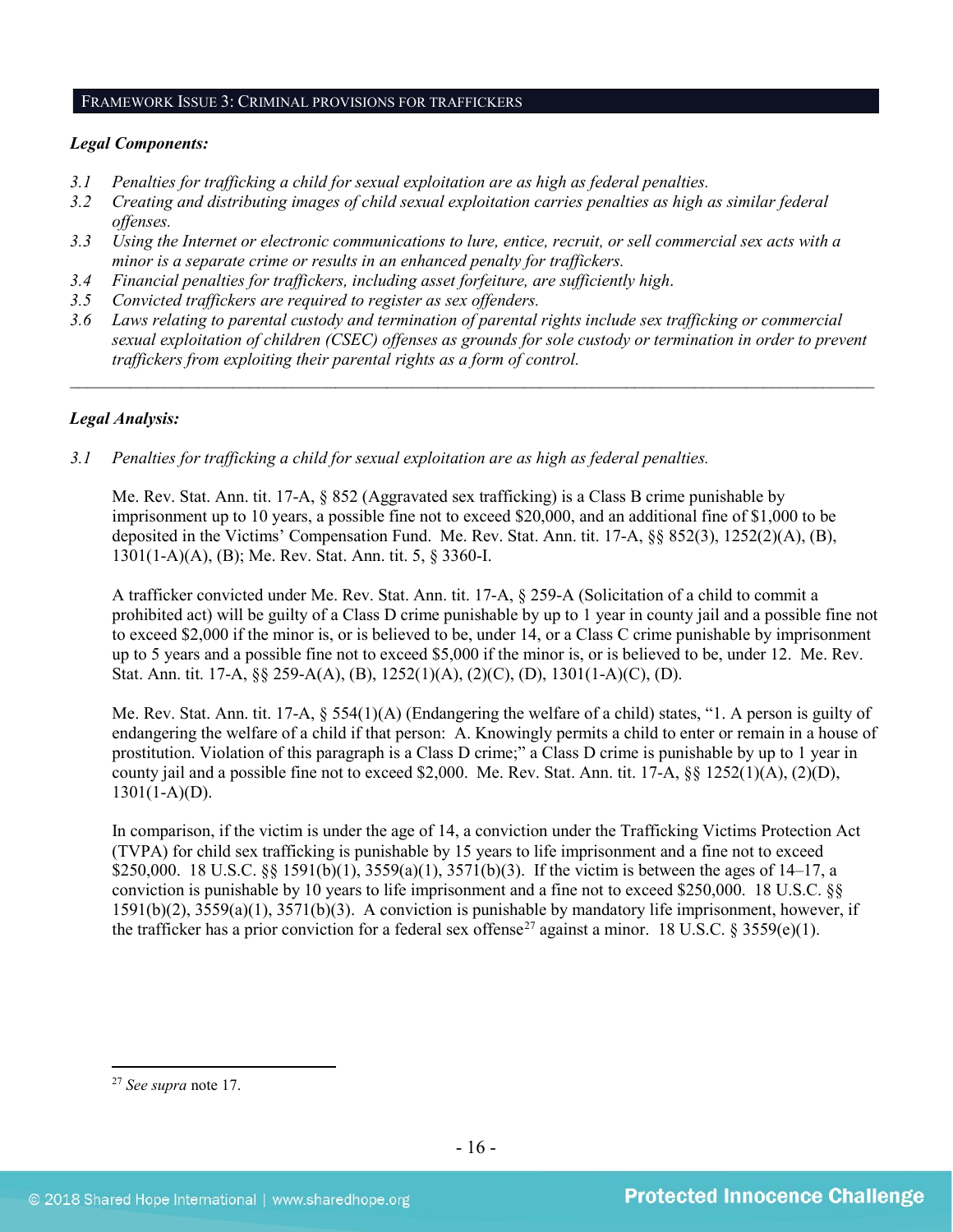## *3.2 Creating and distributing images of child sexual exploitation carries penalties as high as similar federal offenses.*

A trafficker who "[k]nowing or intending that the conduct will be photographed . . . intentionally or knowingly employs, solicits, entices, persuades, or uses another person, not that person's spouse, who has not in fact attained 16 years of age to engage in sexually explicit conduct" will be guilty of sexual exploitation of a minor. Me. Rev. Stat. Ann. tit. 17-A, § 282(1)(A) (Sexual exploitation of a minor). Additionally, a trafficker who "[k]nowing or intending that the conduct will be photographed, the person intentionally or knowingly compels or induces by any threat another person, not that person's spouse, who is in fact a minor, to engage in sexually explicit conduct will be guilty of sexual exploitation of a minor. Me. Rev. Stat. Ann. tit. 17-A, § 282(1)(A-1). A violation Me. Rev. Stat. Ann. tit. 17-A, § 282 is a Class B crime, except in situations where the trafficker has a prior conviction "for engaging in substantially similar conduct" or where the victim is less than 12 years old, the violation increases to a Class A crime. Me. Rev. Stat. Ann. tit. 17-A, § 282(1)(B), (C).

In addition, a parent-trafficker "or other person having care or custody" of a child younger than 16 who knowingly or intentionally permits the a child younger than 16 to engage in "sexually explicit conduct, knowing or intending that the conduct will be photographed" will be guilty of a Class B crime punishable by an imprisonment term of 5–10 years, with a mandatory minimum of 5 years, and a possible fine not to exceed \$20,000, which can increase to a Class A crime punishable by an imprisonment term of 10-30 years, with a mandatory minimum of 10 years, and a fine not to exceed \$50,000 if the defendant has a prior conviction for "substantially similar conduct" or if the child is under 12. Me. Rev. Stat. Ann. tit. 17-A,  $\S$   $\S$   $282(1)(D)$ ,  $(F)$ ,  $(2)$ (Sexual exploitation of a child), 1252(2)(A), (B), 1301(1-A)(A), (B).

Additionally, a trafficker may be convicted under Me. Rev. Stat. Ann. tit. 17-A, § 283(1)(A) (Dissemination of sexually explicit material) is the trafficker:

intentionally or knowingly disseminates or possesses with intent to disseminate any book, magazine, newspaper, print, negative, slide, motion picture, videotape, computer data file or other mechanically, electronically or chemically reproduced visual image or material that depicts any person who has not in fact attained 16 years of age who the person knows or has reason to know is a person under 16 years of age engaging in sexually explicit conduct, except that it is not a violation of this paragraph if the person depicted is 14 or 15 years of age and the person is less than 5 years older than the person depicted.

A violation is a Class C crime punishable by imprisonment up to 5 years and a possible fine not to exceed \$5,000, except if the trafficker has a prior conviction "for engaging in substantially similar conduct" or if the victim is less than 12 years old, the violation increases to a Class B crime punishable by imprisonment up to 10 years and a fine not to exceed \$20,000. Me. Rev. Stat. Ann. tit. 17-A, §§ 283(1)(A)–(C), 1252(2)(B), (C), 1301(1-A)(B), (C). In addition, if the defendant both has a prior conviction for "substantially similar conduct" and the child is under 12, the violation increases to a Class A crime punishable by imprisonment up to 30 years and a possible fine not to exceed \$50,000. Me. Rev. Stat. Ann. tit. 17-A, §§ 283(1)(D), 1252(2)(A), 1301(1-  $A)(A)$ .

In comparison, if the victim is under the age of 14, a conviction under the TVPA for child sex trafficking is punishable by 15 years to life imprisonment and a fine not to exceed \$250,000. 18 U.S.C. §§ 1591(b)(1),  $3559(a)(1)$ ,  $3571(b)(3)$ . If the victim is between the ages of  $14-17$ , a conviction is punishable by 10 years to life imprisonment and a fine not to exceed \$250,000. 18 U.S.C. §§ 1591(b)(2), 3559(a)(1), 3571(b)(3). A conviction is punishable by mandatory life imprisonment, however, if the trafficker has a prior conviction for a federal sex offense<sup>[28](#page-16-0)</sup> against a minor. 18 U.S.C. § 3559(e)(1). Additionally, a federal conviction for

<span id="page-16-0"></span> <sup>28</sup> *See supra* note [17.](#page-9-5)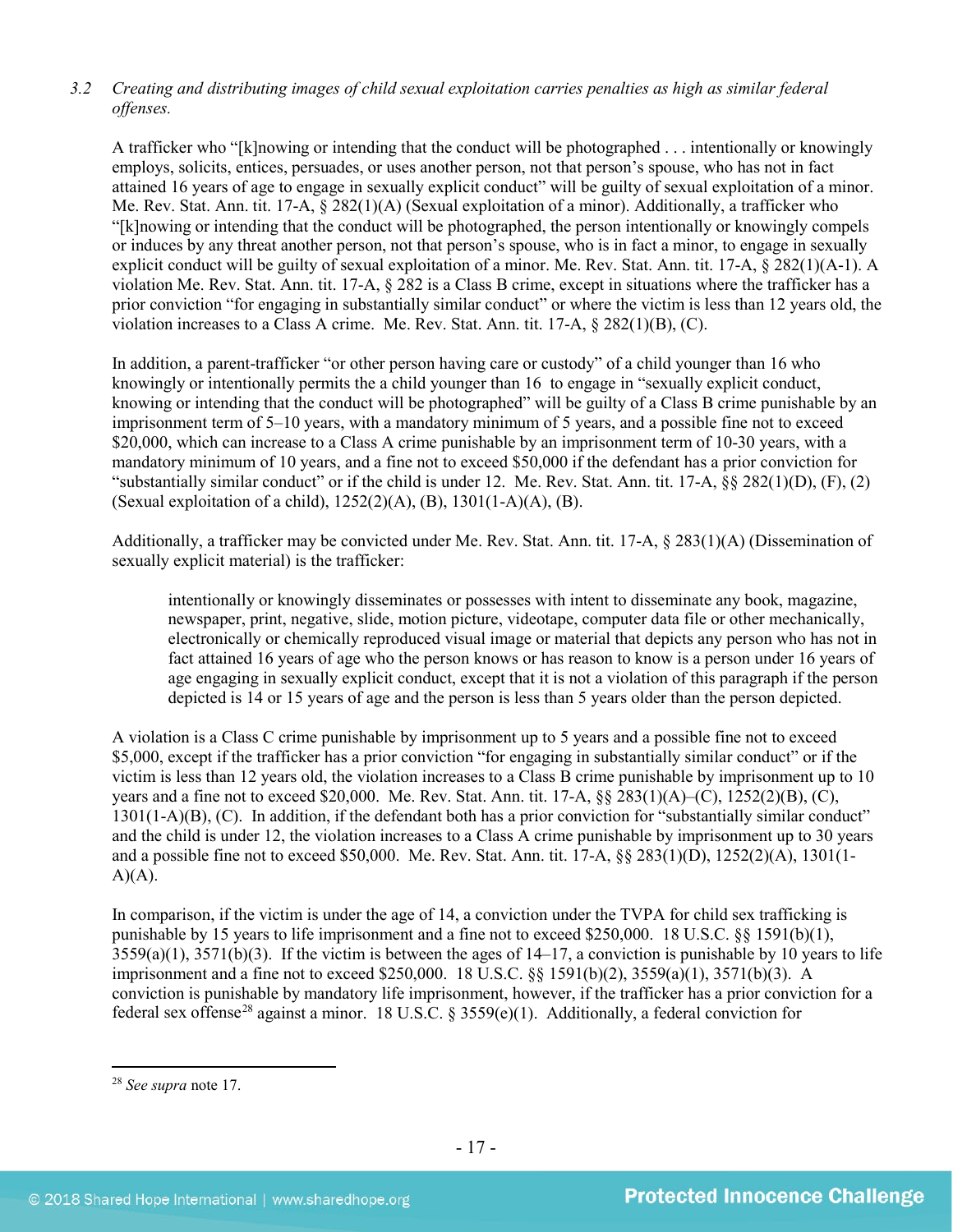distribution of images of child sexual exploitation  $(ICSE)^{29}$  $(ICSE)^{29}$  $(ICSE)^{29}$  is generally punishable by imprisonment for 5–20 years and a fine not to exceed \$250,000.<sup>30</sup> Subsequent convictions, however, are punishable by imprisonment up to 40 years and a fine not to exceed  $$250,000$ .<sup>[31](#page-17-2)</sup>

*3.3 Using the Internet or electronic communications to lure, entice, recruit, or sell commercial sex acts with a minor is a separate crime or results in an enhanced penalty for traffickers.*

Although potentially broad enough to apply to the use of the Internet or electronic communications to entice or solicit any sexual act from a minor under the age of 14, including solicitation for the purpose of committing sexual exploitation of a minor, Me. Rev. Stat. Ann. tit. 17-A, § 282(1) (Sexual exploitation of minor) and § 259- A (Solicitation of a child to commit a prohibited act) do not specify use of the Internet. Pursuant to Me. Rev. Stat. Ann. tit. 17-A, § 259-A,

A person is guilty of soliciting a child to commit a prohibited act if:

A. The actor, with the intent to engage in a prohibited act with the other person, knowingly solicits directly or indirectly that person by any means to engage in a prohibited act and the actor:

- 1) Is at least 16 years of age;
- 2) Know or believes that the other person is less than 14 years of age; and
- 3) Is at least 3 years old than the age expressed by the other person.

Violation of this paragraph is a Class D crime; or

B. The actor, with the intent to engage in a prohibited act with the other person, knowingly solicits, directly or indirectly that person by any means to engage in a prohibited act and the actor:

1) Is at least 16 years of age;

- 2) Knows or believes that the other person is less than 12 years of age; and
- 3) Is at least 3 years older than the age expressed by the other person.

Violation of this subsection is a Class C crime.

A Class D crime is punishable by up to 1 year in county jail and a possible fine not to exceed \$2,000. Me. Rev. Stat. Ann. tit. 17-A,  $\S$ § 1252(1)(A), (2)(D), 1301(1-A)(D). If the victim is under 12, the trafficker is guilty of a Class C crime punishable by imprisonment up to 5 years and a possible fine not to exceed \$5,000. Me. Rev. Stat. Ann. tit. 17-A, §§ 259-A(1)(B), 1252(2)(C), 1301(1-A)(C). In addition, pursuant to Me. Rev. Stat. Ann. tit. 15, § 5821(7-A) (Subject property), traffickers may be ordered to forfeit all computers and computer equipment used in connection with a violation of Me. Rev. Stat. Ann. tit. 17-A, § 259-A.

<span id="page-17-0"></span><sup>&</sup>lt;sup>29</sup> 18 U.S.C. §§ 2252(a)(1), (a)(2), (a)(3) (Certain activities relating to material involving the sexual exploitation of minors),  $2252A(a)(2)$ ,  $(a)(3)$  (Certain activities relating to material constituting or containing child pornography), 1466A(a) (Obscene visual representations of the sexual abuse of children).

<span id="page-17-1"></span><sup>&</sup>lt;sup>30</sup> 18 U.S.C. §§ 2252(b) (stating that a conviction under subsection (a)(1), (a)(2), or (a)(3) is punishable by imprisonment for 5–20 years and a fine), 2252A(b)(1) (a conviction is punishable by imprisonment for 5–20 years and a fine), 1466A(a), (b) (stating that a conviction under subsection (a) is "subject to the penalties provided in section 2252A(b)(1)," imprisonment for 5–20 years and a fine, while a conviction under subsection (b) is "subject to the penalties provided in section 2252A(b)(2)," imprisonment up to 10 years, a fine, or both); *see also* 18 U.S.C §§  $3559(a)(1)$  (classifying all of the above listed offenses as felonies),  $3571(b)(3)$  (providing a fine up to \$250,000 for any felony conviction).

<span id="page-17-2"></span> $31\,18$  U.S.C. §§ 2252(b) (stating if a person has a prior conviction under subsection (a)(1), (a)(2), or (a)(3) or a list of other statutes, a conviction is punishable by a fine and imprisonment for  $15-40$  years),  $2252A(b)(1)$  (stating if a person has a prior conviction under subsection (a)(2), (a)(3), or a list of other statutes, a conviction is punishable by a fine and imprisonment for  $15-40$  years),  $1466A(a)$ , (b) (stating that the penalty scheme for section  $2252A(b)$ applies); *see also* 18 U.S.C §§ 3559(a)(1) (classifying all of the above listed offenses as felonies), 3571(b)(3) (providing a fine up to \$250,000 for any felony conviction).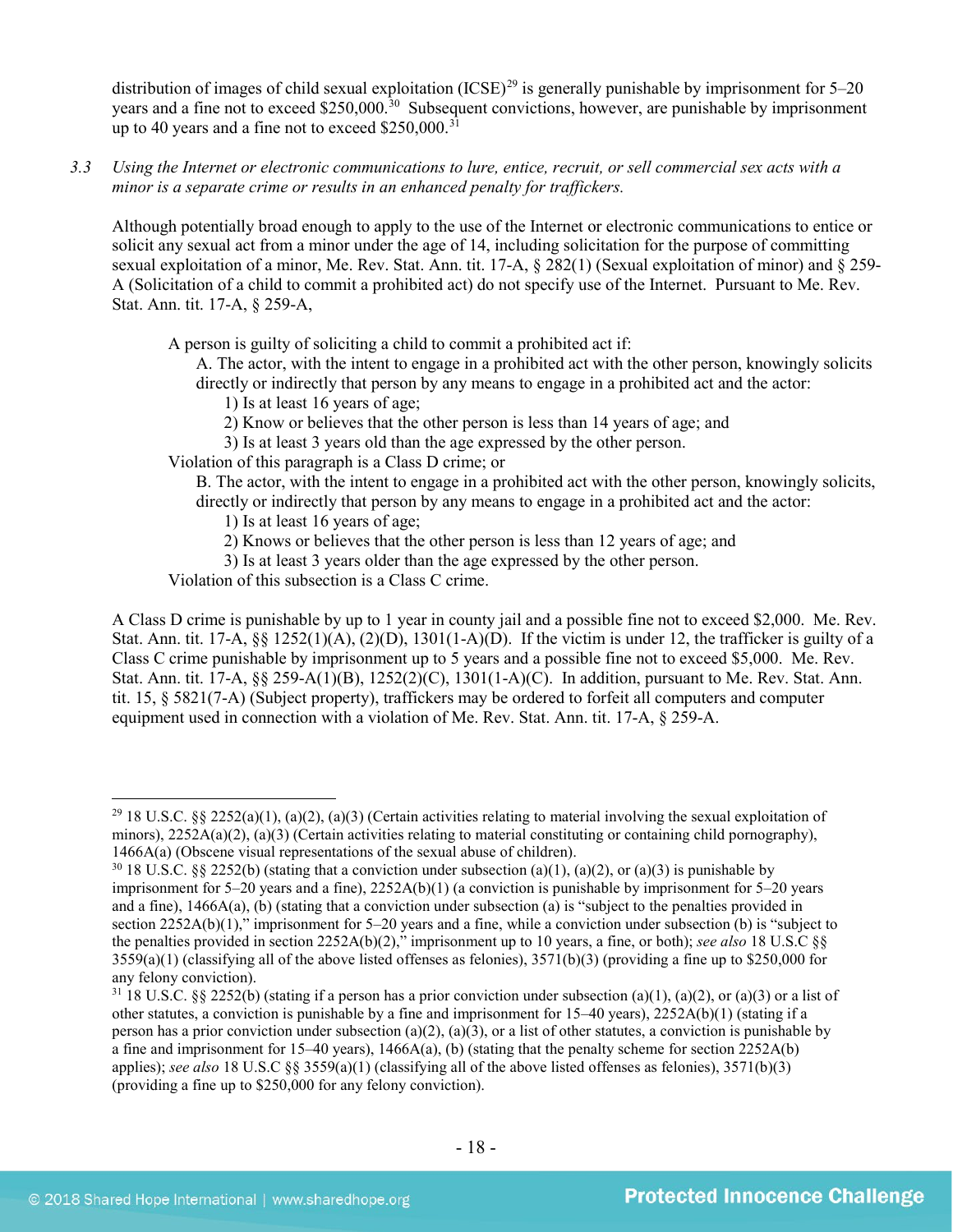- 3.3.1 Recommendation: Enact a law that expressly criminalizes the conduct of traffickers who use the Internet or other electronic communications to lure, entice, recruit, or sell commercial sex acts with a minor under 18.
- *3.4 Financial penalties for traffickers, including asset forfeiture, are sufficiently high.*

Traffickers convicted of offenses related to their involvement in domestic minor sex trafficking face a number of financial penalties, including fines, restitution, and forfeiture.

As violators of Class B through Class D crimes, traffickers convicted of Me. Rev. Stat. Ann. tit. 17-A, §§ 852 (Aggravated sex trafficking), § 282 (Sexual exploitation of a minor), or § 259-A (Solicitation of a child to commit a prohibited act) may be required to pay fines ranging from \$500–\$20,000. Me. Rev. Stat. Ann. tit. 17- A, §§, 852(3), 282, 259-A, 1301(1-A)(B)–(D); Me. Rev. Stat. Ann. tit. 5, § 3360-I.

Additionally, a trafficker convicted of any crime under Maine law can be ordered to make restitution to a victim at the court's discretion.<sup>32</sup> Me. Rev. Stat. Ann. tit. 17-A,  $\S\S 1152(2-A)$ , 1324(1). Pursuant to Me. Rev. Stat. Ann. tit. 17-A, § 1325(1) (Criteria for restitution).

Restitution may be authorized, in whole or in part, as compensation for economic loss.<sup>33</sup> In determining the amount of restitution authorized, the following shall be considered:

A. The contributory misconduct of the victim;

B. Failure to report the crime to a law enforcement officer within 72 hours after its occurrence, without good cause for failure to report within that time; and

C. The present and future financial capacity of the offender to pay restitution.

Restitution will not be granted:

A. To a victim without that victim's consent;

B. To a victim who is an accomplice of the offender;

C. To a victim who has otherwise been compensated from a collateral source, but economic loss in excess of the collateral compensation may be authorized; and

D. When the amount and method of payment of monetary restitution or the performance of service restitution creates an excessive financial hardship on the offender or dependent of the offender." Me. Rev. Stat. Ann. tit. 17-A, § 1325(2).

Several civil, discretionary asset forfeiture provisions also apply to traffickers. Pursuant to Me. Rev. Stat. Ann. tit. 15, § 5821(9) (Subject property), "All assets, including money instruments, personal property and real property, used or intended for use in or traceable to a human trafficking offense as defined in Title 5, section 4701, subsection 1, paragraph C [Remedies for human trafficking]" are subject to forfeiture. These assets may

Relief granted under this section may include:

. . . . With regard to conduct described as aggravated sex trafficking or sex trafficking as described in Title 17-A, section 852 or 853, respectively, entering any other orders determined necessary or appropriate in the discretion of the court, including, but not limited to, requiring the defendant to pay economic damages related to . . . any debts of the [victim] arising from the trafficking relationship;

. . . .

<span id="page-18-0"></span><sup>&</sup>lt;sup>32</sup> Restitution may also be ordered in cases of familial abuse, including trafficking, under Me. Rev. Stat. Ann. tit. 19-A, § 4007(1)(O) (Relief), which states in part,

<span id="page-18-1"></span><sup>33</sup> *See supra* Component 2.8 for definition of "economic loss."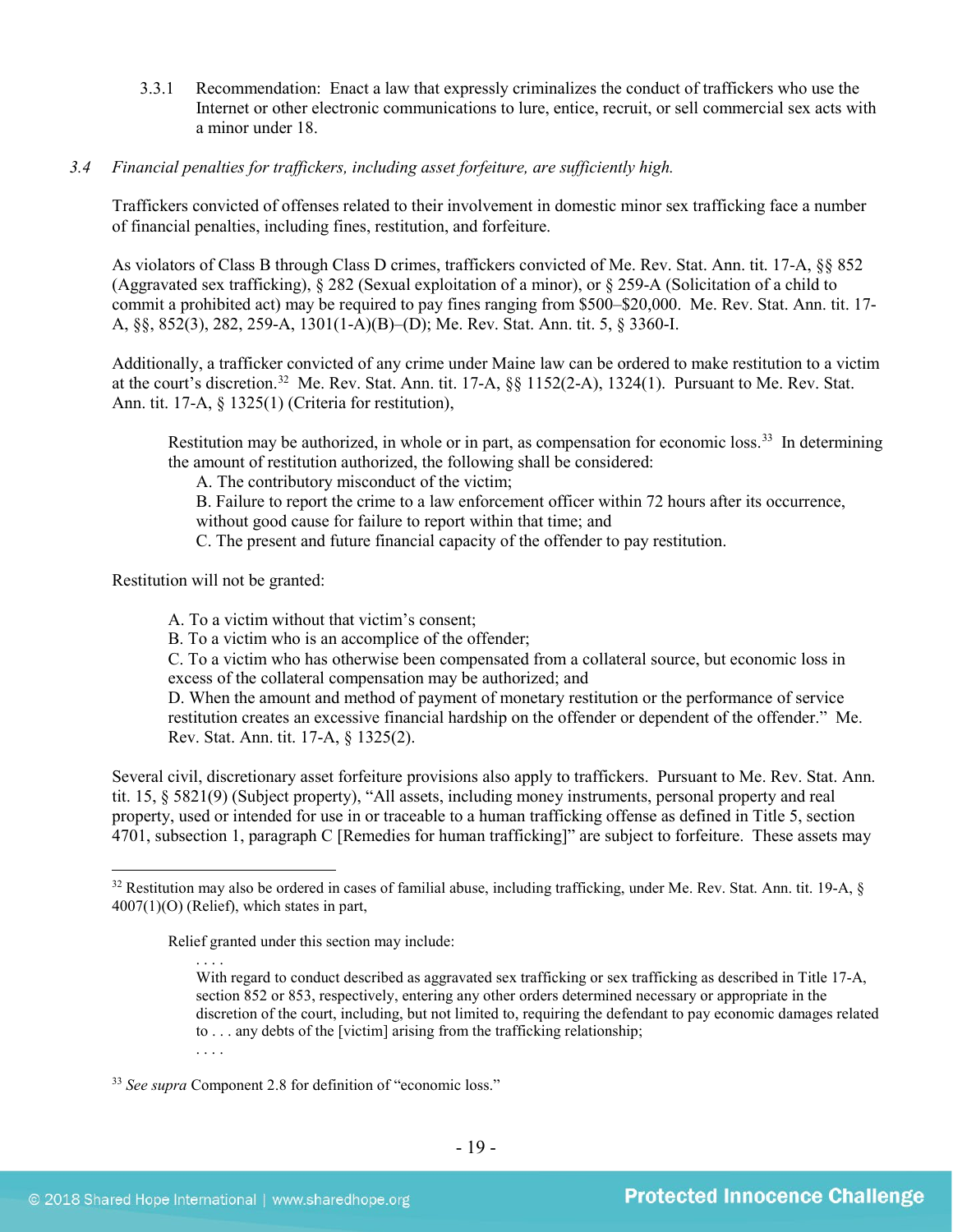be seized upon process or without process where the seizure is incident to a lawful arrest, a search under a valid search warrant or inspection under a valid inspection warrant, where the property has been the subject of a prior judgment in favor of the state, or where there is probable cause to believe that the property is dangerous or has been used or intended to be used in violation of criminal law. Me. Rev. Stat. Ann. tit. 15 § 5822(6). The property is then deposited in the General Fund. Me. Rev. Stat. Ann. tit.  $15 \text{ } \text{\$ } 5822(4)$ .

In addition, if traffickers are convicted of Me. Rev. Stat. Ann. tit. 17-A, § 282 (Sexual exploitation of minor) or § 283 (Dissemination of sexually explicit material), they shall be subject to mandatory, criminal forfeiture. A prosecutor may request that the court order the forfeiture of "any equipment, including computers, that may have facilitated the commission of the offense," pursuant to Me. Rev. Stat. Ann. tit. 17-A, § 285(1) (Forfeiture of equipment used to facilitate violations). If a preponderance of the evidence shows that the equipment "was used to facilitate the commission of a violation" of Me. Rev. Stat. Ann. tit. 17-A, § 282 or § 283, the court shall order that the equipment be forfeited to the state and may provide for "the disposition or use of the equipment by any state, county or municipal law enforcement agency that made a substantial contribution to the investigation or prosecution of the case. Any equipment forfeited that is not transferred to an investigating or prosecuting agency must be sold and the proceeds deposited in the General Fund." Me. Rev. Stat. Ann. tit. 17- A, § 285(4). In addition, any image of child sexual exploitation (ICSE) "that depicts a person who has not attained 16 years of age engaging in sexually explicit conduct is declared to be contraband and may be seized by the State." Me. Rev. Stat. Ann. tit. 17-A, § 284(4).

A trafficker convicted of a "human trafficking offense" is subject to civil liability under Me. Rev. Stat. Ann. tit. 5, § 4701 (Remedies for human trafficking). Me. Rev. Stat. Ann. tit. 5, § 4701(1)(C)(1), (2)<sup>[34](#page-19-0)</sup> states that a "human trafficking offense" includes "aggravated sex trafficking and sex trafficking under Title 17-A, sections  $852^{35}$  $852^{35}$  $852^{35}$  and  $853$ ,  $36$  respectively" and

the destruction, concealment, removal, confiscation or possession of any actual or purported passport or other immigration document or other actual or purported government identification document of the other person or done using any scheme, plan or pattern intended to cause the other person to believe that if that person does not perform certain labor or services, including prostitution, that the person or a 3rd person will be subject to a harm to their health, safety or immigration status.

Further, Me. Rev. Stat. Ann. tit. 5, § 4701(2) provides that

a trafficked person<sup>[37](#page-19-3)</sup> may bring a civil action for actual damages, compensatory damages, punitive damages, injunctive relief, any combination of those or any other appropriate relief. A prevailing plaintiff is entitled to an award of attorney's fees and costs.

## *3.5 Convicted traffickers are required to register as sex offenders.*

Maine's Sex Offender Registration and Notification Act of 1999, Me. Rev. Stat Ann. title 34-A, requires traffickers sentenced for sex offenses and sexually violent offenses to register as sex offenders, unless they fall under the exceptions in Me. Rev. Stat. Ann. tit. 34-A, § 11202-A.<sup>38</sup> "Sex offenses" is defined as "a conviction

<span id="page-19-0"></span><sup>&</sup>lt;sup>34</sup> The text of Me. Rev. Stat. Ann. tit. 5  $\S$  4701 cited here and elsewhere in this report includes amendments made by the enactment of Legislative Document 1740 during the 2nd Regular Session of the 128th Maine Legislature (effective August 1, 2018).

<span id="page-19-1"></span><sup>35</sup> *See* discussion of relevant provisions *supra* Component 1.1.

<span id="page-19-2"></span><sup>36</sup> *See supra* note [6](#page-2-2) for a discussion on the limitations in applicability of Me. Rev. Stat. Ann. tit. 17-A, § 853 to domestic minor sex trafficking.

<span id="page-19-4"></span><span id="page-19-3"></span> $37$  Me. Rev. Stat. Ann. tit. 5, § 4701(1)(A) defines "trafficked person" as a "victim of a human trafficking offense." <sup>38</sup>*See supra* note [26.](#page-13-4)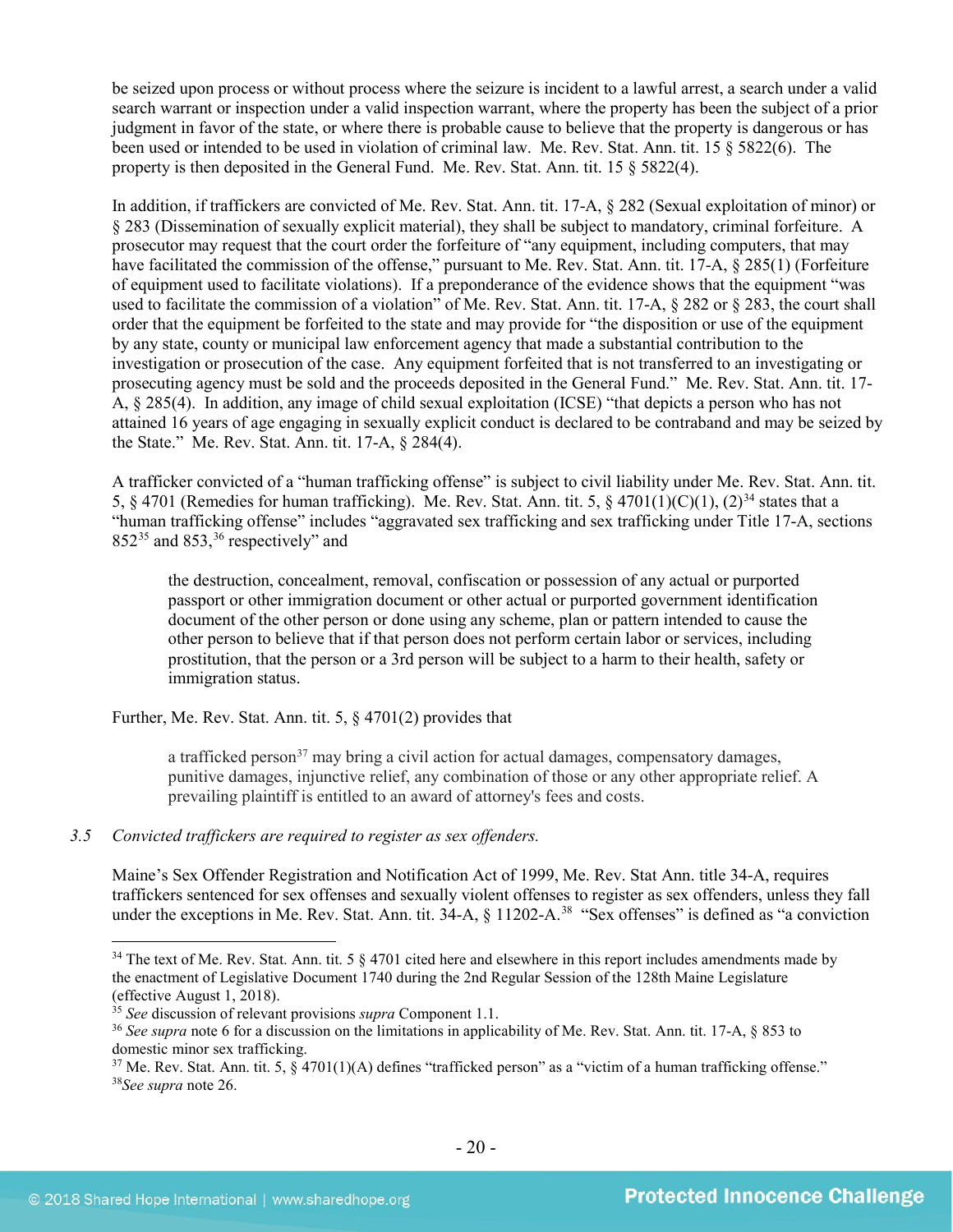for one of the following offenses or for an attempt or solicitation of one of the following offenses if the victim was less than 18 years of age at the time of the criminal conduct." Me. Rev. Stat. Ann. title 34-A,  $\S$  11203(6) (Definitions). The listed offenses include Me. Rev. Stat. Ann. tit. 17-A, § 255-A (Unlawful sexual contact) (certain provisions),  $\S 256$  (Visual sexual aggression against child),  $\S 258$  (Sexual misconduct with a child under 14 years of age), § 259 (Solicitation of a child to commit a prohibited act), § 282 (Sexual exploitation of a minor), § 283 (Dissemination of sexually explicit material), § 284 (Possession of sexually explicit material), §  $852(1)(B)$  (Aggravated sex trafficking), and § 855 (Patronizing prostitution of minor or person with mental disability). Me. Rev. Stat. Ann. tit. 34-A, § 11203(6)(B). Me. Rev. Stat. Ann. tit. 34-A, § 11203(6-A) further labels the following offenses as qualifying as a "sex offense": Me. Rev. Stat. Ann. tit. 17-A, § 253(2)(J)–(L) (Gross sexual assault), § 255-A(1)(C), (G), (Q), (R), (R-1), (R-2), (W), (X) (Unlawful sexual conduct). "Sexually violent offense" is defined as including "A conviction for one of the offenses or for an attempt to commit" certain offenses, including Me. Rev. Stat. Ann. tit. 17-A, § 253 (Gross sexual assault) and certain provisions of § 255-A (Unlawful sexual contact). Me. Rev. Stat. Ann. tit. 34-A, § 11203 (7)(A).

*3.6 Laws relating to parental custody and termination of parental rights include sex trafficking or commercial sexual exploitation of children (CSEC) offenses as grounds for sole custody or termination in order to prevent traffickers from exploiting their parental rights as a form of control.* 

Me. Rev. Stat. Ann. tit. 22,  $\S$  4055(1)<sup>[39](#page-20-0)</sup> (Grounds for termination) states, among other things,

The court may order termination of parental rights if:

A. One of the following conditions has been met:

1) Custody has been removed from the parent under:

a) Section 4035 [Hearing on jeopardy order petition] or 4038 [Mandated review; review on motion];

b) Title 19-A, section 1502 [Either parent dead or guilty of abandonment, rights devolve on other] or 1653 [Parental rights and responsibilities];

c) Section 3792 [Repealed] prior to the effective date of this chapter; or

d) Title 15, section 3314, subsection 1, paragraph C-1 [Disposition]; or

2) The petition has been filed as part of an adoption proceeding in Title 18-C, Article 9; and B. Either:

1) The parent consents to the termination. Consent shall be written and voluntarily and knowingly executed in court before a judge. The judge shall explain the effects of a termination order; or

2) The court finds, based on clear and convincing evidence, that:

a) Termination is in the best interest of the child; and

b) Either:

. . . .

i) The parent is unwilling or unable to protect the child from jeopardy and these circumstances are unlikely to change within a time which is reasonably calculated to meet the child's needs;

ii) The parent has been unwilling or unable to take responsibility for the child within a time which is reasonably calculated to meet the child's needs

Subsection (1-A) states that "[t]he court may presume that the parent is unwilling or unable to protect the child from jeopardy and these circumstances are unlikely to change within a time which is reasonably calculated to meet the child's needs if," among other things, under (1-A)(B),

<span id="page-20-0"></span><sup>&</sup>lt;sup>39</sup> The text of Me. Rev. Stat. Ann. tit. 22  $\S$  4055 cited here and elsewhere in this report includes amendments made by the enactment of House Bill 91 during the 2nd Regular Session of the 128th Maine Legislature (effective July 1, 2019).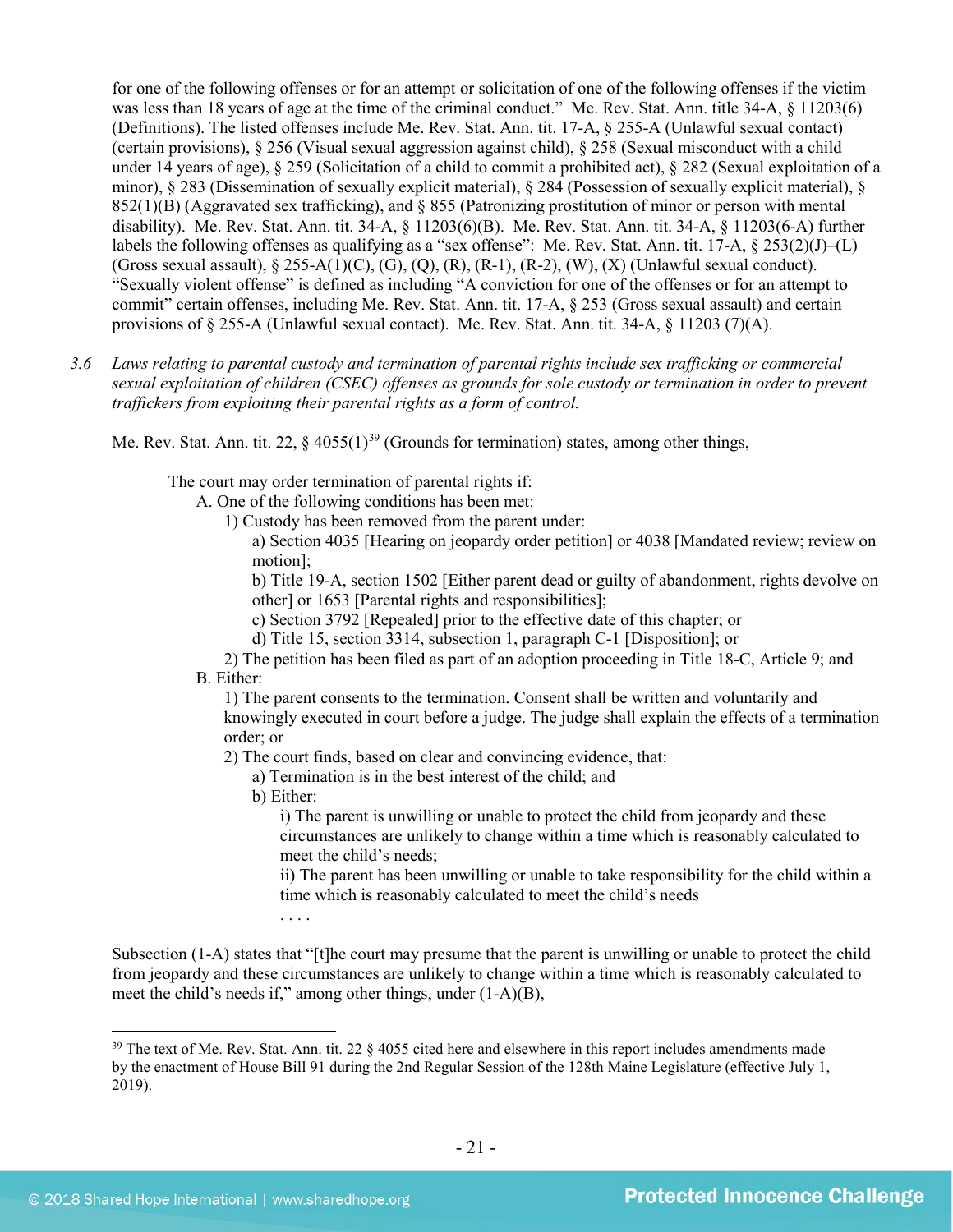The victim of any of the following crimes was a child for whom the parent was responsible or the victim was a child who was a member of a household lived in or frequented by the parent and the parent has been convicted of:

. . . . 7) Gross sexual misconduct or gross sexual assault; 8) Sexual abuse of minors;

. . . . 10) Kidnapping;

11) Promotion of prostitution, sexual exploitation of a minor, sex trafficking or aggravated sex trafficking; or

12) A comparable crime in another jurisdiction.

Additionally, and while not commercial in nature, "[t]he parental rights and responsibilities with respect to a specific child conceived as a result of sexual assault by the parent of that child must be terminated in accordance with this section." Me. Rev. Stat. Ann. tit. 19-A, § 1658 (Termination of parental rights and responsibilities in cases involving sexual assault). Acts constituting sexual assault under Me. Rev. Stat. Ann. tit. 19-A, §§ 1658 include Me. Rev. Stat. Ann. tit. 17-A, § 253 (Gross sexual assault), § 254 (Sexual abuse of minors), or § 556 (Incest).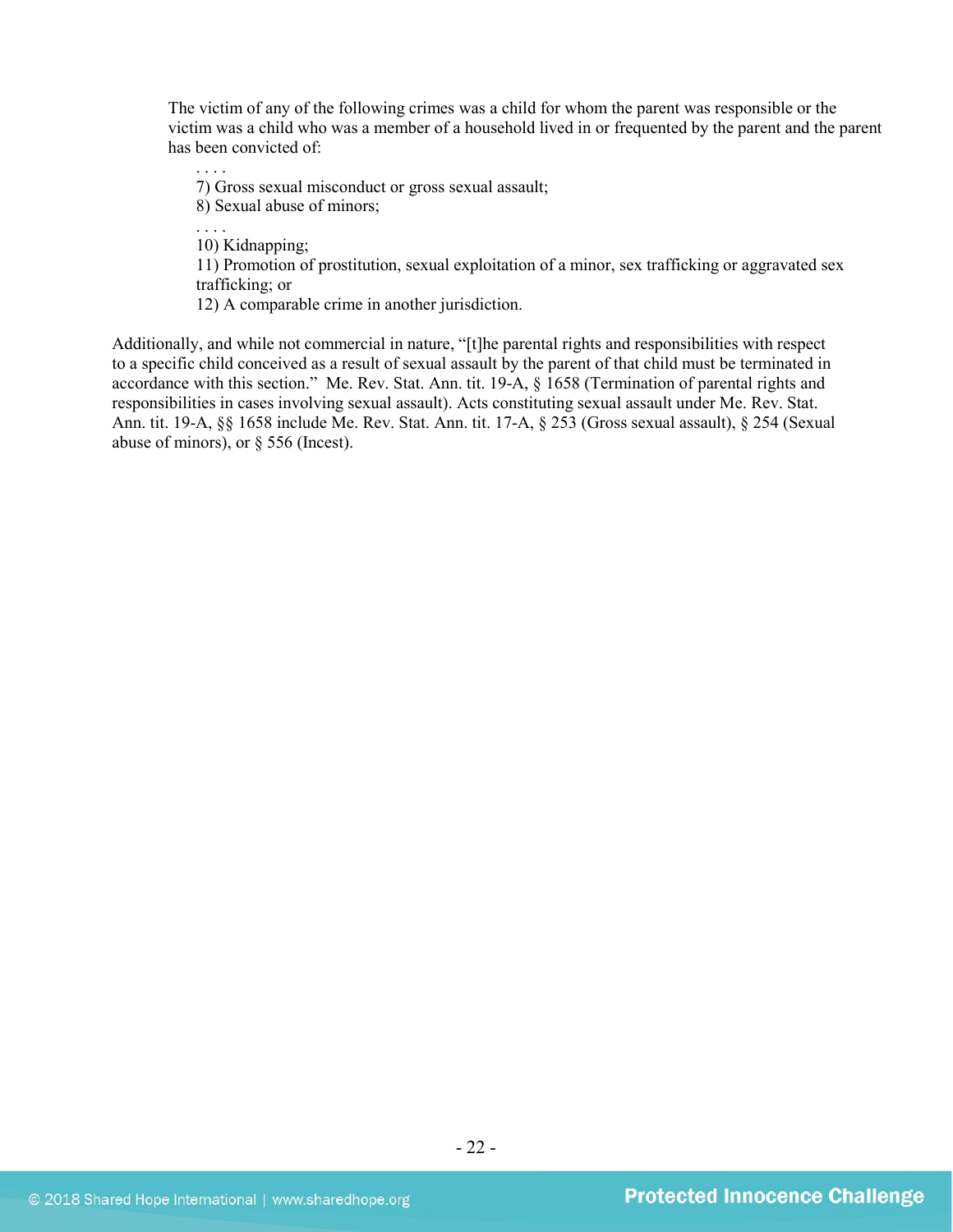#### FRAMEWORK ISSUE 4: CRIMINAL PROVISIONS FOR FACILITATORS

#### *Legal Components:*

- *4.1 The acts of assisting, enabling, or financially benefitting from child sex trafficking are included as criminal offenses in the state sex trafficking statute.*
- *4.2 Financial penalties, including asset forfeiture laws, are in place for those who benefit financially from or aid and assist in committing domestic minor sex trafficking.*
- *4.3 Promoting and selling child sex tourism is illegal.*
- *4.4 Promoting and selling images of child sexual exploitation carries penalties as high as similar federal offenses. \_\_\_\_\_\_\_\_\_\_\_\_\_\_\_\_\_\_\_\_\_\_\_\_\_\_\_\_\_\_\_\_\_\_\_\_\_\_\_\_\_\_\_\_\_\_\_\_\_\_\_\_\_\_\_\_\_\_\_\_\_\_\_\_\_\_\_\_\_\_\_\_\_\_\_\_\_\_\_\_\_\_\_\_\_\_\_\_\_\_\_\_\_\_*

#### *Legal Analysis:*

*4.1 The acts of assisting, enabling, or financially benefitting from child sex trafficking are included as criminal offenses in the state sex trafficking statute.*

Facilitators may be charged under Me. Rev. Stat. Ann. tit. 17-A, § 852(1)(A), (B) (Aggravated sex trafficking), which makes it illegal if a person knowingly "[p]romotes prostitution by compelling<sup>[40](#page-22-0)</sup> a person to enter into, engage in, or remain in prostitution," or who "[p]romotes prostitution of a person less than 18 years old."

"Promoting prostitution" is defined in Me. Rev. Stat. Ann. tit. 17-A, § 851(2) as,

A. Causing or aiding another to commit or engage in prostitution, other than as a patron;

. . . .

D. Leasing or otherwise permitting a place controlled by the defendant, alone or in association with others, to be regularly used for prostitution;

E. Owning, controlling, managing, supervising or otherwise operating, in association with others, a house of prostitution or a prostitution business;

F. Transporting a person into or within the State with the intent that such other person engage in prostitution; or

G. Accepting or receiving, or agreeing to accept or receive, a pecuniary benefit pursuant to an agreement or understanding with any person, other than with a patron, whereby the person participates or the person is to participate in the proceeds of prostitution.

Violation of Me. Rev. Stat. Ann. tit. 17-A, § 852 (Aggravated sex trafficking) is a Class B crime punishable by imprisonment up to 10 years, a possible fine not to exceed \$20,000, and an additional fine of \$1,000 to be deposited in the Victims' Compensation Fund. Me. Rev. Stat. Ann. tit. 17-A, §§ 852(3), 1252(2)(B), 1301(1- A)(B), 5, 3306-I.

*4.2 Financial penalties, including asset forfeiture laws, are in place for those who benefit financially from or aid and assist in committing domestic minor sex trafficking.*

Facilitators convicted of Me. Rev. Stat. Ann. tit. 17-A, § 852 (Aggravated sex trafficking) may be required to pay a fine up to \$20,000. Me. Rev. Stat. Ann. tit. 17-A, §§ 852(3), 1301(1-A)(B). Me. Rev. Stat. Ann. tit. 5, § 3360-I (Funding sources) imposes additional fines for sex trafficking between \$500 and \$1000 and requires that they be deposited in the Victims' Compensation Fund.

<span id="page-22-0"></span><sup>&</sup>lt;sup>40</sup> See supra Component 1.1 for full discussion of Me. Rev. Stat. Ann. tit. 17-A, § 852(1)(B) (Aggravated sex trafficking) and definition of "compelling."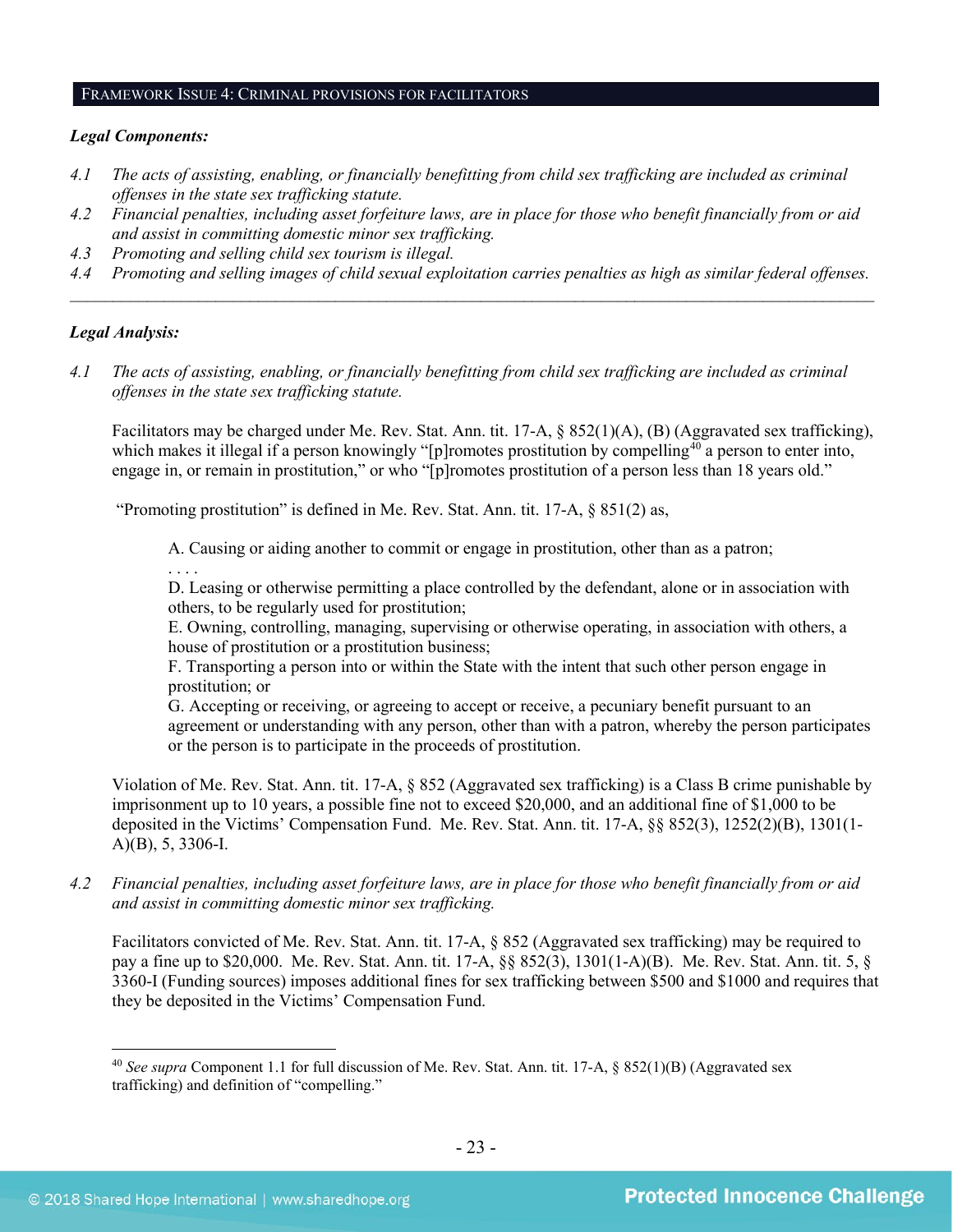Additionally, facilitators convicted of any crime under Maine law may be ordered to make restitution to a victim.[41](#page-23-0) Me. Rev. Stat. Ann. tit. 17-A, §§ 1152(2-A), 1324(1). Pursuant to Me. Rev. Stat. Ann. tit. 17-A, § 1325(1) (Criteria for restitution),

Restitution may be authorized, in whole or in part, as compensation for economic loss.<sup>42</sup> In determining the amount of restitution authorized, the following shall be considered:

A. The contributory misconduct of the victim;

B. Failure to report the crime to a law enforcement officer within 72 hours after its occurrence, without good cause for failure to report within that time; and

C. The present and future financial capacity of the offender to pay restitution.<sup>43</sup>

Facilitators are subject to civil liability for human trafficking offenses. Me. Rev. Stat. Ann. tit. 5, §  $4701(1)(C)(1)$ , (2)(Remedies for human trafficking). Similarly, the asset for feiture provisions applicable to human trafficking offenders under Me. Rev. Stat. Ann. tit. 15, § 5821(9)<sup>[44](#page-23-3)</sup> (Subject property) are likely applicable to facilitators.

Limited, but mandatory, criminal forfeiture provisions also apply to facilitators. Pursuant to Me. Rev. Stat. Ann. tit. 17-A, § 285(1) (Forfeiture of equipment used to facilitate violations), a prosecutor may request the court order the forfeiture of "any equipment, including computers, that may have facilitated the commission of" Me. Rev. Stat. Ann. tit. 17-A, § 282 (Sexual exploitation of minor) or § 283 (Dissemination of sexually explicit material) if the State can prove "by a preponderance of the evidence that the equipment was used to facilitate the commission of a violation." Me. Rev. Stat. Ann. tit. 17-A, § 285(1), (3), (4). Where that is proven, the court 'shall order the equipment forfeited." Me. Rev. Stat. Ann. tit. 17-A, § 285. The court 'may, upon the written recommendation of the attorney for the State, provide in its order for the disposition or use of the equipment by any state, county or municipal law enforcement agency that made a substantial contribution to the investigation or prosecution of the case. Any equipment forfeited that is not transferred to an investigating or prosecuting agency must be sold and the proceeds deposited in the General Fund." Me. Rev. Stat. Ann. tit. 17- A, § 285. In addition, any image of child sexual exploitation (ICSE) in the possession of a facilitator "that depicts a person who has not attained 16 years of age engaging in sexually explicit conduct is declared to be contraband and may be seized by the State." Me. Rev. Stat. Ann. tit. 17-A, § 284(4).

*4.3 Promoting and selling child sex tourism is illegal*.

Maine has no law prohibiting child sex tourism.

Relief granted under this section may include:

. . . . With regard to conduct described as aggravated sex trafficking or sex trafficking as described in Title 17-A, section 852 or 853, respectively, entering any other orders determined necessary or appropriate in the discretion of the court, including, but not limited to, requiring the defendant to pay economic damages related to . . . any debts of the [victim] arising from the trafficking relationship; . . . .

<span id="page-23-1"></span><sup>42</sup> *See supra* Component 2.8 for the definition of "economic loss."

<span id="page-23-0"></span> <sup>41</sup> Restitution may also be ordered in cases of familial abuse, including trafficking, under Me. Rev. Stat. Ann. tit. 19-A, § 4007(1)(O) (Relief), which states in part,

<span id="page-23-3"></span><span id="page-23-2"></span><sup>&</sup>lt;sup>43</sup> *See infra* Component 5.10 for limitations on access to restitution by domestic minor sex trafficking victims. <sup>44</sup> Me. Rev. Stat. Ann. tit. 15, § 5821(9) (Subject property) states that "[a]ll assets, including money instruments, personal property and real property, used or intended for use in or traceable to a human trafficking offense as defined in Title 5, section 4701, subsection 1, paragraph C [Remedies for human trafficking]" are subject to forfeiture.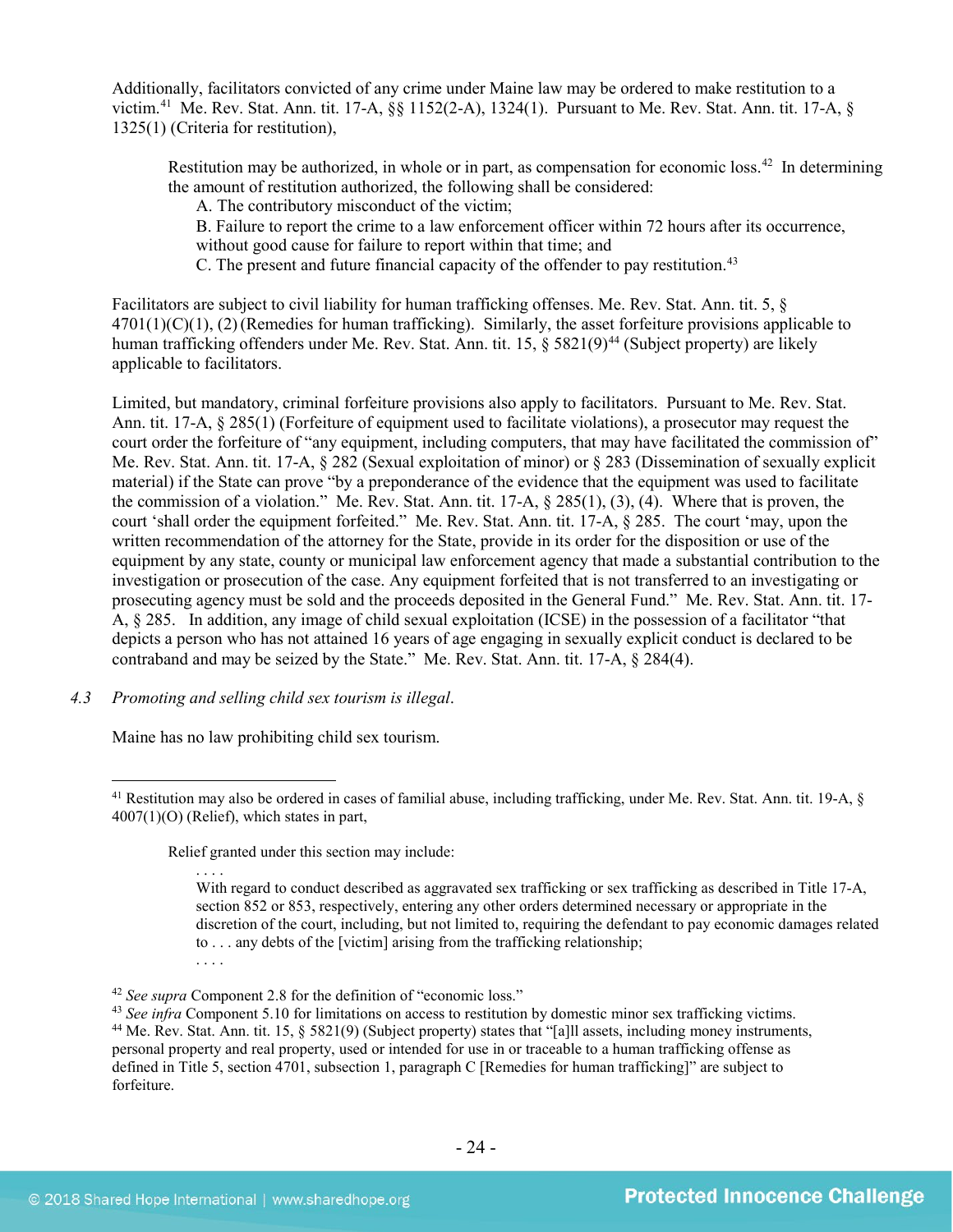- 4.3.1 Recommendation: Enact a law that prohibits selling or offering to sell travel services that include or facilitate travel for the purpose of engaging in commercial sexual exploitation of a minor or prostitution of a minor, if the travel occurs in Maine.
- *4.4 Promoting and selling images of child sexual exploitation carries penalties as high as similar federal offenses.*

Me. Rev. Stat. Ann. tit 17-A, § 283(1)(A) (Dissemination of sexually explicit material) criminalizes the act of

intentionally or knowingly disseminat [ing] or possess [ing] with intent to disseminate any book, magazine, newspaper, print, negative, slide, motion picture, videotape, computer data file or other mechanically, electronically or chemically reproduced visual image or material that depicts any person who has not in fact attained 16 years of age who the person knows or has reason to know is a person under 16 years of age engaging in sexually explicit conduct, except that it is not a violation of this paragraph if the person depicted is 14 or 15 years of age and the person is less than 5 years older than the person depicted.

Dissemination of sexually explicit material is a Class C crime, but where the facilitator has a prior conviction for "engaging in substantially similar conduct" or where the victim is less than 12 years old, the violation increases to a Class B crime. Me. Rev. Stat. Ann. tit. 17-A, § 283(1)(B), (C). If the crime involves a child under 12 years of age and the facilitator has a prior conviction for "engaging in substantially similar conduct," the violation increases further to a Class A crime. Me. Rev. Stat. Ann. tit. 17-A, § 283(1)(D). Class C crimes are punishable by imprisonment up to 5 years and a possible fine not to exceed \$5,000. Me. Rev. Stat. Ann. tit. 17-A, §§ 1252(2)(C), 1301(1-A)(C). Class B crimes are punishable by imprisonment up to 10 years and a possible fine not to exceed \$20,000, while Class A crimes are punishable by imprisonment up to 30 years and a possible fine not to exceed \$50,000. Me. Rev. Stat. Ann. tit. 17-A, §§ 1252(2)(A), (B), 1301(1-A)(A), (B).

Me. Rev. Stat. Ann. tit. 17-A, § 284 (Possession of sexually explicit material) also applies to those who "[i]ntentionally or knowingly" transport or exhibit images of child sexual exploitation (ICSE) depicting a child the facilitator knows or has reason to know is under 16 years of age. Me. Rev. Stat. Ann. tit. 17-A,  $\S 284(1)(A)$ . Facilitators who violate Me. Rev. Stat. Ann. tit. 17-A, § 284 may be convicted of a Class D crime punishable by up to 1 year in county jail and a possible fine not to exceed \$2,000. Me. Rev. Stat. Ann. tit. 17-A, §§ 284(1)(A),  $1252(1)(A)$ ,  $(2)(D)$ ,  $1301(1-A)(D)$ . If the facilitator has a prior conviction for "engaging in substantially similar conduct," or the child is less than 12 years old, the violation will be a Class C crime punishable by imprisonment up to 5 years and a possible fine not to exceed \$5,000. Me. Rev. Stat. Ann. tit. 17-A, §§  $284(1)(B)$ , (C),  $1252(2)(C)$ ,  $1301(1-A)(C)$ . If the crime involves a child under 12 and the facilitator has a prior conviction, then the violation increases further to a Class B crime punishable by imprisonment up to 10 years and a possible fine not to exceed \$20,000. Me. Rev. Stat. Ann. tit. 17-A, §§ 284(D), 1252(2)(B), 1301(1-A)(B).

4.4.1 Recommendation: Amend both Me. Rev. Stat. Ann. tit. 17-A, § 283(1)(A) (Dissemination of sexually explicit material) and Me. Rev. Stat. Ann. tit. 17-A, § 284(1)(A) (Possession of sexually explicit material) to raise the age of protected minors to 18 and increase penalties to reflect the seriousness of the offense.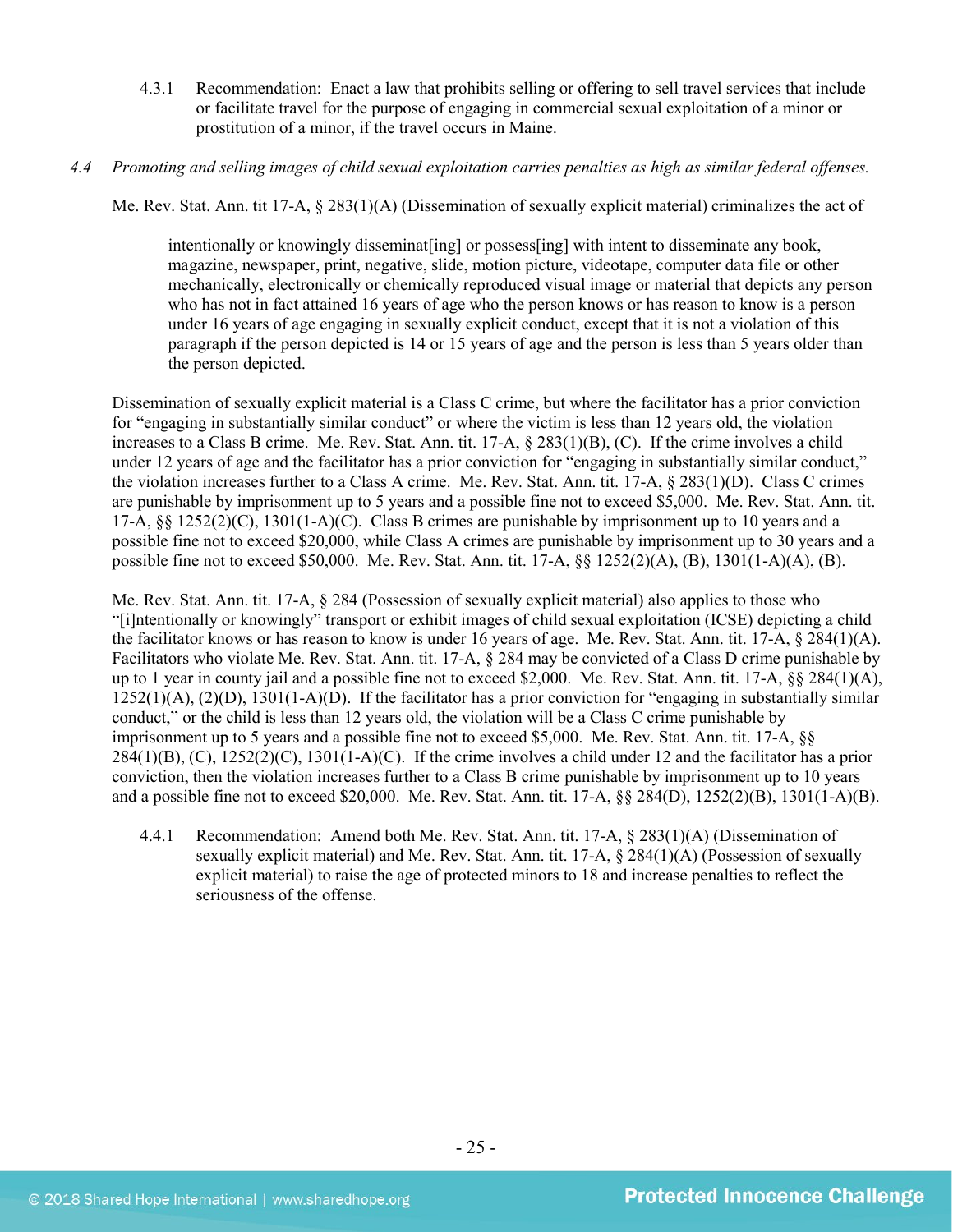#### FRAMEWORK ISSUE 5: PROTECTIVE PROVISIONS FOR THE CHILD VICTIMS

#### *Legal Components:*

- *5.1 Victims under the core child sex trafficking offense include all commercially sexually exploited children.*
- *5.2 The state sex trafficking statute expressly prohibits a defendant from asserting a defense based on the willingness of a minor under 18 to engage in the commercial sex act.*
- *5.3 State law prohibits the criminalization of minors under 18 for prostitution offenses.*
- *5.4 State law provides a non-punitive avenue to specialized services through one or more points of entry.*
- *5.5 Child sex trafficking is identified as a type of abuse and neglect within child protection statutes.*
- *5.6 The definition of "caregiver" or another related term in the child welfare statutes is not a barrier to a sex trafficked child accessing the protection of child welfare.*
- *5.7 Crime victims' compensation is specifically available to a child victim of sex trafficking or commercial sexual exploitation of children (CSEC).*
- *5.8 Victim-friendly procedures and protections are provided in the trial process for minors under 18.*
- *5.9 Child sex trafficking victims may vacate delinquency adjudications and expunge related records for prostitution and other offenses arising from trafficking victimization, without a waiting period.*
- *5.10 Victim restitution and civil remedies for victims of domestic minor sex trafficking or commercial sexual exploitation of children (CSEC) are authorized by law.*
- *5.11 Statutes of limitations for civil and criminal actions for child sex trafficking or commercial sexual exploitation of children (CSEC) offenses are eliminated or lengthened to allow prosecutors and victims a realistic opportunity to pursue criminal action and legal remedies.*

*\_\_\_\_\_\_\_\_\_\_\_\_\_\_\_\_\_\_\_\_\_\_\_\_\_\_\_\_\_\_\_\_\_\_\_\_\_\_\_\_\_\_\_\_\_\_\_\_\_\_\_\_\_\_\_\_\_\_\_\_\_\_\_\_\_\_\_\_\_\_\_\_\_\_\_\_\_\_\_\_\_\_\_\_\_\_\_\_\_\_\_\_\_\_*

## *Legal Analysis:*

*5.1 Victims under the core child sex trafficking offense include all commercially sexually exploited children. [45](#page-25-0)*

Maine's sex trafficking law Me. Rev. Code Ann. tit. 17-A, § 852(1) (Aggravated sex trafficking) does not include all commercial sexual exploitation of minors. Under Me. Rev. Code Ann. tit. 17-A, § 852(1), when the victim is a minor, the means of force, fraud or coercion are not required.<sup>[46](#page-25-1)</sup> However, the offense of sex trafficking law does not apply to buyers; thus, buying sex with a child under eighteen does not constitute human trafficking. Consequently, the offense of human trafficking under Me. Rev. Code Ann. tit. 17-A, § 852(1) (Aggravated sex trafficking) requires that a trafficker or controlling third party be identified.

- 5.1.1 Recommendation: Amend Me. Rev. Code. Ann. tit. 17-A, § 852 (Aggravated sex trafficking) to ensure that all commercially sexually exploited children are identifiable as victims and eligible for protections pursuant to their victim status.
- *5.2 The state sex trafficking statute expressly prohibits a defendant from asserting a defense based on the willingness of a minor under 18 to engage in commercial sex act.*

Me. Rev. Stat. Ann. tit. 17-A, § 852 (Aggravated sex trafficking), § 853 (Sex trafficking), § 855 (Patronizing prostitution of minor or person with mental disability), and § 282 (Sexual exploitation of minor) are silent regarding the availability of a defense based on the willingness of a minor to engage in a commercial sex act.

<span id="page-25-1"></span><span id="page-25-0"></span> <sup>45</sup> *See generally* SHARED HOPE INTERNATIONAL, "Eliminating the Third Party Control Barrier to Identifying Juvenile Sex Trafficking Victims," JuST Response Policy Paper (2015), [http://sharedhope.org/wp](http://sharedhope.org/wp-content/uploads/2015/08/Policy-Paper_Eliminating-Third-Party-Control_Final1.pdf)[content/uploads/2015/08/Policy-Paper\\_Eliminating-Third-Party-Control\\_Final1.pdf](http://sharedhope.org/wp-content/uploads/2015/08/Policy-Paper_Eliminating-Third-Party-Control_Final1.pdf) (discussing need to include all commercially sexually exploited children within sex trafficking definitions and corresponding need to include buyer conduct in core sex trafficking offenses regardless of whether victim is under control of a third party). 46 *See supra* discussion in Component 1.1.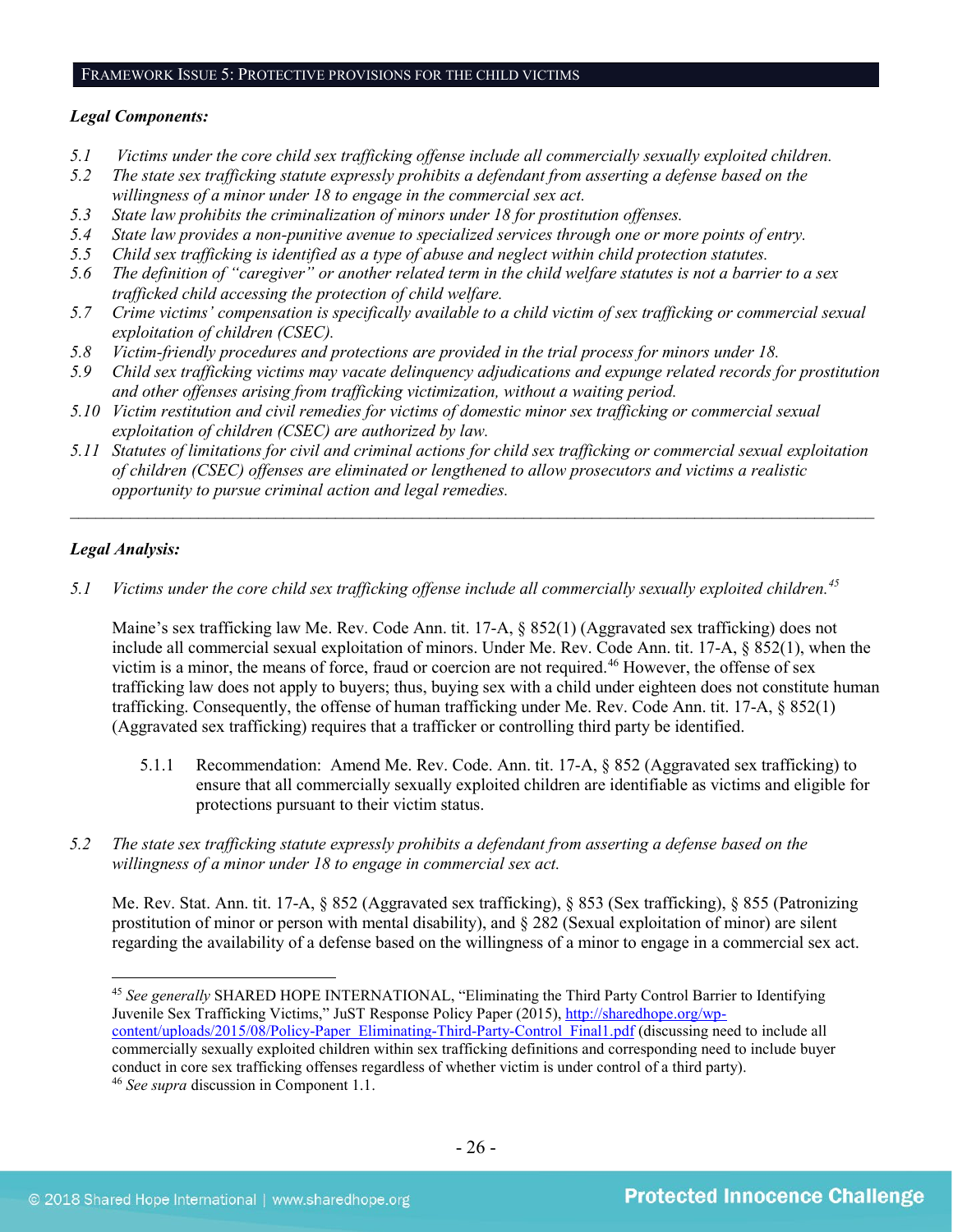A general defense of consent is available to defendants pursuant to Me. Rev. Stat. Ann. tit. 17-A, § 109(1) (Consent), which states in subsection (1) "It is a defense that, when a defendant engages in conduct which would otherwise constitute a crime against the person or property of another, such other consented to the conduct and an element of the crime is negated as a result of such consent." Pursuant to Me. Rev. Stat. Ann. tit. 17-A, § 109(3),

Consent is not a defense within the meaning of this section if:

A. It is given by a person who is declared by a statute or by a judicial decision to be legally incompetent to authorize the conduct charged to constitute the crime, and such incompetence is B. It is given by a person who, by reason of intoxication, mental illness or defect, or youth, is manifestly unable, or known by the defendant to be unable, to make a reasonable judgment as to the nature or harmfulness of the conduct charged to constitute the crime; or C. It is induced by force, duress or deception.

5.2.1 Recommendation: Amend Me. Rev. Stat. Ann. tit. 17-A, § 852 (Aggravated sex trafficking), § 853 (Sex trafficking), and § 855 (Patronizing prostitution of minor or person with mental disability) to expressly prohibit a defense based on the willingness of a minor to engage in a commercial sex act.

## *5.3 State law prohibits the criminalization of minors under 18 for prostitution offense.[47](#page-26-0)*

Me. Rev. Stat. Ann. tit. 17-A, § 853-A (Engaging in prostitution) is age-neutral and allows for the arrest and prosecution of a minor for the Class E or D crime of engaging in prostitution. Specifically, Me. Rev. Stat. Ann. tit. 17-A, § 853-A(1)(A) (Engaging in prostitution) states in part, "A person is guilty of engaging in prostitution if: A. The person engages in prostitution as defined in section 851."[48](#page-26-1)

5.3.1 Recommendation: Amend Me. Rev. Stat. Ann. tit. 17-A, § 853-A (Engaging in prostitution) to ensure that all minors are protected from criminalization for prostitution offenses.<sup>[49](#page-26-2)</sup>

## *5.4 State law provides a non-punitive avenue to specialized services through one or more points of entry.*

## **System response to child engaged in commercial sex act**

Although specialized services may be available to sexually exploited children who are identified as homeless youth<sup>[50](#page-26-3)</sup> or as runaways, there is no formal process for connecting youth with these services nor is there a requirement that specialized services be available to "commercially" sexually exploited youth, which may leave

<span id="page-26-0"></span> $47$  For more information regarding recent federal legislation impacting this component see: http://go.sharedhope.org/stateimpactmemo.

<sup>48</sup> *See supra* note [2.](#page-0-2)

<span id="page-26-2"></span><span id="page-26-1"></span><sup>49</sup> *See generally* SHARED HOPE INTERNATIONAL, "Seeking Justice: Legal approaches to eliminate criminal liability for child sex trafficking victims" (2018), https://sharedhope.org/wp-content/uploads/2018/08/ANALYSIS-OF-STATUTORY-APPROACHES\_ver7.pdf (discussing need to eliminate a minor's criminal liability for prostitution and other offenses committed pursuant to trafficking victimization and to establish a statutory avenue to specialized services).

<span id="page-26-3"></span> $50$  Me. Rev. Stat. Ann. tit. 22, § 4099-D(1) defines "homeless youth" as,

a person 21 years of age or younger who is unaccompanied by a parent or guardian and is without shelter where appropriate care and supervision are available, whose parent or legal guardian is unable or unwilling to provide shelter and care or who lacks a fixed, regular and adequate nighttime residence. "Homeless youth" does not include a person incarcerated or otherwise detained under federal or state law.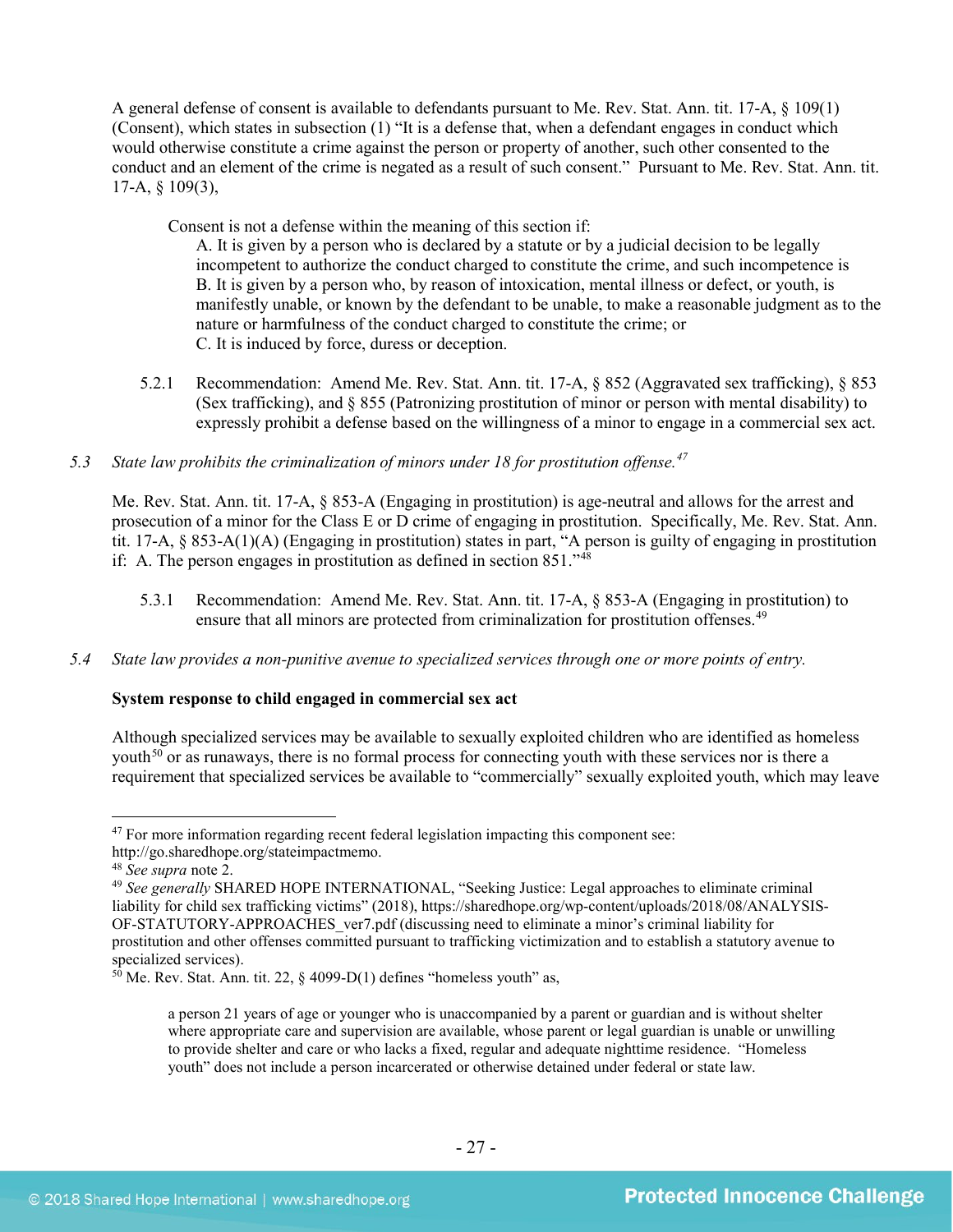some juvenile sex trafficking victims without access to these services. Pursuant to Me. Rev. Stat. Ann. tit. 22, § 4099-E(1)<sup>[51](#page-27-0)</sup> (Comprehensive program for homeless youth),

The department shall establish and support a comprehensive program for homeless youth in the State by contracting with organizations and agencies licensed by the department that provide street outreach, shelter and transitional living services for homeless youth. The department shall by rule establish licensure requirements and shall establish performance-based contracts with organizations and agencies to provide the following programs and services:

1. STREET AND COMMUNITY OUTREACH AND DROP-IN PROGRAMS. Youth drop-in centers to provide walk-in access to crisis intervention and ongoing supportive services, including one-to-one case management services on a self-referral basis and street and community outreach programs to locate, contact and provide information, referrals and services to homeless youth, youth at risk of homelessness and runaways. Information, referrals and services provided may include, but are not limited to family reunification services; conflict resolution or mediation counseling; assistance in obtaining temporary emergency shelter; case management aimed at obtaining food, clothing, medical care or mental health counseling; counseling regarding violence, prostitution, substance use disorder, sexually transmitted diseases, HIV and pregnancy; referrals to other agencies that provide support services to homeless youth, youth at risk of homelessness and runaways; assistance with education, employment and independent living skills; aftercare services; and specialized services for highly vulnerable runaways and homeless youth, including teen parents, sexually exploited youth and youth with mental illness or developmental disabilities.

2. EMERGENCY SHELTER PROGRAM. Emergency shelter programs to provide homeless youth and runaways with referrals and walk-in access to short-term residential care on an emergency basis. The program must provide homeless youth and runaways with safe, dignified, voluntary housing, including private shower facilities, beds and at least one meal each day, and assist a runaway with reunification with family or a legal guardian when required or appropriate. The services provided at emergency shelters may include, but are not limited to, family reunification services or referral to safe, dignified housing; individual, family and group counseling; assistance obtaining clothing; access to medical and dental care and mental health counseling; education and employment services; recreational activities; case management, advocacy and referral services; independent living skills training; and aftercare, follow-up services and transportation; and

3. TRANSITIONAL LIVING PROGRAMS. Transitional living programs to help homeless youth find and maintain safe, dignified housing. The program may also provide rental assistance and related supportive services or may refer youth to other organizations or agencies that provide such services. Services provided may include, but are not limited to, provision of safe, dignified housing; educational assessment and referrals to educational programs; career planning, employment, job skills training and independent living skills training; job placement; budgeting and money management; assistance in securing housing appropriate to needs and income; counseling regarding violence, prostitution, substance use disorder, sexually transmitted diseases and pregnancy; referral for medical services or chemical dependency treatment; parenting skills; selfsufficiency support services or life skills training; and aftercare and follow-up services.

<span id="page-27-0"></span><sup>&</sup>lt;sup>51</sup> The text of Me. Rev. Stat. Ann. tit. 22 § 4099-E cited here and elsewhere in this report includes amendments made by the enactment of Legislative Document 1871 during the 2nd Regular Session of the 128th Maine Legislature (effective August 1, 2018).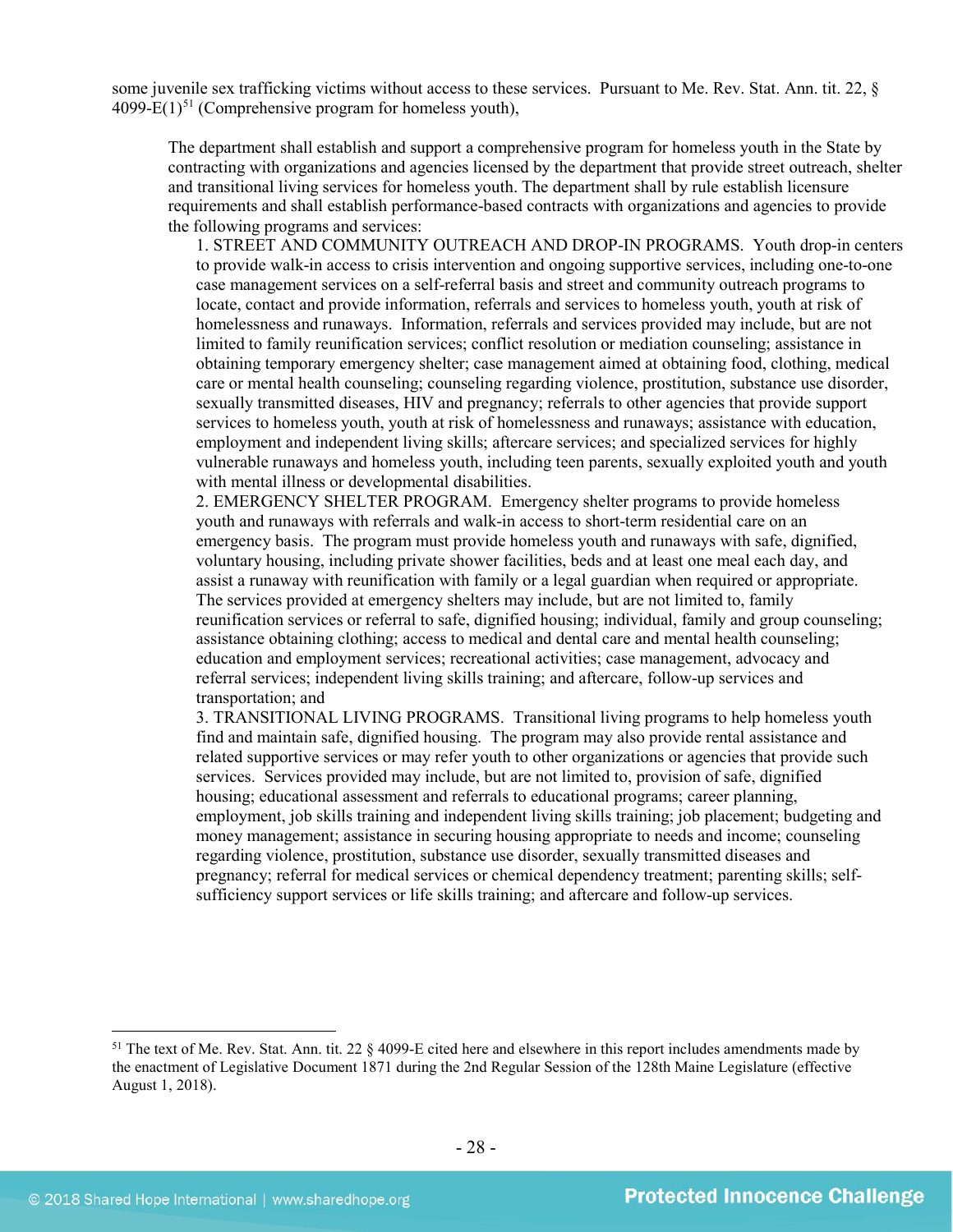#### **Summary**

In addition to not providing a method for connecting juvenile sex trafficking victims with specialized services, Maine law does not provide a mandatory mechanism to prevent delinquency adjudications for offenses committed pursuant to the trafficking victimization.

5.4.1 Recommendation: Amend Maine's protective response to include both a method for connecting "commercially" sexually exploited youth to specialized services and a mandatory mechanism to prevent delinquency adjudications.

## *5.5 Child sex trafficking is identified as a type of abuse and neglect within child protection statutes.[52](#page-28-0)*

Child victims of sex trafficking and sexual exploitation are included within the definition of abuse and neglect under Maine's Child and Family Services and Child Protection Act. Me. Rev. Stat. Ann. tit. 22, § 4002(1) (Definitions) defines "abuse or neglect" as "a threat to a child's health or welfare by physical, mental or emotional injury or impairment, sexual abuse or exploitation including under Title 17-A, sections 282 [Sexual exploitation of minor], 852 [Aggravated sex trafficking], 853 [Sex trafficking], and 855 [Patronizing prostitution of minor or person with mental disability], deprivation of essential needs or lack of protection from these or failure to ensure compliance with [specified] school attendance requirements . . . by a person responsible for the child."

This chapter also regularly uses the phrase, "jeopardy to health or welfare," which is defined as "serious abuse or neglect," as indicated by the following:

A. Serious harm or threat of serious harm; [53](#page-28-1)

B. Deprivation of adequate food, clothing, shelter, supervision or care or education when the child is at least 7 years of age and has not completed grade 6;

B-1. Deprivation of necessary health care when the deprivation places the child in danger of serious harm;

C. Abandonment of the child or absence of any person responsible for the child, which creates a threat of serious harm; or

D. The end of voluntary placement, when the imminent return of the child to his custodian causes a threat of serious harm.

*5.6 The definition of "caregiver" or another related term in the child welfare statutes is not a barrier to a sex trafficked child accessing the protection of child welfare.*

Within Maine's Child and Family Services and Child Protection Act, Me. Rev. Stat. Ann. tit. 22, § 4002(5) (Definitions) defines "custodian" as "the person who has legal custody and power over the person of a child." Additionally, Me. Rev. Stat. Ann. tit. 22, § 4002(9) defines the term "person responsible for the child," as "a person with responsibility for a child's health or welfare, whether in the child's home or another home or a

<span id="page-28-0"></span> $52$  For more information regarding recent federal legislation impacting this component see:

http://go.sharedhope.org/stateimpactmemo.

<span id="page-28-1"></span> $53$  "Serious harm" is defined in Me. Rev. Stat. Ann. tit. 22,  $\S$  4002(10) as,

A. Serious injury;

B. Serious mental or emotional injury or impairment which now or in the future is likely to be evidenced by serious mental, behavioral or personality disorder, including severe anxiety, depression or withdrawal, untoward aggressive behavior, seriously delayed development or similar serious dysfunctional behavior; or C. Sexual abuse or exploitation.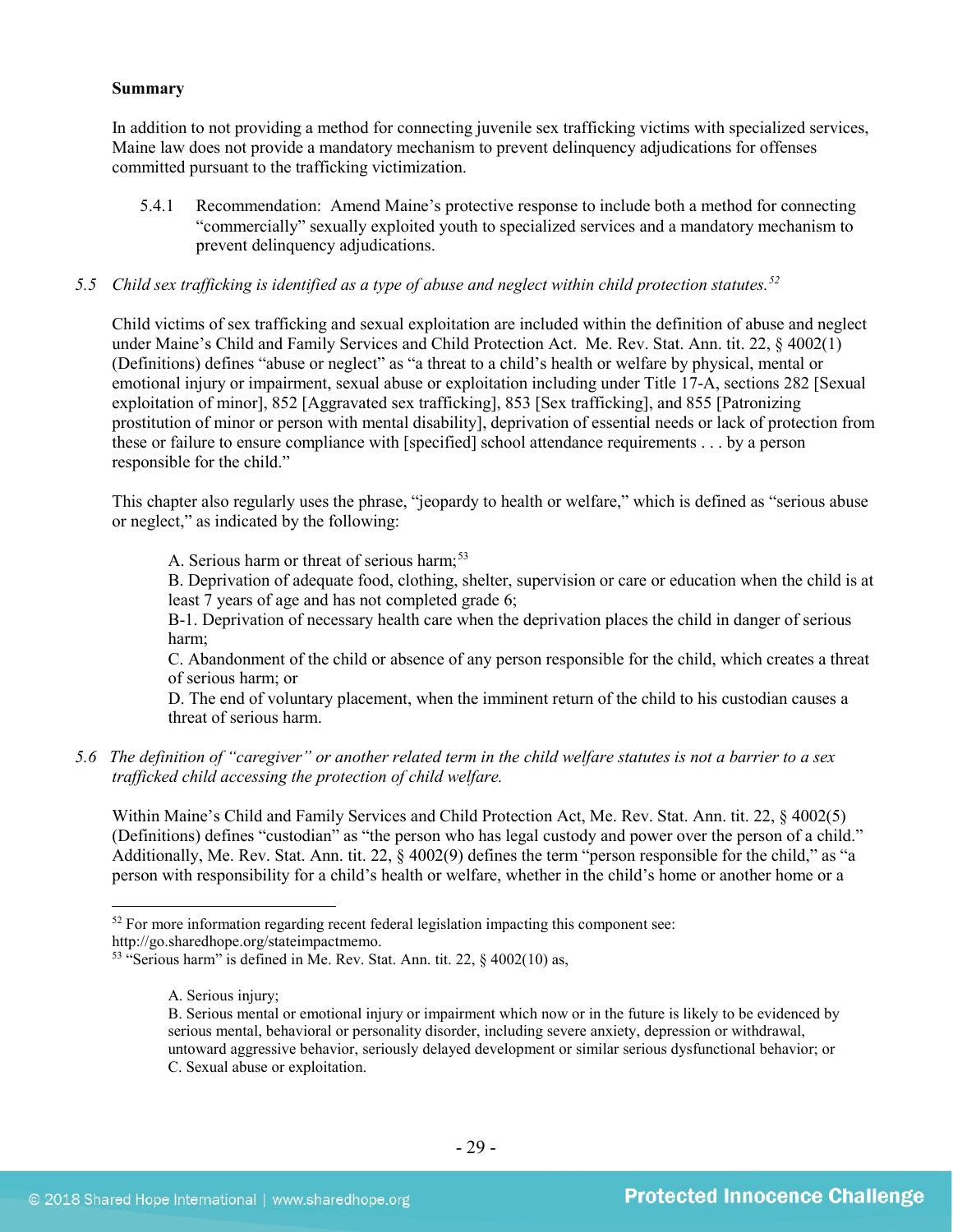facility which, as a part of its function, provides for care of the child. It includes the child's custodian." Finding that this definition is not broad enough to include all third party, non-familiar offenders who commercially sexually exploit minor victims, child victims of CSEC and trafficking will likely face obstacles in accessing protective services and care.

5.6.1 Recommendation: Amend Me. Rev. Stat. Ann. tit. 22, § 4002 (Definitions) to allow child welfare protection for juvenile sex trafficking victims irrespective of the perpetrator of the abuse.<sup>[54](#page-29-0)</sup>

## *5.7 Crime victims' compensation is specifically available to a child victim of sex trafficking or commercial sexual exploitation of children (CSEC).*

Pursuant to Me. Rev. Stat. Ann. tit. 5, § 3360-B(1)(A), (B) (Award of compensation; eligibility), victim compensation may be awarded to a person who, among other things,

A. Suffers personal injury<sup>[55](#page-29-1)</sup> as a direct result of a crime specified in section 3360,<sup>[56](#page-29-2)</sup> committed within the jurisdiction of the State;

B. Has been sexually assaulted within this State in violation of Title 17-A, chapter  $11^{57}$  $11^{57}$  $11^{57}$  without regard to whether bodily injury or the threat of bodily injury occurred.

Several requirements in Me. Rev. Stat. Ann. tit. 5, § 3360-C(1) (Requirements and exclusions) could present difficulties for domestic minor sex trafficking victims, such as requiring that the crime be reported to law enforcement "within 5 days of the occurrence or discovery of the crime or of the resultant injury" and that a claim for compensation be filed within 3 years of the crime's occurrence. However, Me. Rev. Stat. Ann. tit. 5, § 3360-C(3) states that "[t]he board may waive the time requirements of subsection 1 for good cause shown and shall waive the time requirements on behalf of a child or when the claimant is a child and the crime and the claim have been properly reported to law enforcement officers and the board by an adult who becomes aware of the crime and of the compensable injury." Other ineligibility factors, including, under subsection (2)(A) a claimant's failure to "fully cooperate with the board or with the reasonable requests of law enforcement officers or prosecution authorities," or, under subsection  $(2)(B)$ , the claimant's violation of "a criminal law that caused or contributed to the injury or death for which compensation is sought," are not subject to waiver. Me. Rev. Stat. Ann. tit. 5, § 3360-C(2), (3).

5.7.1 Recommendation: Amend Me. Rev. Stat. Ann. tit. 5, § 3360-C(3) to provide an exception to the listed ineligibility factors for victims of domestic minor sex trafficking.<sup>[58](#page-29-4)</sup>

<span id="page-29-2"></span>person as described in Title 17-A, chapter 9; B. Sexual assaults as described in Title 17-A, chapter 11; C.

<span id="page-29-0"></span><sup>&</sup>lt;sup>54</sup> The recommendation in this component is predicated upon the recommendation in 5.1 being simultaneously or previously enacted.

<span id="page-29-1"></span> $55$  "Personal injury" is defined in Me. Rev. Stat. Ann. tit. 5,  $\S$  3360(6) as "bodily injury as defined in Title 17-A, section 2, subsection 5 or psychological injury incurred by a victim who has sustained the threat of bodily injury." <sup>56</sup> "Crime" is defined in Me. Rev. Stat. Ann. tit. 5, § 3360(3) as including the following: "A. Offenses against the

Kidnapping and criminal restraint as described in Title 17-A, chapter 13; ... H. Sexual exploitation of a minor as described in Title 17-A, chapter 12."

<span id="page-29-3"></span><sup>57</sup> Offenses in this chapter include Me. Rev. Stat. Ann. tit. 17-A, § 254 (Sexual abuse of minors), § 253 (Gross sexual assault), and § 255-A (Unlawful sexual contact).

<span id="page-29-4"></span><sup>&</sup>lt;sup>58</sup> The recommendation in this component is predicated upon the recommendation in 5.1 being previously or simultaneously enacted.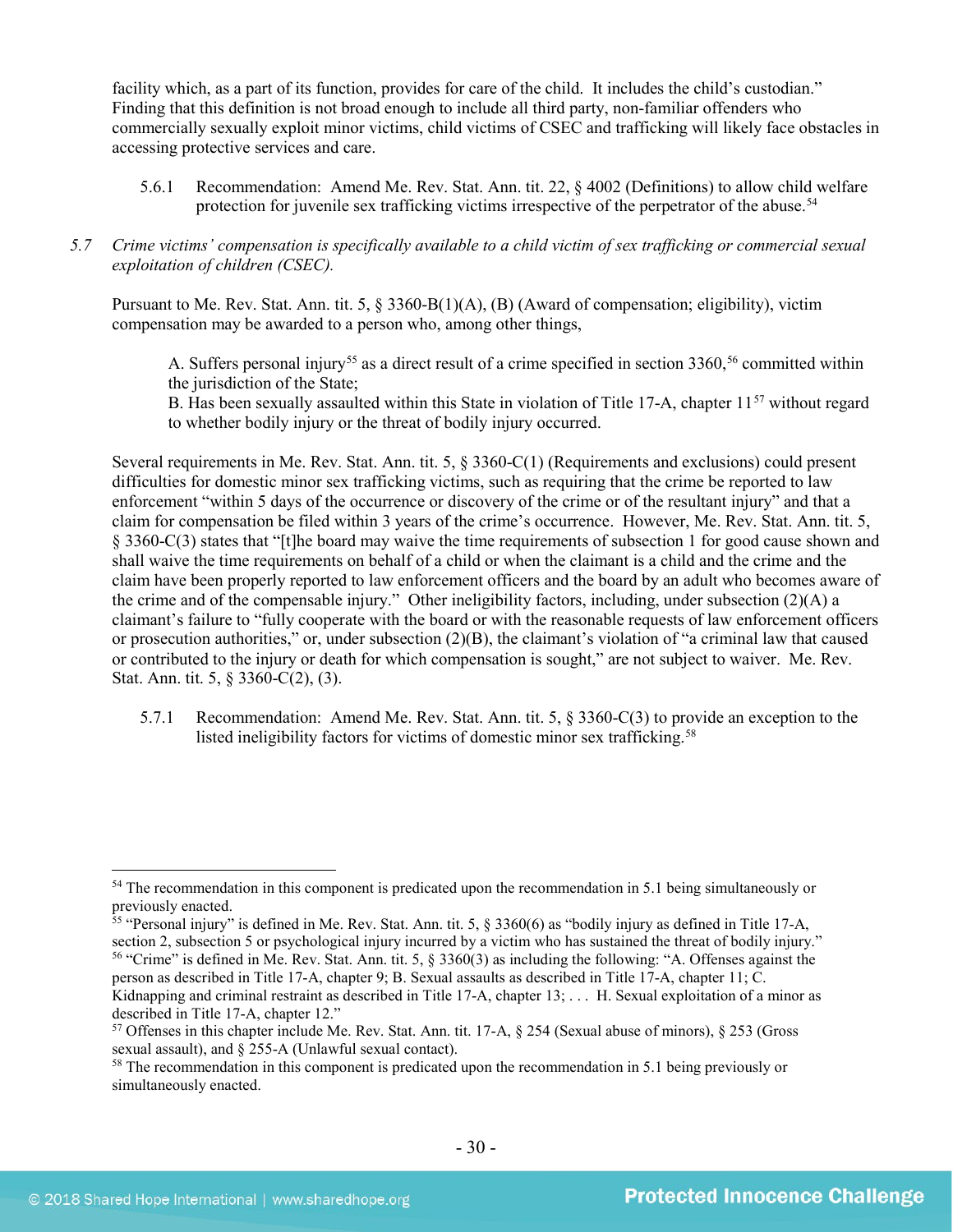## *5.8 Victim-friendly procedures and protections are provided in the trial process for minors under 18.*

In both civil and criminal cases in which the defendant is accused of sexual misconduct, reputation or opinion evidence of the victim's past sexual behavior is not admissible under Me. R. Evid. 412(a) (Past sexual behavior of victim). However, pursuant to Me. R. Evid. 412(b),

In a criminal case in which a person is accused of sexual misconduct toward a victim the only evidence of the alleged victim's past sexual behavior that may be admitted is the following:

(1) Evidence, other than reputation or opinion evidence, of sexual behavior with persons other than the accused, offered by the accused upon the issue of whether the accused was or was not, with respect to the alleged victim, the source of semen or injury; or

(2) Evidence, other than reputation or opinion evidence, of sexual behavior with the accused offered by the accused on the issue of whether the alleged victim consented to the sexual behavior with respect to which the accused is charged.

(3) Evidence the exclusion of which would violate the constitutional rights of the defendant.

In civil cases, "evidence of specific instances of sexual behavior by the individual may only be admitted if the court finds that the probative value of such evidence on a controverted issue outweighs the danger of unfair prejudice, confusion of the issues, misleading the jury and unwarranted harm" to the victim. Me. R. Evid. 412(c).

Additionally, in criminal cases, hearsay statements made by children under the age of sixteen that describe "any incident involving a sexual act or sexual conduct performed with or on the minor or person by another, may not be excluded as evidence" if the court finds that the "mental or physical well-being [of the child under sixteen] will more likely than not be harmed if that person were to testify in open court." Me. Rev. Stat. Ann. tit. 15, § 1205(1). However, the statement still must be "made under oath, subject to all of the rights of confrontation secured to an accused by the Constitution of Maine or the United States Constitution and the statement has been recorded by any means approved by the court, and is made in the presence of a judge or justice." Me. Rev. Stat. Ann. tit. 15, § 1205(2).

In addition, Maine's Victims' Rights Act affords victims of crimes several additional protections. Records relating to a victim's address or location generally must be kept confidential. Me. Rev. Stat. Ann. tit. 17-A, § 1176(1). Communications between a victim of sexual assault and sexual assault counselors, and coordinators also are confidential and privileged from disclosure. Me. Rev. Stat. Ann. tit. 17-A, § 1177. Crime victims are to be informed, if practicable, of the details of any plea agreement reached, the time and place of trial and sentencing, and may participate in sentencing and comment on any plea agreement or proposed early termination of probation. Me. Rev. Stat. Ann. tit. 17-A, §§ 1172–1174. Attorneys for crime victims are permitted to submit a written statement or make an oral statement on the victim's behalf. Me. Rev. Stat. Ann. tit. 17-A, § 1174(1)(B).

*5.9 Child sex trafficking victims may vacate delinquency adjudications and expunge related records for prostitution and other offenses arising from trafficking victimization, without a waiting period.*

Maine law does not provide a mechanism for minors to vacate delinquency adjudications related to their trafficking victimization, and juvenile records may only be sealed after a 3 year waiting period.

Pursuant to Me. Rev. Stat. Ann. tit. 15, § 3308(8) (Court records; inspection),

(A) A person adjudicated to have committed a juvenile crime may petition the court to seal from public inspection all records pertaining to the juvenile crime and its disposition, and to any prior juvenile records and their dispositions if: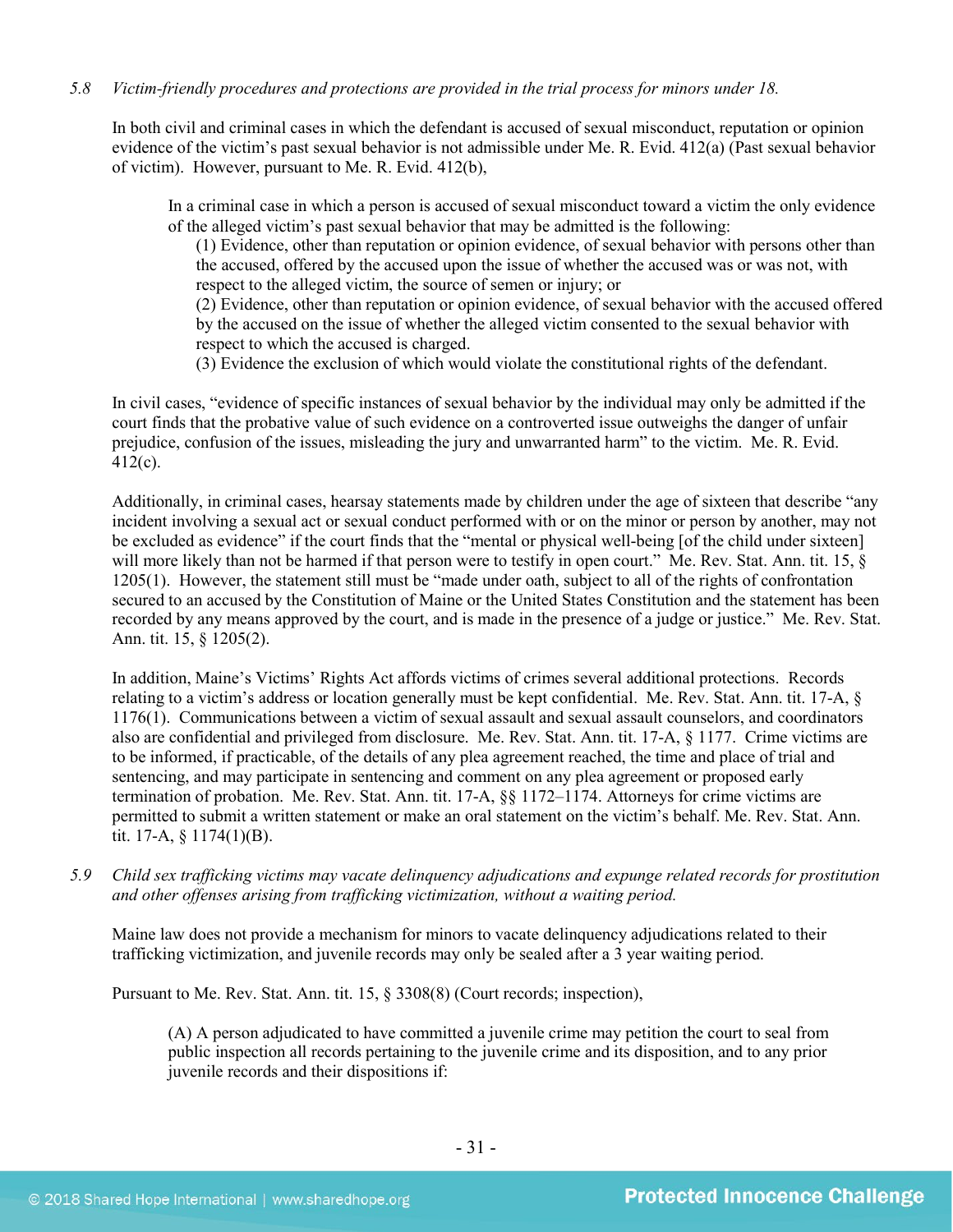(1) At least 3 years have passed since the person's discharge from the disposition ordered for that juvenile crime;

(2) Since the date of disposition, the person has not been adjudicated to have committed a juvenile crime and has not been convicted of committing a crime; and

(3) There are no current adjudicatory proceedings pending for a juvenile or other crime.

. . . . (D) If the petition is granted, the person may respond to inquiries from other than the courts and criminal justice agencies about that person's juvenile crimes, the records of which have been sealed, as if the juvenile crimes had never occurred, without being subject to any sanctions.

However, sealed records may still be accessed by the courts, criminal justice agencies, and the Victim's Compensation Board. Me. Rev. Stat. Ann. tit. 15, § 3308(8)(C), (9). Accordingly, child sex trafficking victims may face collateral consequences associated with having accessible delinquency records.<sup>[59](#page-31-0)</sup>

5.9.1 Recommendation: Enact a law that allows child sex trafficking victims to vacate delinquency adjudications and expunge related records for prostitution and other offenses related to trafficking victimization, without a waiting period.<sup>[60](#page-31-1)</sup>

## *5.10 Victim restitution and civil remedies for victims of domestic minor sex trafficking or commercial sexual exploitation of children (CSEC) are authorized by law.*

Me. Rev. Stat. Ann. tit. 5, § 4701(2) authorizes victims of human trafficking offenses to "bring a civil action for actual damages, compensatory damages, punitive damages, injunctive relief, any combination of those or any other appropriate relief. A prevailing plaintiff is entitled to an award of attorney's fees and costs."

Additionally, victims of any crime under Maine law may be entitled to restitution.<sup>61</sup> Me. Rev. Stat. Ann. tit. 17-A, §§ 1152(2-A), 1324(1). Me. Rev. Stat. Ann. tit. 17-A, § 1323(1) (Mandatory consideration of restitution) states that "[t]he court shall, whenever practicable, inquire of a prosecutor, law enforcement officer or victim with respect to the extent of the victim's financial loss, and shall order restitution when appropriate." Pursuant to Me. Rev. Stat. Ann. tit. 17-A, § 1325(1) (Criteria for restitution),

Relief granted under this section may include:

. . . .

.

. . . .

<span id="page-31-0"></span> <sup>59</sup> Maine has a process for reviewing and challenging information in a criminal record. However, this does not appear to be similar to expungement. In fact, while a person may file a Petition for Executive Clemency and request that the Governor grant a pardon for criminal offenses and offenses of juvenile delinquency pursuant to the authority granted in Me. Const. Art. V, Part First, Section 11, a pardoned conviction will still not be expunged from a person's record. *See Criminal Record Challenge Process*, MAINE STATE BUREAU OF IDENTIFICATION,

http://www.maine.gov/dps/Sbi/challenge.html (last visited Nov. 9, 2015).

<span id="page-31-1"></span><sup>&</sup>lt;sup>60</sup> The recommendation in this component is predicated upon the recommendation in 5.1 being simultaneously or previously enacted.

<span id="page-31-2"></span><sup>&</sup>lt;sup>61</sup> Restitution may also be ordered in cases of familial abuse, including trafficking, under Me. Rev. Stat. Ann. tit. 19-A, § 4007(1)(O) (Relief), which states in part,

With regard to conduct described as aggravated sex trafficking or sex trafficking as described in Title 17-A, section 852 or 853, respectively, entering any other orders determined necessary or appropriate in the discretion of the court, including, but not limited to, requiring the defendant to pay economic damages related to . . . any debts of the [victim] arising from the trafficking relationship;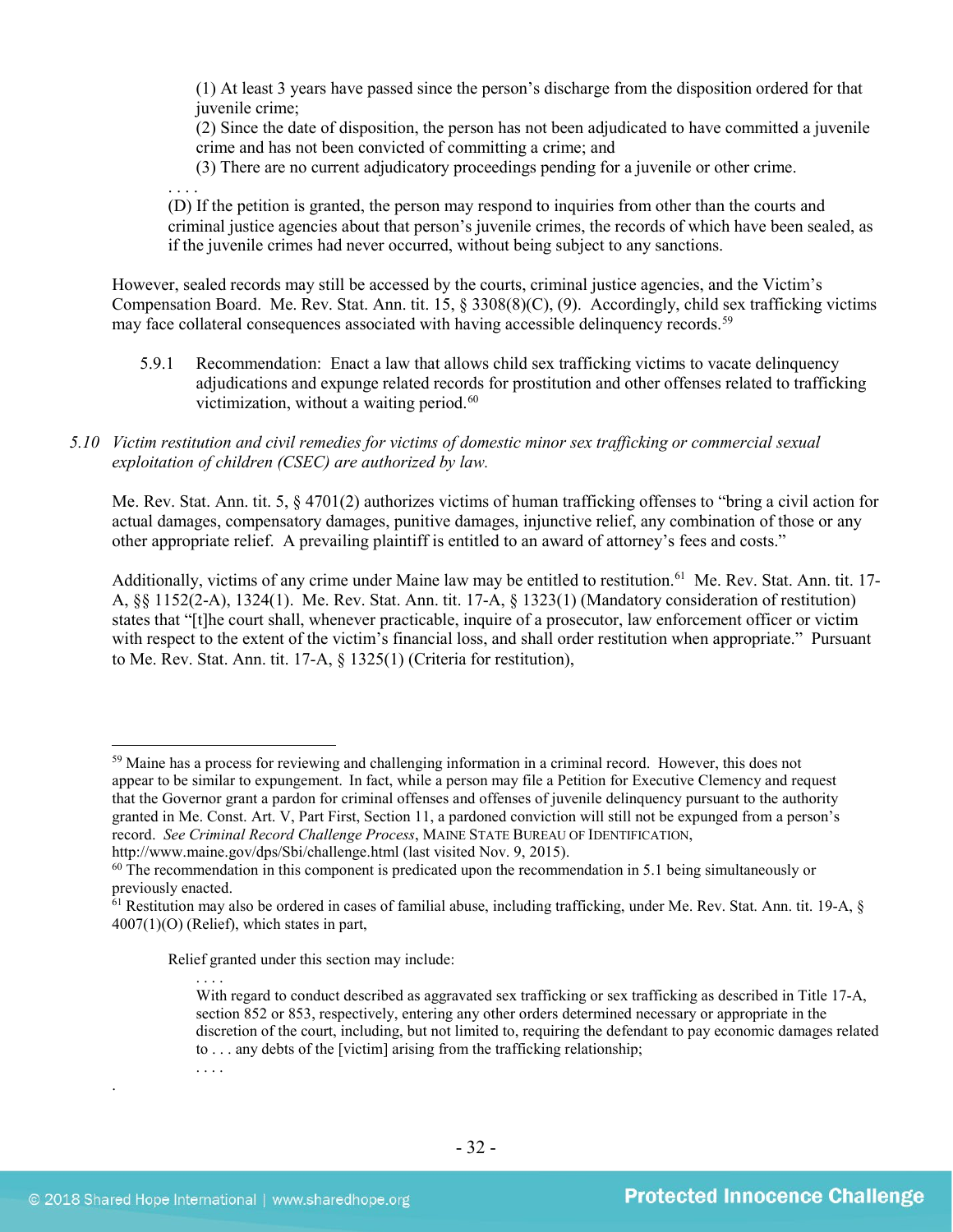Restitution may be authorized, in whole or in part, as compensation for economic loss.<sup>62</sup> In determining the amount of restitution authorized, the following shall be considered:

A. The contributory misconduct of the victim;

B. Failure to report the crime to a law enforcement officer within 72 hours after its occurrence, without good cause for failure to report within that time; and

C. The present and future financial capacity of the offender to pay restitution.

However, Me. Rev. Stat. Ann. tit. 17-A, § 1330-B (Restitution for benefit of victim) states,

When compensation is awarded from the Victims' Compensation Fund pursuant to Title 5, chapter 316- A, the amount of any restitution ordered to be paid to or for the benefit of the victim and collected as part of a sentence imposed must be paid by the agency collecting the restitution in an amount not to exceed the amount of the payments from the fund, directly to the fund if, when added to the payments from the fund, the restitution exceeds the victim's actual loss.

*5.11 Statutes of limitations for civil and criminal actions for child sex trafficking or commercial sexual exploitation of children (CSEC) offenses are eliminated or lengthened to allow prosecutors and victims a realistic opportunity to pursue criminal action and legal remedies.*

The civil cause of action available to victims of human trafficking offenses under Me. Rev. Stat. Ann. tit. 5, § 4701 (Remedies for human trafficking) is subject to a 10 year statute of limitations that begins on the date the trafficking victim "was freed from the trafficking situation." Me. Rev. Stat. Ann. tit. 5, § 4701(3). The statute of limitation also tolls while the plaintiff is a minor and "during the pendency of any criminal proceedings against the trafficked person." Me. Rev. Stat. Ann. tit. 5, § 4701(3)(B), (D). In addition, the defendant cannot raise a statute of limitations defense if the victim's reason for not filing the claim was because of "1) Conduct by the defendant inducing the plaintiff to delay the filing of the action or preventing the plaintiff from filing the action; or 2) Threats made by the defendant that caused duress to the plaintiff." Me. Rev. Stat. Ann. tit. 5, §  $4701(3)(C)$ .

Pursuant to Me. Rev. Stat. Ann. tit. 17-A, § 8(1) (Statute of limitations),

a prosecution for murder or criminal homicide in the first or 2nd degree, or, if the victim had not attained the age of 16 years at the time of the crime, a prosecution for: incest; unlawful sexual contact; sexual abuse of a minor; rape or gross sexual assault, formerly denominated as gross sexual misconduct, may be commenced at any time.

Prosecutions for Class A, B, or C crimes<sup>[63](#page-32-1)</sup> must be commenced within 6 years after commission of the crime. Me. Rev. Stat. Ann. tit. 17-A,  $\S 8(2)(A)$ . Prosecutions for Class D or E crimes<sup>[64](#page-32-2)</sup> must be commenced within 3 years after commission of the crime. Me. Rev. Stat. Ann. tit 17-A, § 8(2)(B).

<span id="page-32-1"></span><span id="page-32-0"></span><sup>&</sup>lt;sup>62</sup> *See supra* Component 2.8 for definition of "economic loss." Class A-C crimes include the following: criminal restraint of a victim under 8, kidnapping, aggravated promotion of prostitution, patronizing prostitution of someone that defendant knows is a minor, visual sexual aggression against child under 12, solicitation of child under 12 by computer to commit a prohibited act, dissemination of sexually explicit material, possession of sexually explicit material depicting child under 12, and sexual exploitation of a minor.

<span id="page-32-2"></span><sup>64</sup> Class D or E crimes include the following: criminal restraint of a victim at least 8 years old, patronizing prostitution of someone defendant does not know is a minor, sexual abuse of minors over 16, unlawful sexual touching, visual sexual aggression against child between 12 and 14, solicitation of child between 12 and 14 by computer to commit a prohibited act, and possession of sexually explicit material depicting child between 12 and 16.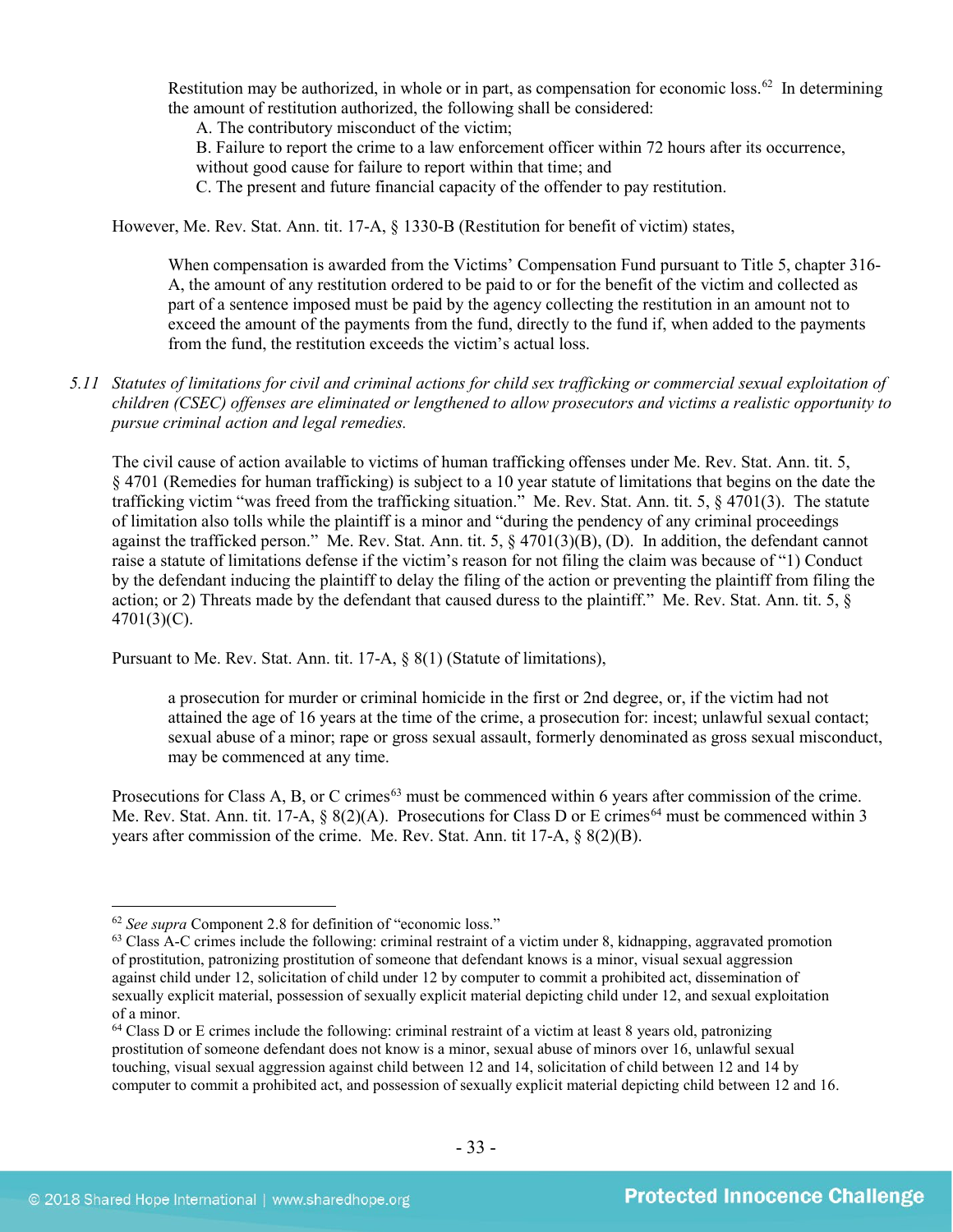5.11.1 Recommendation: Amend Me. Rev. Stat. Ann. tit. 17-A, § 8(1) (Statute of limitations) to apply to all minors under 18 years of age at the time of the offense and expressly include Me. Rev. Stat. Ann. tit. 17-A, § 852(1) (Aggravated sex trafficking) as an offense for which the criminal statute of limitations is eliminated.<sup>[65](#page-33-0)</sup>

<span id="page-33-0"></span><sup>&</sup>lt;sup>65</sup> The recommendation in this component is predicated upon the recommendation in 5.1 being simultaneously or previously enacted.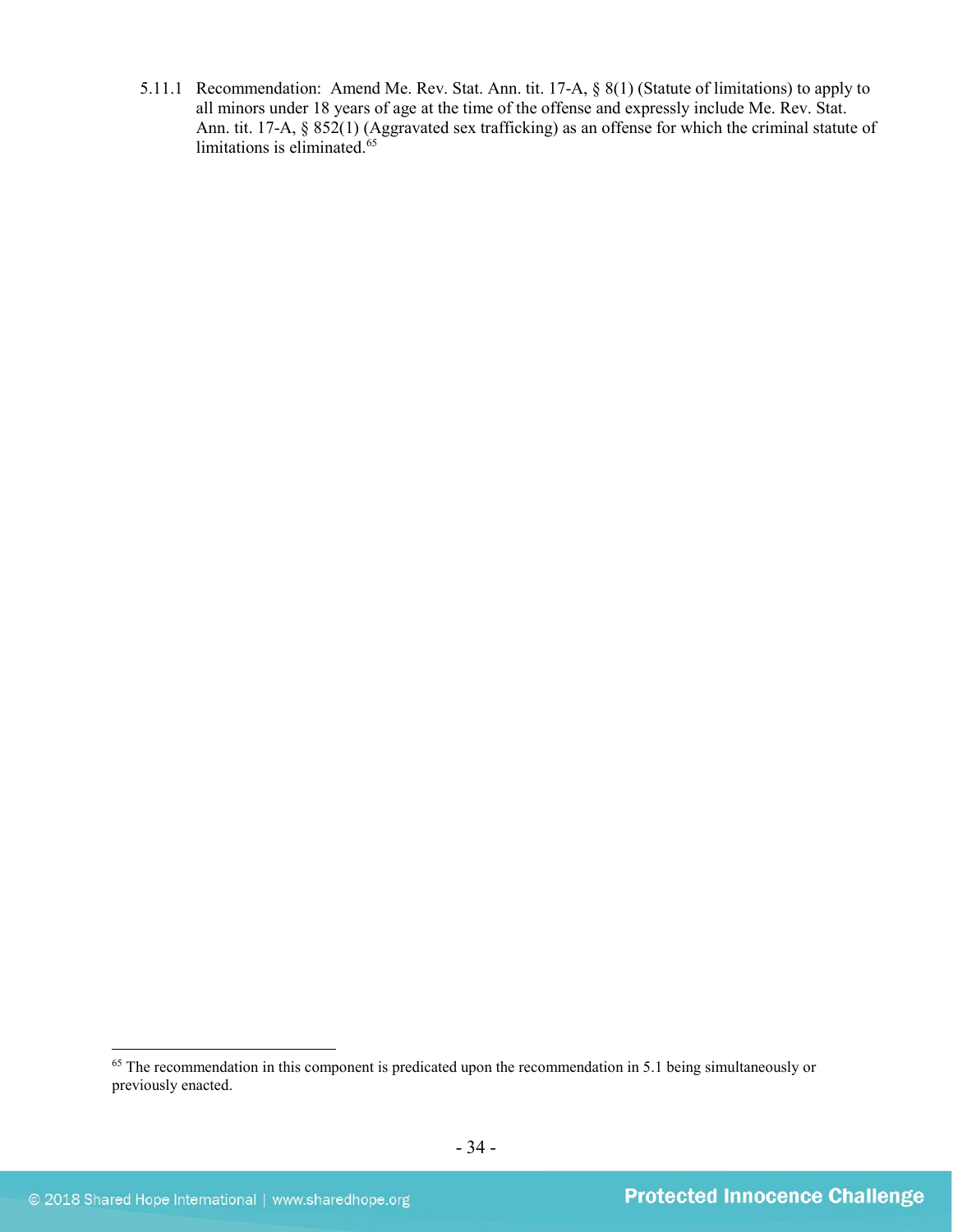#### FRAMEWORK ISSUE 6: CRIMINAL JUSTICE TOOLS FOR INVESTIGATION AND PROSECUTIONS

#### *Legal Components:*

- *6.1 Training on human trafficking and domestic minor sex trafficking for law enforcement is statutorily mandated or authorized.*
- *6.2 Single party consent to audiotaping is permitted in law enforcement investigations.*
- *6.3 Wiretapping is an available tool to investigate domestic minor sex trafficking and commercial sexual exploitation of children (CSEC).*
- *6.4 Using a law enforcement decoy to investigate buying or selling commercial sex is not a defense to soliciting, purchasing, or selling sex with a minor.*
- *6.5 Using the Internet or electronic communications to investigate buyers and traffickers is a permissible investigative technique.*
- *6.6 State law requires reporting of missing children and located missing children.*

## *Legal Analysis:*

*6.1 Training on human trafficking and domestic minor sex trafficking for law enforcement is statutorily mandated or authorized.*

*\_\_\_\_\_\_\_\_\_\_\_\_\_\_\_\_\_\_\_\_\_\_\_\_\_\_\_\_\_\_\_\_\_\_\_\_\_\_\_\_\_\_\_\_\_\_\_\_\_\_\_\_\_\_\_\_\_\_\_\_\_\_\_\_\_\_\_\_\_\_\_\_\_\_\_\_\_\_\_\_\_\_\_\_\_\_\_\_\_\_\_\_\_\_*

Law enforcement officers in Maine must complete a "basic training course at the Maine Criminal Justice Academy approved by the board" within their first year of employment. Me. Rev. Stat. Ann. tit. 25, § 2804- C(1). While Me. Rev. Stat. Ann. tit. 25, § 2804-C (Basic law enforcement training; core curriculum requirements) does not impose any training requirements regarding human trafficking or domestic minor sex trafficking, the statute does mandate training on other issues, such as homelessness and mental illness. Me. Rev. Stat. Ann. tit. 25, § 2804-C(2-B), (2-D). Although it is not statutorily mandated, the Maine Criminal Justice Academy's current basic training curriculum includes training on both child abuse and domestic violence,[66](#page-34-0) and training documents regarding human trafficking have already been prepared for use by the Maine Criminal Justice Academy.<sup>[67](#page-34-1)</sup>

- 6.1.1 Recommendation: Enact a law that authorizes or mandates training for law enforcement on human trafficking in Maine.
- *6.2 Single party consent to audiotaping is permitted in law enforcement investigations.*

Single party consent to audio recording and interception of oral communications is permitted in Maine. "Interception" in general is forbidden by Me. Rev. Stat. Ann. tit. 15, § 710 (Offenses). However, Me. Rev. Stat. Ann. tit. 15, § 709(4) (Definitions) defines the term "intercept" as "to hear, record or aid another to hear or record the contents of any wire or oral communication through the use of any intercepting device by any person other than: A. The sender or receiver of that communication; B. A person within the range of normal unaided hearing or subnormal hearing corrected to not better than normal; or C. A person given prior authority by the sender or receiver." Because recording the contents of a conversation by one of the parties to the conversation is not considered an actual "interception," single party consent to audio-taping does not appear to be forbidden. Therefore, in an investigation by law enforcement, the consent of the officer as a party to the communication is

<span id="page-34-0"></span> <sup>66</sup> *See Curriculum*, MAINE CRIMINAL JUSTICE ACADEMY, http://www.maine.gov/dps/mcja/training/preservice/ curriculum.htm (last visited Nov. 21, 2012).

<span id="page-34-1"></span><sup>67</sup> *See* JOHN B. ROGERS, MAINE CRIMINAL JUSTICE ACADEMY, HUMAN TRAFFICKING LESSON PLAN (2010), *available at*

http://www.maine.gov/dps/mcja/training/mandatory/documents/HumanTraffickingLessonPlanfor2010MandatoryTra ining3-1-2010.doc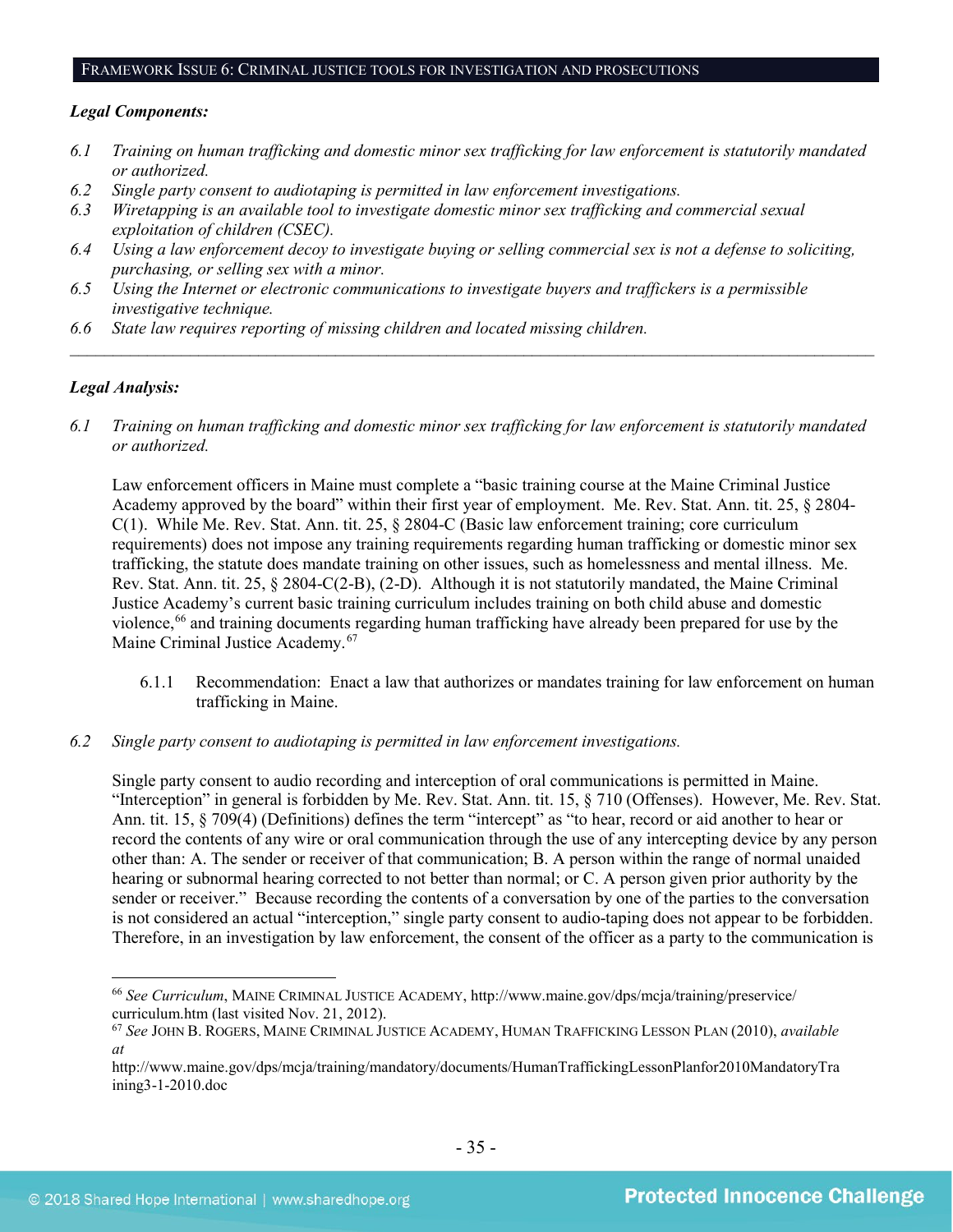sufficient to remove the intercepted communication from the restrictions contained in Me. Rev. Stat. Ann. tit. 15, § 710 (Offenses).

*6.3 Wiretapping is an available tool to investigate domestic minor sex trafficking and commercial sexual exploitation of children (CSEC).* 

Me. Rev. Stat. Ann. tit. 15, § 709(4) (Definitions) defines the term "intercept" as "to hear, record or aid another to hear or record the contents of any wire or oral communication through the use of any intercepting device by any person other than: A. The sender or receiver of that communication; B. A person within the range of normal unaided hearing or subnormal hearing corrected to not better than normal; or C. A person given prior authority by the sender or receiver." Therefore, in an investigation by law enforcement, the consent of the officer as a party to the communication is sufficient to remove the intercepted communication from the restrictions contained in Me. Rev. Stat. Ann. tit. 15, § 710 (Offenses).

However, Me. Rev. Stat. Ann. tit. 15, § 713 (Evidence) states,

The contents of an interception are not admissible in court, except that the contents of an interception of any oral or wire communication that has been legally obtained under the laws of another jurisdiction in which the interception occurred or that has been legally obtained pursuant to section 712, subsection 2 or 3 [interception of communications within a Department of Correction (DOC) facility or a county jail by an investigative officer or DOC staff] is admissible in the courts of this State, subject to the Maine Rules of Evidence.

- 6.3.1 Recommendation: Maine should enact a law authorizing wiretapping by law enforcement in investigations related to Me. Rev. Stat. Ann. tit. 17-A, § 852 (Aggravated sex trafficking), § 853 (Sex trafficking), § 855 (Patronizing prostitution of minor or person with mental disability), and § 282(1) (Sexual exploitation of minor).
- *6.4 Using a law enforcement decoy to investigate buying or selling commercial sex is not a defense to soliciting, purchasing, or selling sex with a minor.*

Me. Rev. Stat. Ann. tit. 17-A, § 259-B(1) (Solicitation of a child to engage in prostitution) prohibits a defense based on the use of a law enforcement decoy posing as a minor to investigate attempts to buy commercial sex acts with a child; specifically, Me. Rev. Stat. Ann. tit. 17-A, § 259-B(1) prohibits an offender from soliciting "a person the actor knows or believes is under 18 years of age . . . ." Because an offender need only "believe" the person solicited to be a minor, a law enforcement decoy may be used, and a defense based on such would not be permitted.

Similarly, Me. Rev. Stat. Ann. tit. 17-A, § 852 (Aggravated sex trafficking) prohibits the solicitation of a person when the offender "knows or believes that the other person is less than 14 years of age." However, this offense is inapplicable to the actions of buyers.

*6.5 Using the Internet or electronic communications to investigate buyers and traffickers is a permissible investigative technique.*

Me. Rev. Stat. Ann. tit. 17-A,  $\S 259-A(1)(A)(2)$  (Solicitation of a child to commit a prohibited act) makes it a crime when a person "with the intent to engage in a prohibited act with the other person, knowingly solicits directly or indirectly that person by any means to engage in a prohibited act and . . . knows or believes that the other person is less than 14 years of age." Me. Rev. Stat. Ann. tit. 17-A, § 259-A(1)(A). Similarly, Me. Rev. Stat. Ann. tit. 17-A, § 259-B(1) (Solicitation of a child to engage in prostitution) prohibits an offender from soliciting "by any means a person the actor knows or believes is under 18 years of age . . . ." Although not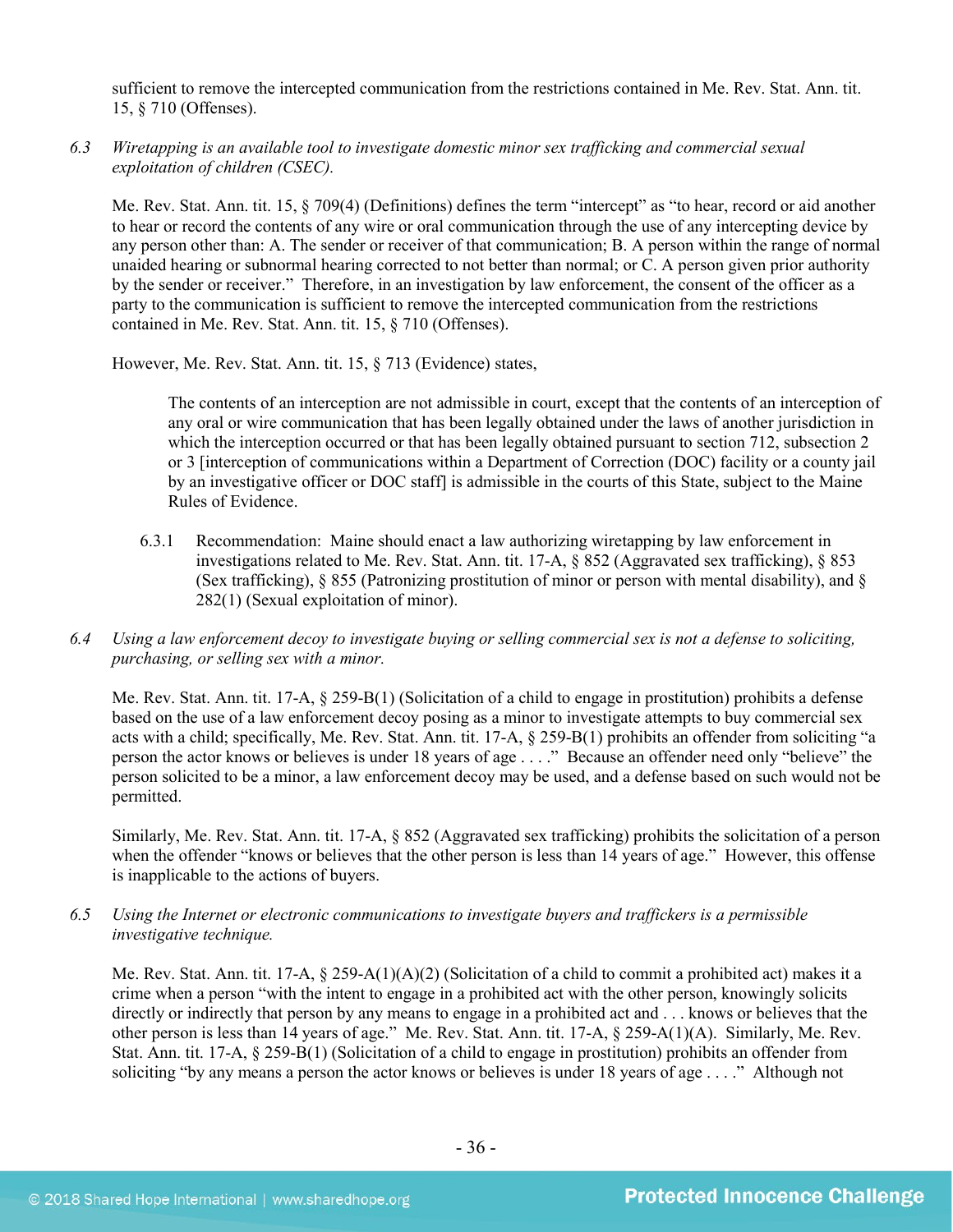explicit, the phrases "by any means" and "knows or believes" to be a minor, when taken together, suggest that law enforcement may use the Internet or electronic communications to investigate offenders.<sup>[68](#page-36-0)</sup>

6.5.1 Enact a law or amend Maine's CSEC laws to expressly permit use of the Internet or electronic communications to investigate these crimes.

#### *6.6 State law requires reporting of missing children and located missing children.*

Maine does not mandate the reporting of rescued domestic minor sex trafficking victims; however, pursuant to Maine's Missing Children Act, Me. Rev. Stat. Ann. tit. 25, § 2154 (Missing child reports), law enforcement agencies that receive notification of a missing child<sup>[69](#page-36-1)</sup> are required to immediately do the following:

A. Inform all on-duty law enforcement officers of the missing child report;

B. Communicate the report to every other law enforcement agency having jurisdiction in the county in which the report was filed;

C. Enter or cause the report to be entered for inclusion in the State Police and National Crime Information Center computer files on missing children; and

D. Submit information in the missing child report to the clearinghouse.

Additional requirements apply when a missing child is considered a victim or possible victim of Me. Rev. Stat. Ann. tit. 17-A, § 301 (Kidnapping) or § 302 (Criminal restraint). In such cases, law enforcement shall also inform the child's school (if instate), the "municipality in which the child's birth records are kept," and the Vital Records Unit of the Division of Data Research and Vital Statistics in the Department of Health and Human Services that the agency has received a missing child report. Me. Rev. Stat. Ann. tit. 25, § 2154-A(1) (Children missing involuntarily).

Pursuant to Me. Rev. Stat. Ann. tit. 25, § 2155(3) (Missing Children Information Clearinghouse), Maine has established the Missing Children Information Clearinghouse (Clearinghouse), and the Director has the duty to:

A. Establish a system of intrastate communication of information related to missing children who are determined missing by their parents, guardians, legal custodians or by a law enforcement agency; B. Provide a centralized file for the exchange of information on missing children within the State; C. Interface with the National Crime Information Center, or its successor, for the exchange of information; and

D. Collect, process, maintain and disseminate information on missing children and strive to maintain or disseminate accurate and complete information.

Additionally, under Me. Rev. Stat. Ann. tit. 22, § 4008(3)(M), (Records; confidentiality; disclosure) Maine's Health and Human Services Department is mandated to report to:

<span id="page-36-0"></span> <sup>68</sup> In *State v. Webster*, 955 A.2d 240, 241 (Me. 2008), a person associated with the South Portland Police Department did in fact communicate with the defendant "through various means on the Internet" as part of an investigation, which ultimately resulted in the defendant's arrest, prosecution, and conviction under Me. Rev. Stat. Ann. tit. 17-A,  $\S 259$  (Solicitation of child by computer to commit a prohibited act) and an attempted violation of  $\S$ 253 (Gross sexual assault). The holding dismissed an entrapment defense by stating, "[W]e find that there was sufficient evidence for the jury to conclude that government action did not induce Webster to commit the crimes of which he was convicted and/or that Webster was predisposed to commit the crimes." *Id.* at 244.

<span id="page-36-1"></span><sup>69</sup> "Missing child" is defined in Me. Rev. Stat. Ann. tit. 25, § 2153(5) as "an individual: A. Who is under 18 years of age; B. Whose temporary or permanent residence is in or is believed to be in this State; C. Whose location is not determined; and D. Who has been reported as missing to a law enforcement agency."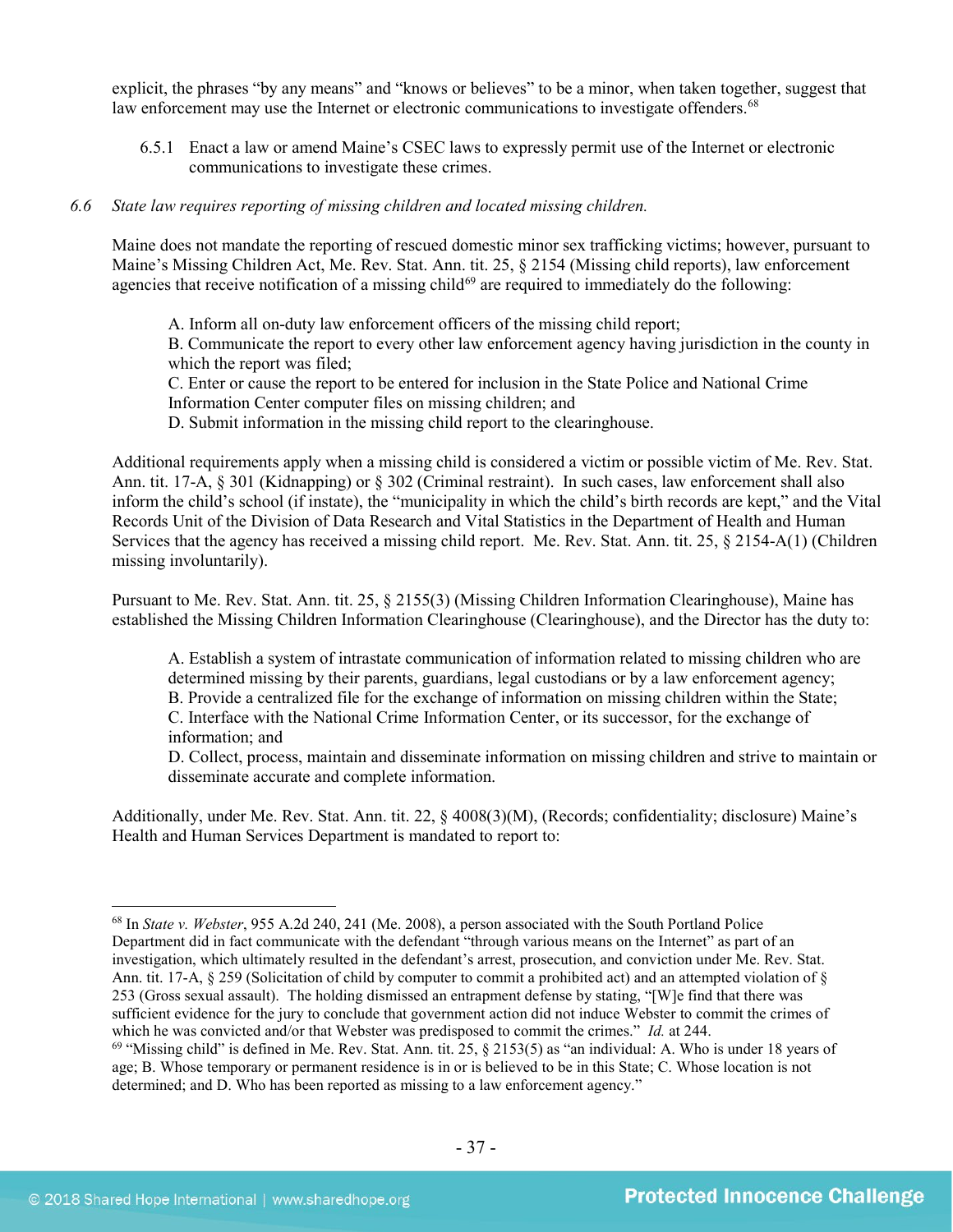Law enforcement authorities for entry into the National Crime Information Center database of the Federal Bureau of Investigations and to a national information clearinghouse for missing and exploited children operated pursuant to 42 U.S.C. § 5773(b). Information disclosed pursuant to this paragraph is limited to information on missing or abducted children or youth that is required to be disclosed pursuant to 42 U.S.C. § 671(a)(35)(B).

Lastly, Me. Rev. Stat. Ann. tit. 25, § 2156(1) (Location of child) states, "The parent, guardian or legal custodian who is responsible for notifying the clearinghouse or a law enforcement agency about a missing child shall immediately notify the clearinghouse or the agency of any child whose location has been determined." Subsection (2) requires "[i]nformation received about a missing child pursuant to section 2154 that has been included in the clearinghouse must be purged from the data base by the appropriate law enforcement agency immediately upon location of the child."